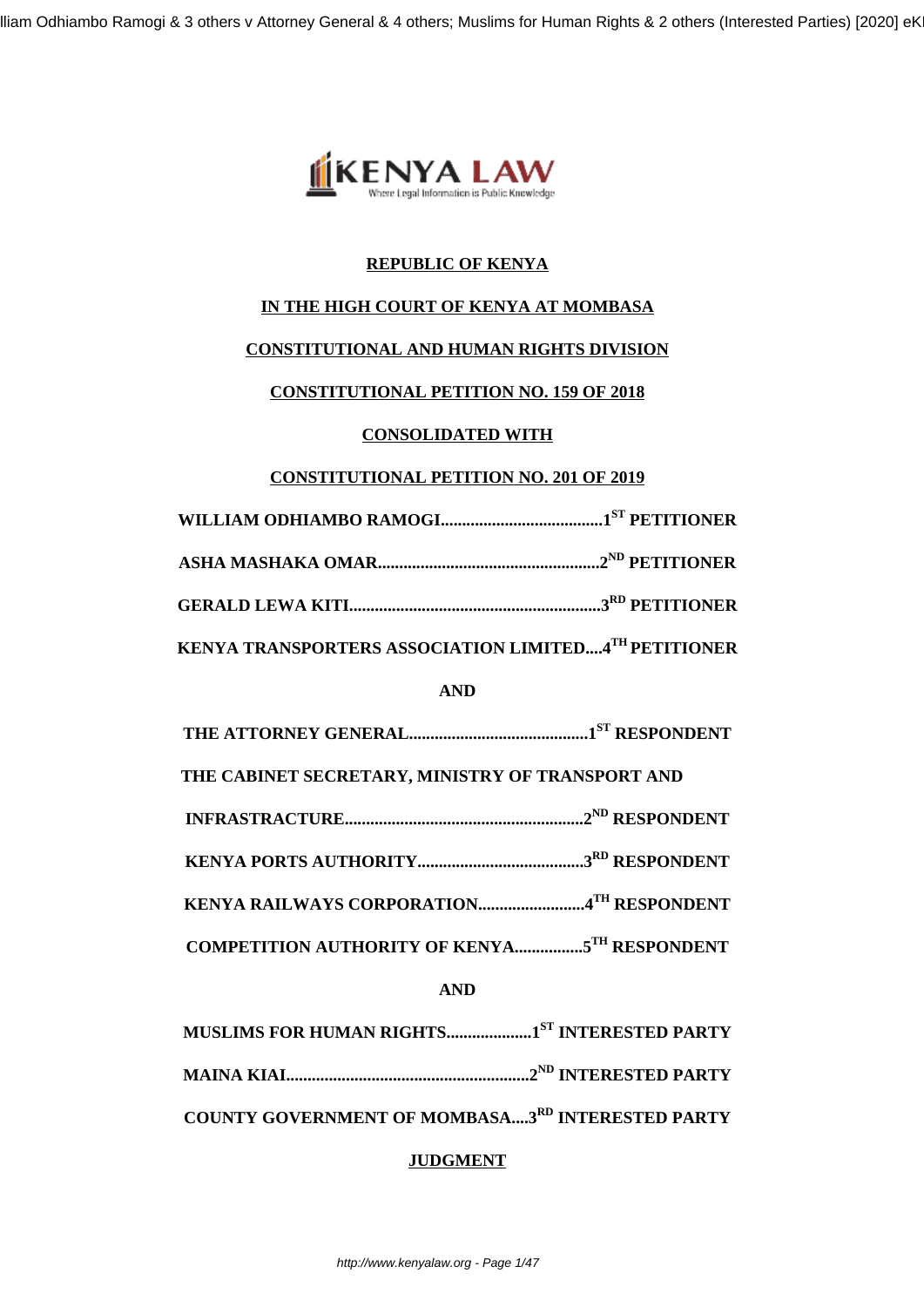#### **I. Introduction and Procedural Posture**

1. This judgment is with respect to two Petitions. The first one is *Mombasa High Court Constitutional Petition No. 159 of 2018*. This Petition was filed in Court on 23/05/2018 and amended on 03/10/2018. In the main, it challenges a clause in an Agreement dated  $30<sup>th</sup>$  September, 2014 between the  $3<sup>rd</sup>$  Respondent (Kenya Ports Authority) and the 4<sup>th</sup> Respondent (Kenya Railways Corporation). The offending contractual clause obligates the 3<sup>rd</sup> Respondent to consign to the 4<sup>th</sup> Respondent as a carrier a set volume of freight and or other cargo pursuant to commencement of the operations of the Standard Gauge Railway (SGR) to the 3<sup>rd</sup> Respondent's Inland Container Depot (ICD) at Embakasi. For reasons discussed later in this judgment, the  $1<sup>st</sup> - 3<sup>rd</sup>$  Petitioners, public-spirited citizens, find the contractual clause to violate various constitutional provisions including their various fundamental rights contained in the Bill of Rights.

2. The second Petition is *Mombasa High Court Petition No. 201 of 2019*. This Petition was filed in Court on  $27/11/2019$ . In the main, the Petition challenges two directives issued by the  $3<sup>rd</sup>$  Respondent directed at the members of the 4<sup>th</sup> Petitioner respecting the consignment of cargo and location of clearance depot for cargo arriving at the Port of Mombasa. This Petition was filed by the association of all transporters who feel aggrieved by the two directives.

3. *Mombasa High Court Constitutional Petition No. 159 of 2018* was, upon arguments by all parties, certified as raising substantial questions of law warranting the appointment of an uneven number of Judges. Subsequently, the Honourable Chief Justice empanelled the present bench to hear and dispose that Petition.

4. Upon empanelment, the  $1<sup>st</sup>$  and  $2<sup>nd</sup>$  Respondents raised a Preliminary Objection challenging the jurisdiction of the Court to hear *Mombasa High Court Constitutional Petition No. 159 of 2018*. In a ruling dated 02/11/2018, this bench dismissed the Preliminary Objection and ruled that the High Court had jurisdiction to hear the Petition. An appeal to the Court of Appeal was unsuccessful paving way for the hearing of the Petition on its merits.

5. Meanwhile, the 4<sup>th</sup> Petitioner had filed *Mombasa High Court Constitutional Petition No. 201 of 2019*. The Honourable Chief Justice empanelled the same bench to hear and determine that Petition. Subsequently, in directions dated 20/08/2020, the Court consolidated the two Petitions and gave directions on the hearing. The Consolidated Petitions were eventually canvassed through a combination of both written submissions and oral arguments over a scheduled three-day period.

6. For the sake of completeness, it is important to state that during the first day of oral arguments, the Honourable Attorney General sought to stay the proceedings pending the hearing and determination of an intended appeal to the Supreme Court by the 1<sup>st</sup> and 2<sup>nd</sup> Respondents to the dismissal by the Court of Appeal of their objection to the jurisdiction of this Court. As earlier stated, the Court of Appeal dismissed the  $1<sup>st</sup>$  and  $2<sup>nd</sup>$  Respondents challenge to this Court's jurisdiction and affirmed our determination that this Court has the requisite jurisdiction to entertain the matter. By the time we heard the oral arguments, the 1<sup>st</sup> and 2<sup>nd</sup> Respondents had not yet filed an appeal to the Supreme Court but had sought extension of time to file the appeal out of time. We declined to stay the proceedings in a ruling dated 21/09/2020.

7. Oral arguments were concluded on 24/09/2020 and we reserved judgment.

8. In the next part of this judgment, we briefly provide an overview of the two Petitions and the responses thereto. We then identify the issues presented in the Consolidated Petitions before analysing the issues at length. We finally announce our disposition of the case.

## **II. The Consolidated Petitions**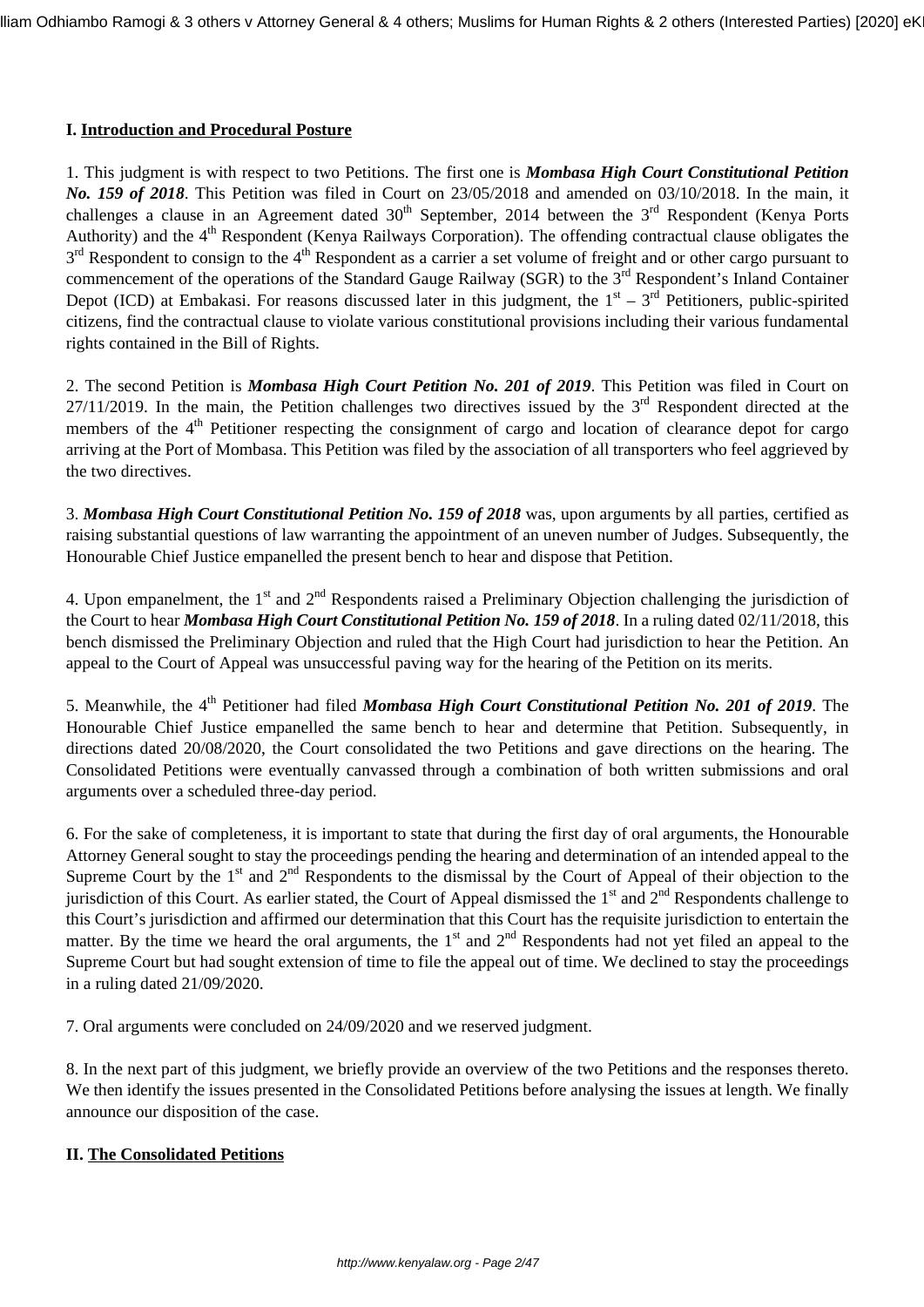9. The 3<sup>rd</sup> and 4<sup>th</sup> Respondents herein, the Kenya Ports Authority and the Kenya Railways Corporation respectively, entered into an Agreement dated 30<sup>th</sup> September, 2014 wherein the 3<sup>rd</sup> Respondent is *inter alia* obligated to consign to the 4<sup>th</sup> Respondent as a carrier a set volume of freight and or other cargo pursuant to commencement of the operations of the Standard Gauge Railway (SGR) to the 3<sup>rd</sup> Respondent's Inland Container Depot (ICD) at Embakasi. This obligation is contained in Clause 3 of the said Agreement hereinafter referred to as the "Take or Pay Agreement" or "Impugned Agreement."

10. The Impugned Agreement was challenged in *Mombasa High Court Constitutional Petition No. 159 of* 2018 which was filed on 23/05/2018. It was supported by an affidavit sworn on 2<sup>nd</sup> October, 2018 by William Odhiambo Ramogi. It contends that various constitutional, human rights and fundamental freedoms of the  $1<sup>st</sup>$ ,  $2<sup>nd</sup>$ and 3<sup>rd</sup> Petitioners and those of the people of Mombasa County have been infringed by the manner in which the agreement was concluded and implemented. They are further apprehensive that the contended infringements shall persist unless the Court intervenes.

11. The Petitioners urged the Court to issue:

*a. A declaration that the Agreement dated 30th September, 2014, between the 3rd and 4th Respondent threatens and/or contravenes the social and economic rights of the Petitioners and the residents of Mombasa County under Article 43 of the Constitution.*

*b. An order that the 3rd Respondent's administrative decision requiring shippers, consignors, consignees, clearing and forwarding agents and owners of goods to deliver and collect freight and cargo from the 3rd Respondent's Embakasi ICD is unfair and contravenes the economic and social rights of the residents and business community of Mombasa County and is thus unconstitutional.*

*c. A declaration that the 3rd Respondent's operation vide its Embakasi ICD and/or other existing ICD threatens and or contravenes the social and economic rights of the Petitioners and residents of Mombasa County under Article 43 of the Constitution on the grounds stated in the Petition and is thus unconstitutional; in the alternative, that an ICD be established within a reasonable radius from the port of Mombasa within a geographical area of Mombasa County in order to secure the source of livelihood of the people of Mombasa County and surrounding Coastal Counties arising from the port activities and functions.*

*d. An order that the Mombasa Port services be assigned to the National Government and County Government of Mombasa in accordance with Paragraph 5(e) of Part 2 of the Fourth Schedule to the Constitution and particularly that the management and operations of the Port with respect to County transport harbour functions is a function of the Mombasa County Government.*

*e. An order for enforcement and implementation of County transport harbour functions by the 3rd Interested Party.*

*f. An order that the Respondents' actions complained of herein contravene Articles 6, 10, 43(1), 47, 55, 174 and 186 of the Constitution.*

*g. Costs of the Petition.*

h. *Any further relief or orders that this honourable Court may deem just and fit to grant*.

12. Upon the completion of the SGR, the  $3<sup>rd</sup>$  Respondent issued a directive on  $15<sup>th</sup>$  March, 2019 notifying the general public that from the date of the directive, shipping lines would not be allowed to endorse a Bill of Lading to importers' Container Freight Station (CFS) of choice.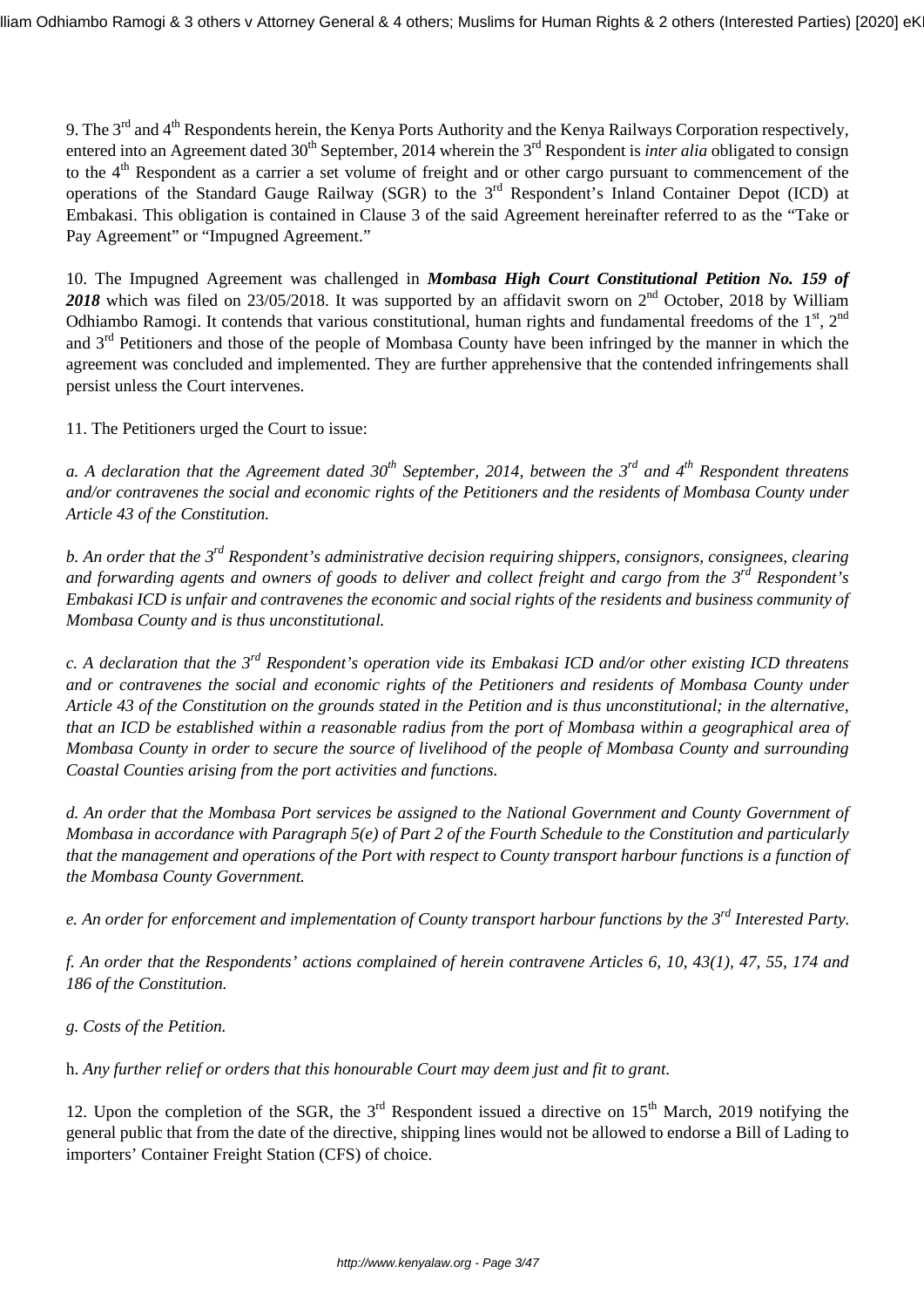13. Thereafter, on  $3^{rd}$  August, 2019 the  $3^{rd}$  Respondent and the Kenya Revenue Authority issued another directive stating that all imported cargo for delivery to Nairobi and the hinterland shall be conveyed by the Standard Gauge Railway (SGR) and cleared at the Inland Container Depot – Nairobi.

14. The directives of 15<sup>th</sup> March, 2019 and 3<sup>rd</sup> August, 2019 (hereinafter jointly referred to as "Impugned Directives") prompted the 4<sup>th</sup> Petitioner to file *Mombasa High Court Constitutional Petition No. 201 of 2019* in which it seeks to challenge the constitutionality and legality of the Impugned Directives. The Petition is supported by an affidavit sworn on  $27<sup>th</sup>$  November, 2019 by Dennis Okumu Ombok, the National Chairman of the  $4<sup>th</sup>$ Petitioner.

15. The 4<sup>th</sup> Petitioner seeks:

*a. A declaration that the importers of cargo at the Port of Mombasa have a right to choose the mode of transportation of their cargo from the Port of Mombasa to as destination of their choice.*

*b. A declaration that the directives issued on 15th March, 2019 and 3rd August, 2019 are in violation of Articles 1, 2(4), 10, 21, 22, 23, 43, 46, 47 & 174 of the Constitution of Kenya, 2010.*

*c. A declaration that the directives are in violation of sections 21 and 24 of the Competition Act No. 12 of 2010 and the Consumer Protection Act No. 46 of 2012.*

*d. A declaration that the directives infringe the social-economic rights of the residents of Mombasa and Kenya in general.*

*e. An order of certiorari quashing the directives.*

*f. A declaration that the 2nd Respondent has acted unlawfully and contrary to the Constitution of Kenya, 2010 in that he has deliberately violated Articles 1, 10, 28 and 47 of the Constitution.*

*g. A declaration that the 5th Respondent has acted unlawfully in the following instances:*

*i. Completely ignoring to act on the issues raised by the Petitioner vide the Petitioner's letter dated 15th August, 2019 with regard to the monopolistic tendencies with regard to the transportation of containers from the Port of Mombasa to other destinations.*

*ii. That the 5th Respondent be directed through an order of mandamus to take immediate action to demolish the monopolistic tendency with regard to the transportation of containers from the Port of Mombasa to other destinations in Kenya which is now monopolized by the 4th Respondent consequent to the unlawful directives issued by the 1st and 2nd Respondents on 15th March, 2019 and 21st August, 2019.*

*h. General damages to be awarded to the members of the Petitioner against the Respondents jointly and severally.*

*i. Costs of the Petition.*

j. *Such orders and directions as the honourable Court may deem fit*.

16. M/s Nyambura Kihoro Advocate filed submissions dated 14<sup>th</sup> September, 2020 on behalf of the 1<sup>st</sup>, 2<sup>nd</sup> and 3<sup>rd</sup> Petitioners in support of the Amended Petition.

17. M/s Gikandi & Company Advocates filed submissions dated  $10<sup>th</sup>$  September, 2020 on behalf of the 4<sup>th</sup>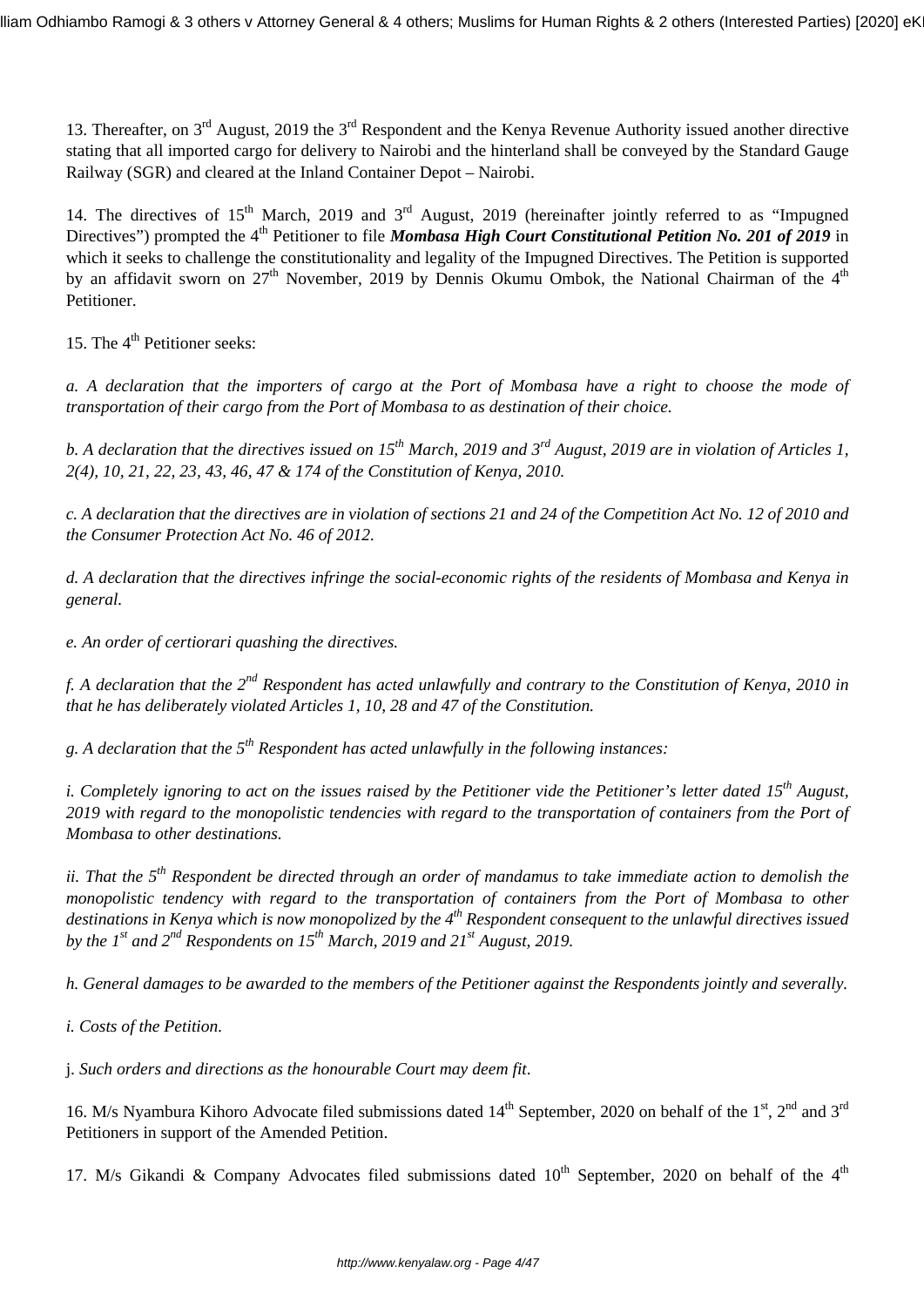Petitioner.

# **III. The Responses to the Consolidated Petitions**

18. Esther Koimett, the Principal Secretary, State Department of Transport swore a replying affidavit on 25<sup>th</sup> October, 2018 on behalf of the 1<sup>st</sup> and 2<sup>nd</sup> Respondents in response to the *Mombasa Constitutional Petition No. 159 of 2018*. She deposed that enormous public participation, consultative work and research had been carried out by the government before it embarked on the construction of the SGR. Further that the ICD – Nairobi was constructed and gazetted as a customs area in 1984 to decongest the Port of Mombasa; provide accessibility of cargo to the Kenyan people while bringing cargo closer to the main consumers of the goods and to act as a transit hub for cargo destined for other parts of the country and neighbouring countries. She averred that the claim that the ICD has been constructed to deny Mombasa residents their livelihoods is therefore false.

19. It was the  $1<sup>st</sup>$  and  $2<sup>nd</sup>$  Respondent's argument that the orders sought by the Petitioners are not justiciable as they go against the constitutional mandate of the National Government to enter into loan and derivative agreements with other parties. That granting the orders would be tantamount to the Judiciary supervising the authority of the National Government to prepare financing for its budgeted programs which would be against the doctrine of separation of powers. The  $1<sup>st</sup>$  and  $2<sup>nd</sup>$  Respondents urged the Court to dismiss the Consolidated Petitions, particularly the declaration that transporters have a right to choose their mode of transport, stating that to do otherwise would deal a strain on the National Transport Policy.

20. Turasha N. Kinyanjui swore affidavits on 25<sup>th</sup> October, 2018 and 16<sup>th</sup> September, 2020 respectively on behalf of the 3rd Respondent, in response to the Consolidated Petitions.

21. According to Mr. Turasha, the  $3<sup>rd</sup>$  Respondent has a statutory duty to manage ports and this duty includes the power to "*consign goods on behalf of other persons to any places whether within Kenya or elsewhere.*" The main thrust of the  $3<sup>rd</sup>$  Respondent's case is that the impugned decisions are operational decisions by the  $3<sup>rd</sup>$  Respondent which are not subject to the constraints the Petitioners desire to impose.

22. M/s Muriu Mungai & Company Advocates filed submissions dated  $18<sup>th</sup>$  September, 2020 on behalf of the  $3<sup>rd</sup>$ and 4<sup>th</sup> Respondents in which they asked the Court to dismiss the Consolidated Petitions for lack of merit.

23. A. K. Maina swore an affidavit on  $3<sup>rd</sup>$  July, 2018 in his capacity as the Managing Director of the  $4<sup>th</sup>$ Respondent, in opposition to *Mombasa Constitutional Petition No. 159 of 2018*. He deposed that the Government of Kenya, in its Transport Policy, identified transport as the critical enabler for the realisation of Vision 2030, which aims to make Kenya a middle income country by the year 2030. That it is in this respect that the Government has focused on the expansion of the road and railway transport system in Kenya. The thrust of Mr. Maina's affidavit is that the 4<sup>th</sup> Respondent engaged in extensive public participation fora before SGR was constructed; and that the assertions that the SGR would occasion an economic meltdown in Mombasa County are untrue.

24. Hellen Mungania, the Corporation Secretary of the  $4<sup>th</sup>$  Respondent swore a further affidavit on  $2<sup>nd</sup>$  October, 2018 to augment the  $4<sup>th</sup>$  Respondent's case. She contended that due process was followed in concluding the Impugned Agreement and deponed that the Agreement was entered into for the benefit of the residents of Mombasa and its environs, upon consideration of the wider public interest.

25. M/s Miller & Company Advocates filed submissions dated  $19<sup>th</sup>$  September, 2020 on behalf of the  $4<sup>th</sup>$ Respondent in opposition to the Consolidated Petitions.

26. Wangómbe Kariuki, the Director General of the 5<sup>th</sup> Respondent swore an affidavit on 11<sup>th</sup> May, 2020 in response to *Mombasa Constitutional Petition No. 201 of 2019*. He conceded that the 5<sup>th</sup> Respondent received a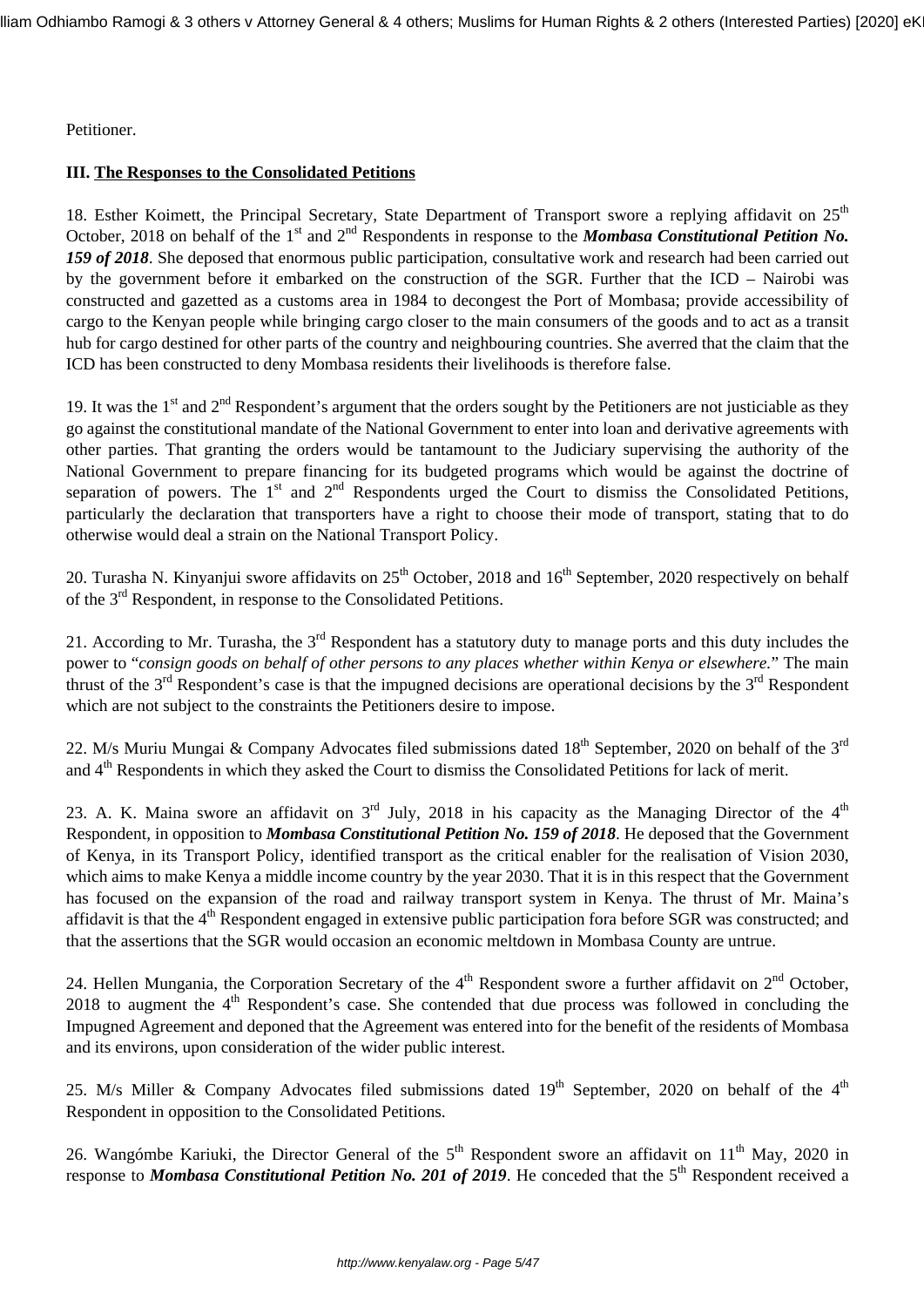complaint from the  $4<sup>th</sup>$  Petitioner on 15<sup>th</sup> August, 2019 regarding the directive issued by the National Government requiring all transportation of containers from the Port of Mombasa to other destinations in Kenya to be made through the SGR, but stated that the directive was withdrawn by the National Government on  $6<sup>th</sup>$  August, 2019 and was never implemented.

27. The  $5<sup>th</sup>$  Respondent stated that it held various meetings with various stakeholders including the  $4<sup>th</sup>$  Petitioner with a view to have a better understanding of the issues raised in the complaint and as part of its investigations into the complaint. That at the time the Petition was filed, it was at an advanced stage of the investigations into the complaint. It urged that *Mombasa Constitutional Petition No. 201 of 2019* is therefore premature having been filed before the  $4<sup>th</sup>$  Petitioner exhausted the redress mechanisms set out under the Competition Act.

28. M/s Cootow and Associates filed submissions dated 18<sup>th</sup> September, 2020 on behalf of the 5<sup>th</sup> Respondent.

29. After *Mombasa Constitutional Petition No. 159 of 2018* was filed, Muslims for Human Rights (MUHURI) and Maina Kiai made formal applications to be enjoined as Interested Parties to the Petition. They were so allowed in a ruling dated 03/07/2018. Subsequently, the County Government of Mombasa was equally permitted to join the Petition as an Interested Party on 26/09/2018. The Court also granted orders enjoining the National Environment and Management Authority (NEMA) as an Interested Party to the Consolidated Petitions. By directions dated 20/08/2020, MUHURI was intituled as the  $1<sup>st</sup>$  Interested Party; Maina Kiai as the  $2<sup>nd</sup>$  Interested Party; County Government of Mombasa as the  $3<sup>rd</sup>$  Interested Party; and NEMA as the  $4<sup>th</sup>$  Interested Party.

30. Khelef Khalifa, the Chairman of the Board of Directors of the 1<sup>st</sup> Interested Party swore a replying affidavit on  $6<sup>th</sup>$  November, 2018 on behalf of the 1<sup>st</sup> and  $2<sup>nd</sup>$  Interested Parties. Both Interested Parties work with communities within the coastal region and other parts of the country to empower them and build their capacity to actively engage in governance and improve their socio-economic welfare through sensitization and community action.

31. M/s Otieno Ogola & Company Advocates filed submissions dated  $17<sup>th</sup>$  September, 2020 in support of the 1<sup>st</sup> and 2nd Interested Parties in which they asked the Court to find for the Petitioners and allow the Consolidated Petitions as prayed.

32. Elizabeth Kisingo, the  $3<sup>rd</sup>$  Interested Party's Deputy Director of Legal Services swore an affidavit on  $19<sup>th</sup>$ December, 2018 in reply to the Amended Petition in *Mombasa Constitutional Petition No. 201 of 2018* in support of that Petition. According to Ms. Kisingo, the Impugned Agreement is in contravention of Article 174 of the Constitution. She was also of the opinion that the Impugned Agreement violates Article 10 of the Constitution. Finally, Ms. Kisingo deponed that the Impugned Agreement violated the socio-economic rights of Mombasa residents guaranteed under Article 43 of the Constitution and the rights of youth to access employment under Article 55 of the Constitution.

33. M/s Paul Mwangi & Company Advocates filed submissions dated 14<sup>th</sup> September, 2020 on behalf of the 3<sup>rd</sup> Interested Party in support of the Consolidated Petitions.

34. The 4<sup>th</sup> Interested Party, NEMA, neither filed any responses nor participated in the hearing of the Consolidated Petitions.

## **IV. Issues for Determination**

35. From our reading of the Court documents filed and consideration of the submissions of the Parties, we have identified the following seven issues for determination. In delineating these issues we have noted that some of the remedies sought were repetitive, overlapped, or in some instances cited procedural articles of the Constitution in an "omnibus" fashion: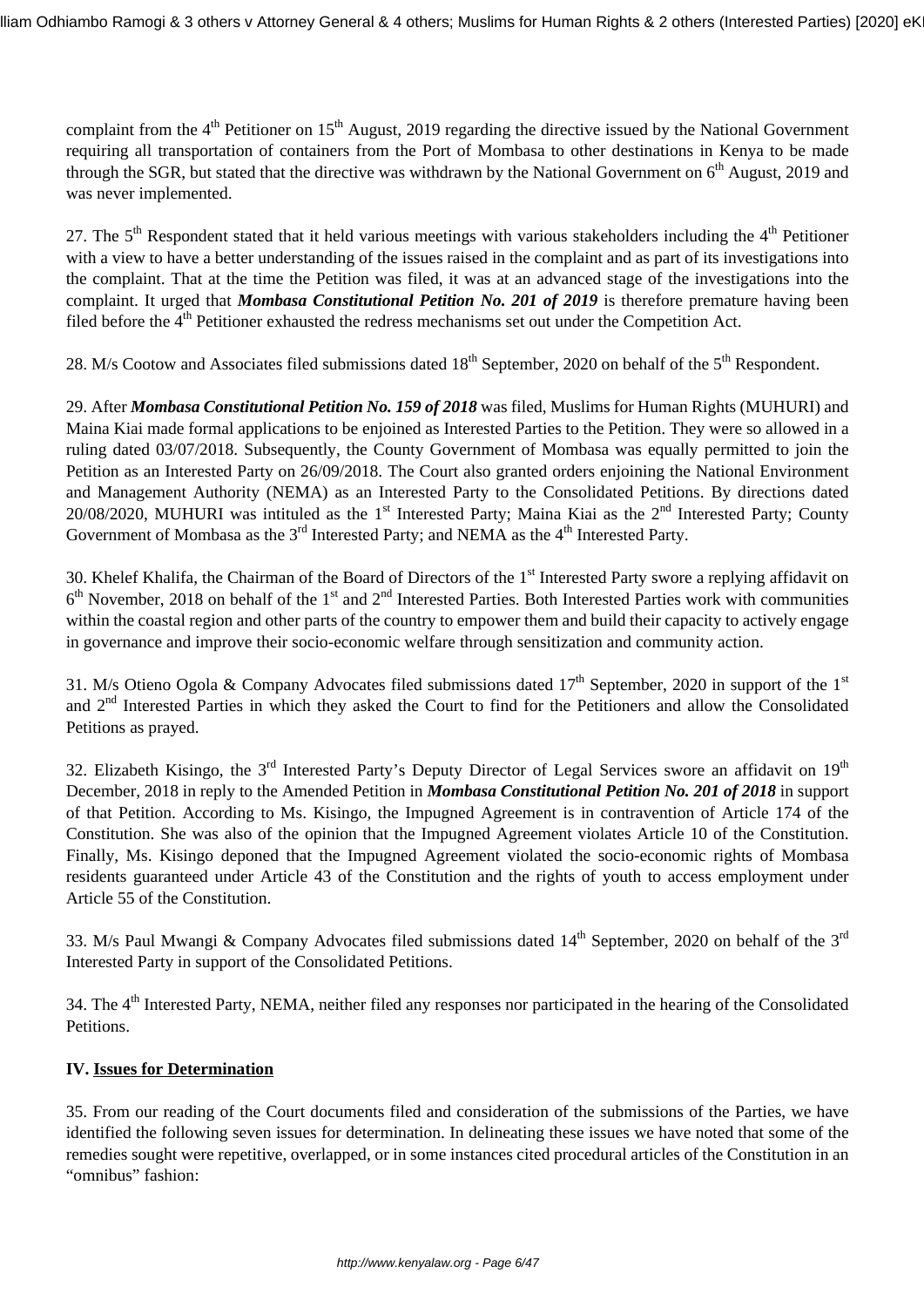*(a) Whether the 1st and 2nd Interested Parties have impermissibly expanded the scope of the Consolidated Petitions in their presentations before the Court by pleading and submitting on issues related to Articles 6(2), 6(3) and 27 of the Constitution.*

*(b) Whether the complaints raised by the 4th Petitioner against the 5th Respondent (the Competition Authority of Kenya) are pre-mature and debarred by the doctrine of exhaustion.*

*(c) Whether the Impugned Directives contravene the Constitution by infringing on the 4th Petitioner's freedom to freely choose their mode of transportation of cargo arriving at the Port of Mombasa.*

*(d) Whether the Take or Pay Agreement and Impugned Directives are in violation of Articles 10 and 47 of the Constitution for want of public participation, stakeholder consultations and administratively fair procedures.*

*(e) Whether the Take or Pay Agreement and Impugned Directives violate the Article 43 rights (social and economic rights) of the Petitioners.*

*(f) Whether the Take or Pay Agreement violates Article 174 of the Constitution as read together with paragraph 5(e) of part 2 of the 4th schedule of the Constitution and whether "an order for the enforcement and implementation of county transport harbour function by the 3rd Interested Party" should issue.*

(g) *What remedies, if any, should be granted*.

36. We will now address each of the identified issues *in seriatim*.

# a. **Did the 1st and 2nd Interested Parties Impermissibly Expand the Scope of the Consolidated Petitions as Interested Parties"**

37. In their oral submissions Professor Githu Muigai, SC and Mr. Nani Mungai, Learned Counsel for 3<sup>rd</sup> and 4<sup>th</sup> Respondents objected to what they called "*expansion of the Petitioners''* case beyond what was pleaded in the Consolidated Petitions by the 1<sup>st</sup> and 2<sup>nd</sup> Interested Parties. Counsel submitted that an Interested Party's case must not depart from the case between the Petitioners and the Respondents. Counsel submitted that the Interested Parties were pleading their own case different from the Petitioners' case. Counsel submitted that the Petitioners' case concerns only Articles 10, 43 and 47 of the constitution, and that an attempt to bring in other Articles, particularly Articles 6 (2), 6 (3) and 27 of the Constitution was expanding the dispute beyond the pleadings as delimited by the Petitioners.

38. The 1<sup>st</sup> and  $2<sup>nd</sup>$  Interested Parties, in their submissions, relied on Article 6 (2) and (3) of the constitution, which is as follows:

## *Article 6 (2)*

*(2) The governments at the national and county levels are distinct and interdependent and shall conduct their mutual relations on the basis of consultation and cooperation.*

## *Article 6 (3)*

*(3) A national State organ shall ensure reasonable access to its services in all parts of the Republic, so far as it is appropriate to do so having regard to the nature of the service.*

39. The  $1<sup>st</sup>$  and  $2<sup>nd</sup>$  Interested Parties also sought to rely on Article 27 of the Constitution. Article 27 is the equal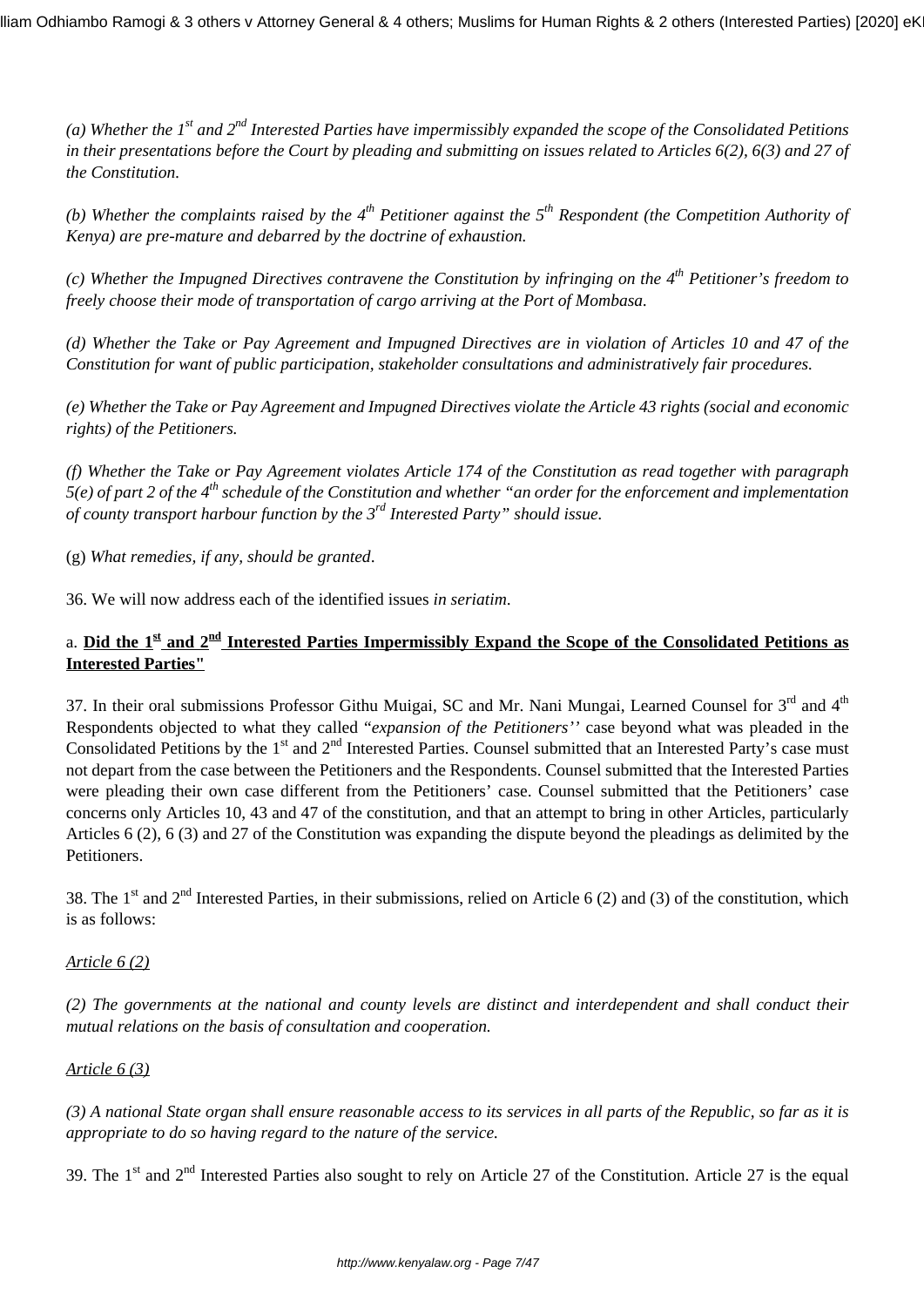protection clause of the Kenyan Constitution which prohibits all types of discrimination.

40. The  $3<sup>rd</sup>$  and  $4<sup>th</sup>$  Respondents' case is that Article 6 (2) and 6 (3) as well as Article 27 arguments were not pleaded in the Consolidated Petitions, and that the reliance thereon by the  $1<sup>st</sup>$  and  $2<sup>nd</sup>$  Interested Parties had the undesirable effect of expanding the scope of the Consolidated Petitions to the prejudice of the Respondents. The issue, therefore, is whether an interested party may frame its own fresh issues, or introduce new issues for determination by a Court in a civil suit.

41. The Black's Law Dictionary 9th Edition, at page 1232 defines an interested party as "a *party who has a recognizable stake (and therefore standing) in the matter."* It also defines a "Necessary Party" as "*a party who being closely connected to a lawsuit should be included in the case if feasible but whose absence will not require dismissal of proceedings."*

*42.* The *Constitution of Kenya (Protection of Rights and Fundamental Freedoms) Practice and Procedures Rules, 2013* defines an interested party as *"a person or entity that has an identifiable or legal interest or duty in the proceedings before the Court but is not a party to the proceedings or may not be directly involved in the litigation."*

43. In *Trusted Society of Human Rights Alliance v. Mumo Matemu & 5 Others,* **Supreme Court Petition No. 12 of 2013, [2015] eKLR (an application by Katiba Institute)** the supreme Court stated**:**

*Consequently, an interested party is one who has a stake in the proceedings, though he or she was not party to the cause* ab initio*. He or she is one who will be affected by the decision of the Court when it is made, either way. Such a person feels that his or her interest will not be well articulated unless he himself or she herself appears in the proceedings, and champions his or her cause.*

44. The role of an interested party in proceedings is peripheral as was expressed in *Methodist Church in Kenya v Mohamed Fugicha & 3 others [2019] eKLR*, where the Supreme Court was called upon to determine whether substantive orders could be granted in a matter where a cross-petition had been introduced to a constitutional matter by way of an affidavit by an interested party. In its majority decision, the Supreme Court stated as follows at paragraph 51-55:

*"[51] The interested party's case brought forth a new element in the cause: that denying Muslim female students the occasion to wear even a limited form of hijab would force them to make a choice between their religion, and their right to education: this would stand in conflict with Article 32 of the Constitution…*

*[53] … Yet this Court has been categorical that the most crucial interest or stake in any case is that of the primary parties before the Court. We did remark, in Francis Karioki Muruatetu & Another v. Republic & 5 others, Sup. Ct. Pet. 15 & 16 of 2015 (consolidated); [2016] eKLR, as follows (paragraphs 41, 42):*

*"Having carefully considered all arguments, we are of the opinion that any party seeking to join proceedings in any capacity, must come to terms with the fact that the overriding interest or stake in any matter is that of the primary/principal parties' before the Court. The determination of any matter will always have a direct effect on the primary/principal parties. Third parties admitted as interested parties may only be remotely or indirectly affected, but the primary impact is on the parties that first moved the Court. This is true, more so, in proceedings that were not commenced as Public Interest Litigation (PIL), like the proceedings now before us.*

*Therefore, in every case, whether some parties are enjoined as interested parties or not, the issues to be determined by the Court will always remain the issues as presented by the principal parties, or as framed by the Court from the pleadings and submissions of the principal parties. An interested party may not frame its own fresh issues or*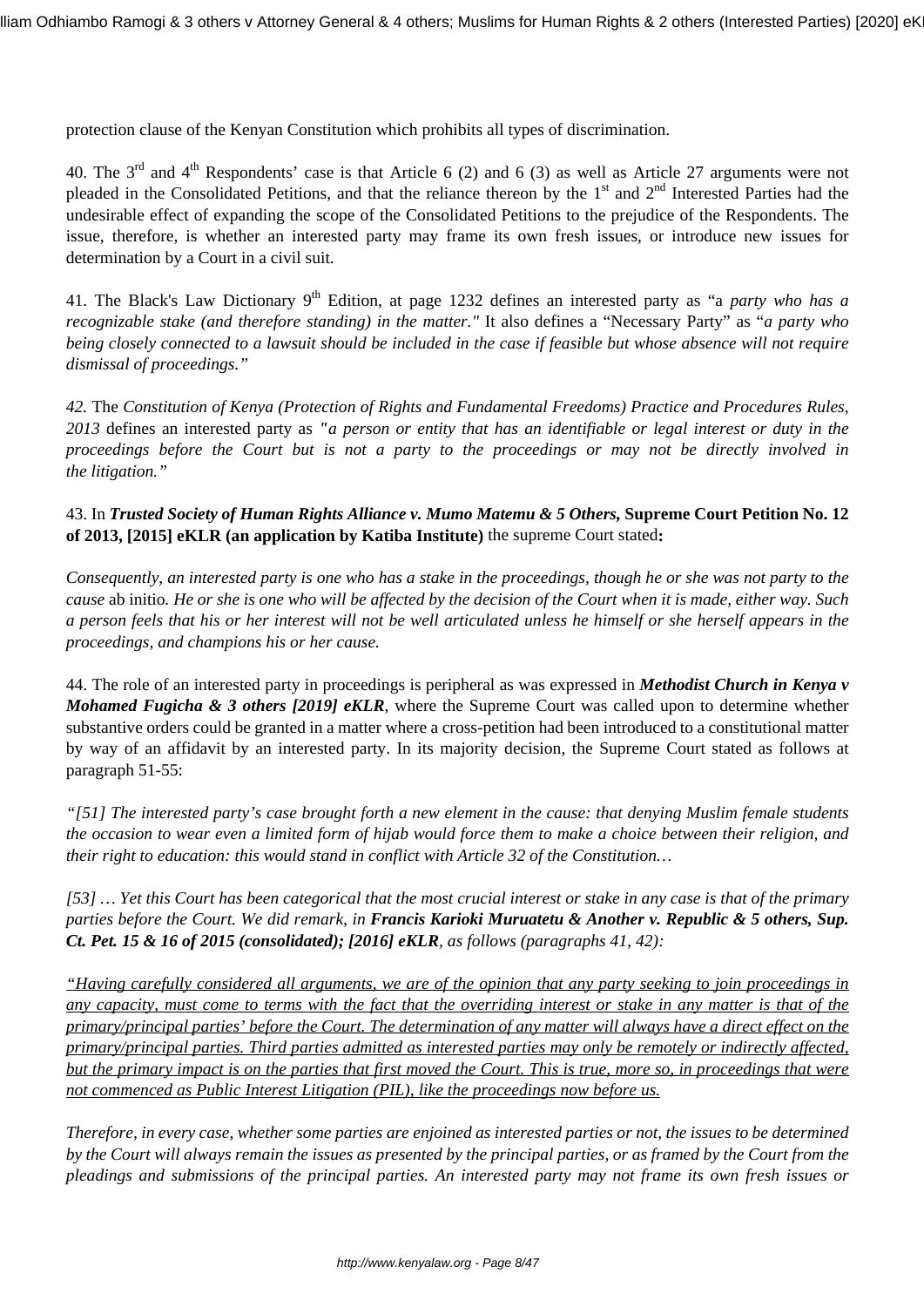*introduce new issues for determination by the Court…*

# *[54] In like terms we thus observed in Mumo Matemu v. Trusted Society of Human Rights Alliance & 5 Others, Civil Appeal No. 290 of 2012 (paragraph 24):*

*"A suit in Court is a 'solemn' process, 'owned' solely by the parties. This is the reason why there are laws and Rules, under the Civil Procedure Code, regarding Parties to suits, and on who can be a party to a suit. A suit can be struck out if a wrong party is enjoined in it. Consequently, where a person not initially a party to a suit is enjoined as an interested party, this new party cannot be heard to seek to strike out the suit, on the grounds of defective pleadings.*

45. Similarly, an attempt to introduce new issues was considered by the Supreme Court in *Raila Amolo Odinga & Another v Independent Electoral and Boundaries Commission & 3 Others [2017]* eKLR viz:

*The applicant, in essence is introducing new facts and issues that were not before Court. It follows that he is not in a position to advance any submission that will be helpful to the Court as it resolves the main question at hand. He is, in effect introducing a new petition, and pre-empting the duly-lodged cause of the parties in the main proceedings. This cannot be allowed. Moreover, we are also not convinced that the applicant would suffer any prejudice, if his intervention is denied. Accordingly, we dismiss this application.*

46. What emerges from the above decisions is the principle established in our jurisprudence that an interested party is a peripheral party in a suit and cannot introduce new issues for determination by the Court. Further, that in determining the matters before it, the Court will only consider the issues raised in the pleadings by the principal parties.

47. In the present case, it requires no belaboured analysis to conclude that the  $1<sup>st</sup>$  and  $2<sup>nd</sup>$  Interested Parties' submissions based on Article 6 (2) and 6 (3) as well as Article 27 of the Constitution and on any other non-pleaded articles of the Constitution cannot be entertained by this Court, and that the same is an unacceptable attempt to expand the scope of proceedings in the Consolidated Petitions. We will, therefore, not consider further any submissions based on alleged violations of Articles Article 6 (2); 6 (3) and Article 27 of the Constitution.

# **b. Are the complaints raised against the 5th Respondent (the Competition Authority of Kenya) pre-mature and debarred by the doctrine of exhaustion"**

48. The next preliminary issue was raised by the  $5<sup>th</sup>$  Respondent: the doctrine of exhaustion. The  $5<sup>th</sup>$  Respondent pointed out that *Mombasa Constitutional Petition no. 201 of 2019* was filed three (3) months after the 4<sup>th</sup> Petitioner lodged its complaint with the 5<sup>th</sup> Respondent.

49. In the Petition, the  $4<sup>th</sup>$  Petitioner argued that the Impugned Directives violate the provisions of sections 5, 20, 21, 50, 56 and 57 of the Competition Act. Consequently, argued the 4<sup>th</sup> Petitioner, the Impugned Directives not only deny importers the freedom to choose their preferred mode of transport, but that they constitute restrictive trade practices prohibited under section 21 of the Competition Act and are, therefore, illegal. They asserted that to date the  $5<sup>th</sup>$  Respondent has not acted upon their complaint.

50. In rebuttal, the  $5<sup>th</sup>$  Respondent admitted that it received a complaint from the 4<sup>th</sup> Petitioner on  $15<sup>th</sup>$  August, 2019 regarding the directive issued by the National Government requiring all transportation of containers from the Port of Mombasa to other destinations in Kenya to be made through the SGR, but stated that the said directive was withdrawn by the National Government on  $6<sup>th</sup>$  August, 2019 and was never implemented. That it consequently held various meetings with various stakeholders including the  $4<sup>th</sup>$  Petitioner with a view to have a better understanding of the issues raised in the complaint and as part of investigations into the complaint.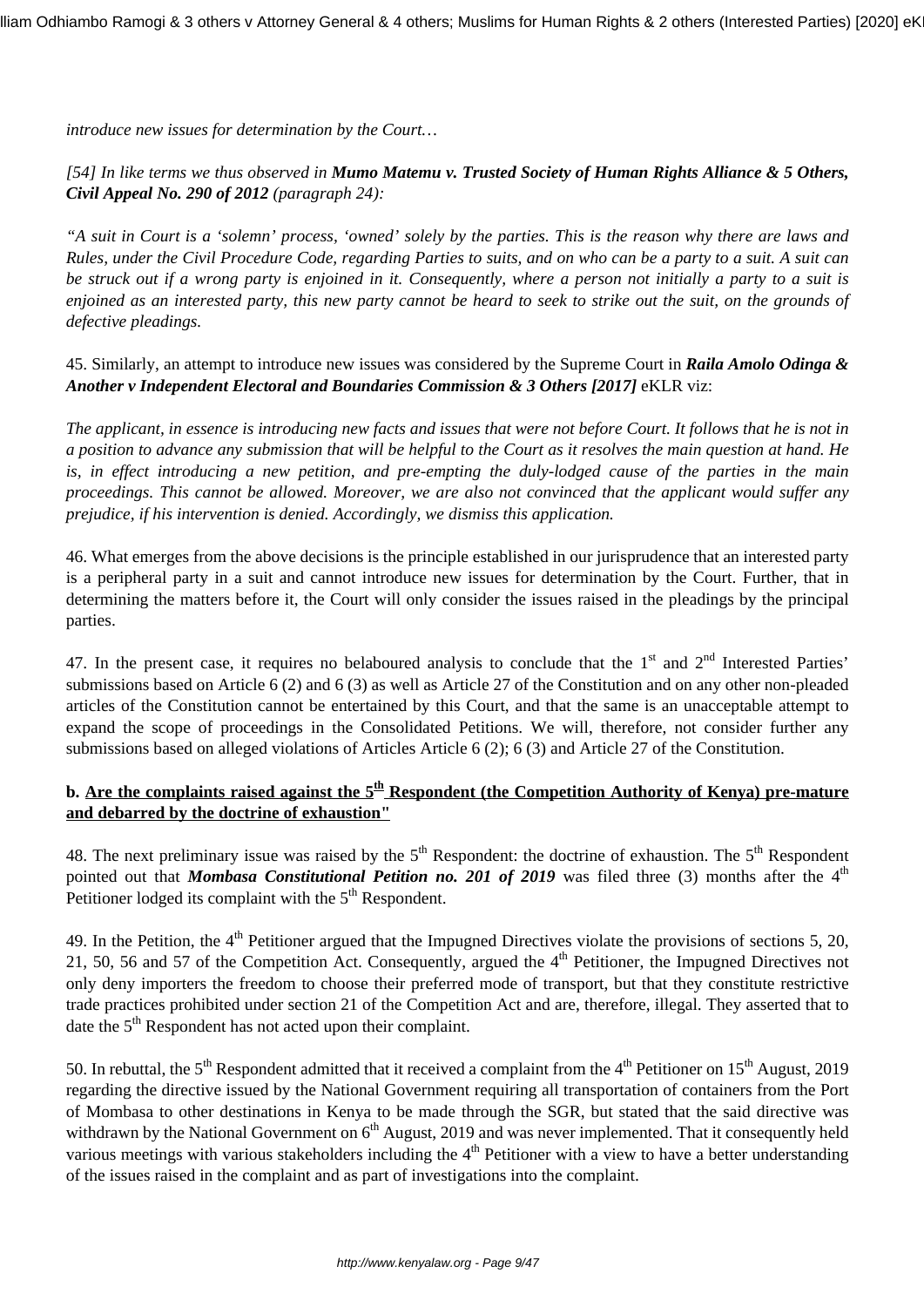51. In sum the 5<sup>th</sup> Respondent's case was that at the time of filing the Petition, it was at an advanced stage of investigations into the complaint. It urged that the Petition is therefore premature, having been filed before the  $4<sup>th</sup>$ Petitioner exhausted the redress mechanisms set out under the Competition Act.

52. The question of exhaustion of administrative remedies arises when a litigant, aggrieved by an agency's action, seeks redress from a Court of law on an action without pursuing available remedies before the agency itself. The exhaustion doctrine serves the purpose of ensuring that there is a postponement of judicial consideration of matters to ensure that a party is, first of all, diligent in the protection of his own interest within the mechanisms in place for resolution outside the Courts. This encourages alternative dispute resolution mechanisms in line with Article 159 of the Constitution and was aptly elucidated by the High Court in *R vs. Independent Electoral and Boundaries Commission (I.E.B.C) Ex Parte National Super Alliance (NASA) Kenya and 6 others [2017] eKLR***,** where the Court opined thus:

*42. This doctrine is now of esteemed juridical lineage in Kenya. It was perhaps most felicitously stated by the Court of Appeal in Speaker of National Assembly v Karume [1992] KLR 21 in the following oft-repeated words:*

*Where there is a clear procedure for redress of any particular grievance prescribed by the Constitution or an Act of Parliament, that procedure should be strictly followed. Accordingly, the special procedure provided by any law must be strictly adhered to since there are good reasons for such special procedures.*

*43. While this case was decided before the Constitution of Kenya 2010 was promulgated, many cases in the Post-2010 era have found the reasoning sound and provided justification and rationale for the doctrine under the 2010 Constitution. We can do no better in this regard than cite another Court of Appeal decision which provides the Constitutional rationale and basis for the doctrine. This is Geoffrey Muthiga Kabiru & 2 others – vs- Samuel Munga Henry & 1756 others [2015] eKLR, where the Court of Appeal stated that:*

*It is imperative that where a dispute resolution mechanism exists outside Courts, the same be exhausted before the jurisdiction of the Courts is invoked. Courts ought to be fora of last resort and not the first port of call the moment a storm brews…The exhaustion doctrine is a sound one and serves the purpose of ensuring that there is a postponement of judicial consideration of matters to ensure that a party is first of all diligent in the protection of his own interest within the mechanisms in place for resolution outside the Courts. The Ex Parte Applicants argue that this accords with Article 159 of the Constitution which commands Courts to encourage alternative means of dispute resolution.*

53. From the above extract, the question that arises is whether there are remedies available under Statute that the 4<sup>th</sup> Petitioner should have pursued before filing the Petition against the 5<sup>th</sup> Respondent.

54. Under the Competition Act, there are several remedies available to an aggrieved party. The Act provides the dispute resolution procedures to be pursued. Section 31 provides that the Authority may on its own initiative, or upon receipt of information, or complaint from any person or Government agency or Ministry, carry out an investigation into any conduct or proposed conduct which is alleged to constitute or may constitute an infringement of: prohibitions relating to restrictive trade practices; or prohibitions relating to abuse of dominance. Upon receipt of the complaint, it is upon the Authority to make a decision on whether to proceed with the investigation, which decision should be communicated in writing to the aggrieved party as provided for under Section 32 of the Act.

55. The Competition Act also grants the Authority power to take evidence under oath and affirmation to reach a determination and grant appropriate relief either interim or permanent, which may include an award of damages to the Complainant, or any amount proposed to be imposed as a pecuniary penalty. Another remedy available is the right to Appeal to the Tribunal for persons aggrieved by a determination made by the Authority within 30 days of receiving the Authority's decision. A second Appeal to the High Court may be allowed for one dissatisfied by the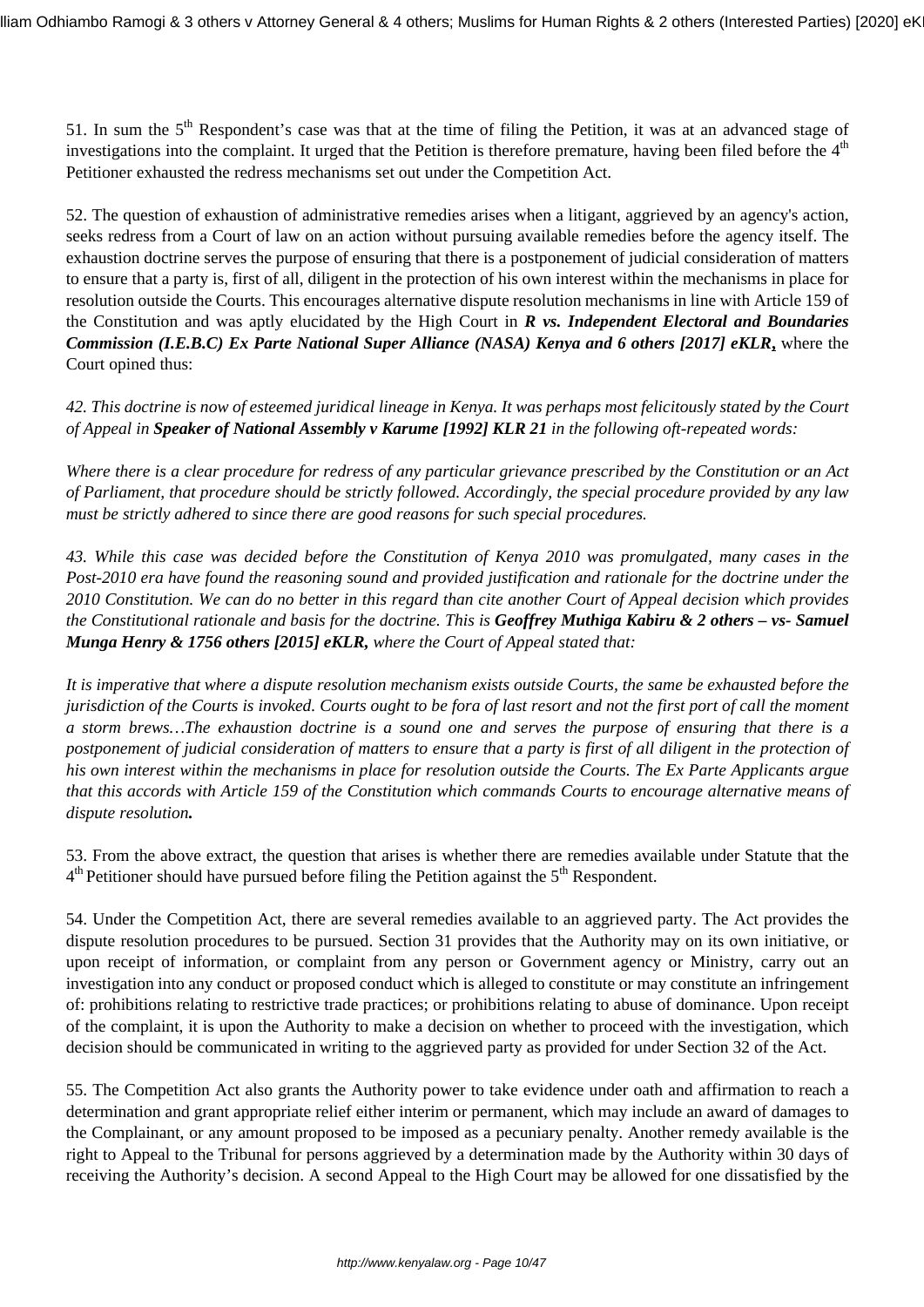decision within 30 days of the decision.

56. There is on record minutes of a meeting between the  $5<sup>th</sup>$  Respondent and the 4<sup>th</sup> Petitioner held at the 4<sup>th</sup> Petitioner's offices on  $25<sup>th</sup>$  October, 2019. Minute no.3 of the meeting which was to discuss the way forward, indicates that the 4<sup>th</sup> Petitioner was to share its data on the comparative transport costs charged by its members, in comparison to those charged by the SGR for the various sizes of containers. Further, the 5<sup>th</sup> Respondent was to give feedback before the next meeting. No such report is, however, on record.

57. There is no question that the Competition Act has a statutory scheme for dealing with grievances and that parties are obligated to exhaust the mechanisms provided by that scheme before approaching Courts. A 3-judge bench of the High Court has said as much in *Governor of Kericho County v Kenya Tea Development Agency & 30 others Ex-parte KTDA Management Services Limited [2016] eKLR (Consolidated with JR. No. 3 of 2015***,** where the Competition Authority was the 1st Respondent). The Court held thus:

*We agree with the respondent that the allegations raised about price fixing and manipulation falls within the province of investigation by the Competition Authority established under the Competition Act (Chapter 504 of the Laws of Kenya). Under Section 4 of the Act, the Authority is empowered to receive complaints from legal or natural persons or consumer bodies and has the power to investigate restrictive trade practices which include price fixing manipulation.*

*We are of the view that the Competition Act provides an efficacious remedy for resolution of matters concerning price-fixing and manipulation. This is not to say that the High Court does not have jurisdiction to deal with allegations of breach of fundamental rights and freedoms in such case, it only means that the High Court recognizes that there are other legal bodies that exist to resolve certain disputes. This principle is recognized by Article 159(2)(d) of the Constitution that obliges the Court to promote alternative dispute resolution. Further because of Article's 10 and 21 of the Constitution, these bodies are obliged to give effect to the National values and principles of governance and provisions of the Bill of Rights.*

58. Similarly, in *Okiya Omtatah Okoiti & another v Kenya Power and Lighting Company Limited (KPLC) & 4 others [2020] eKLR* where the Competition Authority was sued as the 3rd Respondent), Makau J. held that:

*[F]rom the above I agree with the 1st Respondent, on the power of Competition Authority to receive Complaints from legal or natural person or consumer bodies and to exercise the power to investigate restrictive trade practices. I am satisfied that in cases under Competition Act, the relevant body that is mandated to deal with complaints and investigate restrictive trade practices is the Competition Authority of Kenya. It is a port of first instance for complaints of breaches of its provisions…..From the aforesaid findings herein above it is clear that there exists an alternative remedy that is sufficient, effective, expedient and economical to resolve the issues raised by the Petitioners, herein which, the Petitioners have by-passed and rushed to this Court. The Petitioners cannot be allowed to overlook clearly laid out procedures and processes that exist for resolution of disputes. Such processes must be exhausted first, before a party approaches a Court. The mere fact that the constitutional provisions are cited or the Constitution is invoked is not sufficient reason to elevate the matter to a constitutional status, and confer jurisdiction to the High Court, to inquire, arbitrate, determine or in any manner deal with issues which are required to be dealt with through a clearly prescribed dispute resolution mechanism, that is provided for in a specific statute.…*

59. However, our case law has developed a number of exceptions to the doctrine of exhaustion. In *R. vs Independent Electoral and Boundaries Commission (I.E.B.C.) & Others Ex Parte The National Super Alliance Kenya (NASA) (supra)***,** after exhaustively reviewing Kenya's decisional law on the exhaustion doctrine, the High Court described the first exception thus: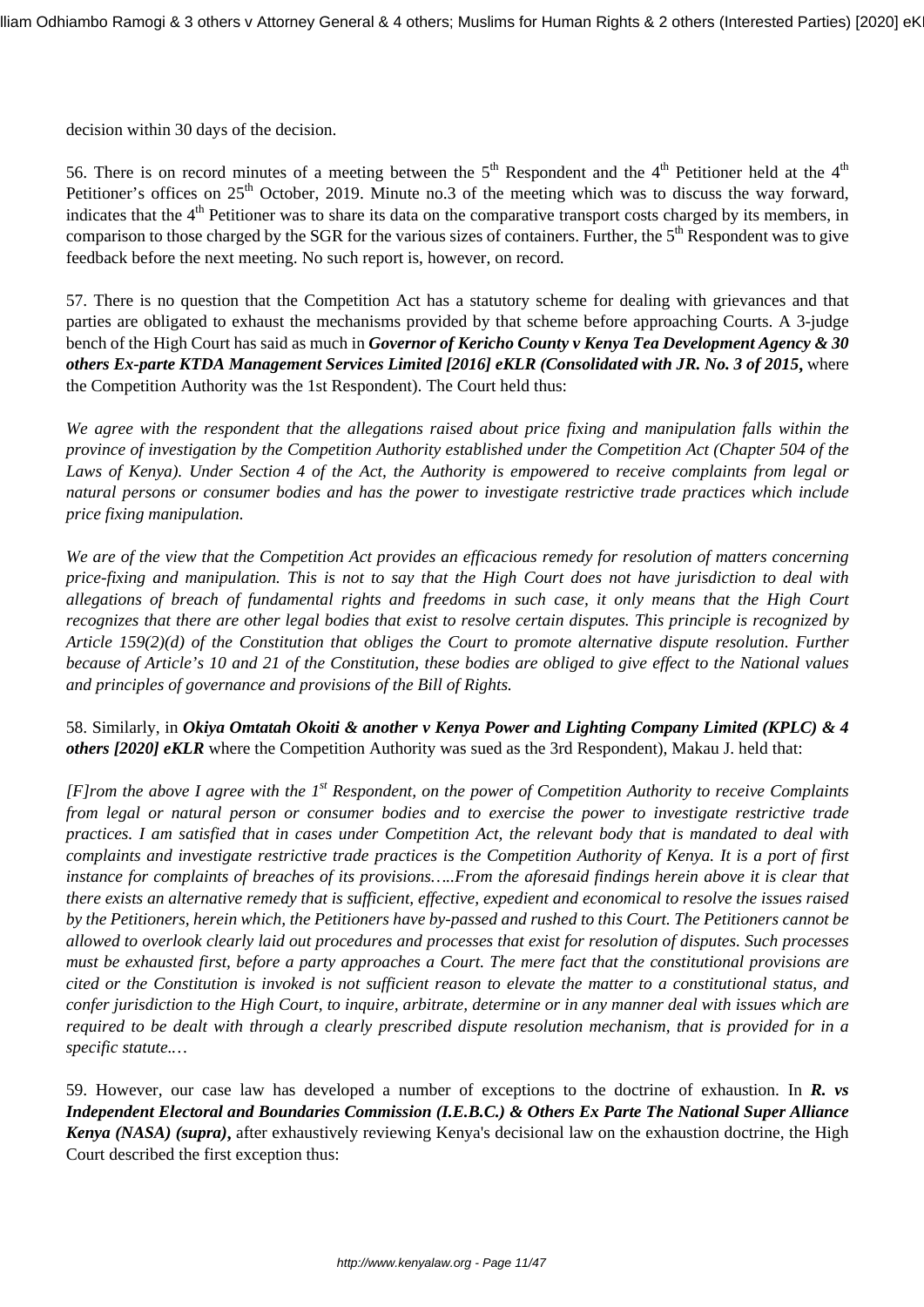*What emerges from our jurisprudence in these cases are at least two principles: while, exceptions to the exhaustion requirement are not clearly delineated, Courts must undertake an extensive analysis of the facts, regulatory scheme involved, the nature of the interests involved – including level of public interest involved and the polycentricity of the issue (and hence the ability of a statutory forum to balance them) to determine whether an exception applies. As the Court of Appeal acknowledged in the Shikara Limited Case (supra), the High Court may, in exceptional circumstances, find that exhaustion requirement would not serve the values enshrined in the Constitution or law and permit the suit to proceed before it. This exception to the exhaustion requirement is particularly likely where a party pleads issues that verge on Constitutional interpretation especially in virgin areas or where an important constitutional value is at stake. See also Moffat Kamau and 9 Others vs Aelous (K) Ltd and 9 Others.)*

60. As observed above, the first principle is that the High Court may, in exceptional circumstances consider, and determine that the exhaustion requirement would not serve the values enshrined in the Constitution or law and allow the suit to proceed before it. It is also essential for the Court to consider the suitability of the appeal mechanism available in the context of the particular case and determine whether it is suitable to determine the issues raised.

61. The second principle is that the jurisdiction of the Courts to consider valid grievances from parties who lack adequate audience before a forum created by a statute, or who may not have the quality of audience before the forum which is proportionate to the interests the party wishes to advance in a suit must not be ousted. The rationale behind this precept is that statutory provisions ousting Court's jurisdiction must be construed restrictively. This was extensively elaborated by Mativo J in *Night Rose Cosmetics (1972) Ltd v Nairobi County Government & 2 others [2018] eKLR.*

62. In the instant case, the Petitioners allege violation of their fundamental rights. Where a suit primarily seeks to enforce fundamental rights and freedoms and it is demonstrated that the claimed constitutional violations are not mere "bootstraps" or merely framed in Bill of Rights language as a pretext to gain entry to the Court, it is not barred by the doctrine of exhaustion. This is especially so because the enforcement of fundamental rights or freedoms is a question which can only be determined by the High Court.

63. Article 165(1) of the Constitution vests in the High Court vast powers including the power to '*determine the question whether a right or fundamental freedom in the Bill of Rights has been denied, violated, infringed or threatened'* and the jurisdiction '*to hear any question respecting the interpretation of the Constitution*.'

64. Though the  $4<sup>th</sup>$  Petitioner's case against the  $5<sup>th</sup>$  Respondent is largely with respect to the Competition Act, the ripple effect thereof is the subject of the alleged violation of their fundamental rights and freedoms. The issues are therefore intertwined. The statutory provisions available on dispute resolution under the Competition Act, cannot be construed in a very restrictive manner to oust this Court's jurisdiction, to determine the issues in dispute which qualify under the exceptions set out herein. From the foregoing it is our considered view that the doctrine of exhaustion though relevant, is not applicable in this case having regard to the nature of the grievance, and the public interest involved.

65. Hence, while a party is required to exhaust its remedies under the Competition Act before bringing an action in Court claiming violations of that Act, the Consolidated Petitions involved polycentric issues and multiplicity of parties including questions related to the fundamental rights of the Petitioners to warrant an exception to the doctrine of exhaustion as developed in our jurisprudence.

66. It is noteworthy, however, that the  $5<sup>th</sup>$  Respondent in this case already commenced investigations with respect to the issues raised in the  $4<sup>th</sup>$  Petitioner's letter of 15<sup>th</sup> August, 2019. There is on record minutes of a meeting between the 5<sup>th</sup> Respondent and the 4<sup>th</sup> Petitioner held at the 4<sup>th</sup> Petitioner's offices on 25<sup>th</sup> October, 2019. There is therefore, no doubt that the  $5<sup>th</sup>$  Respondent had before the filing of this Petition, commenced investigations in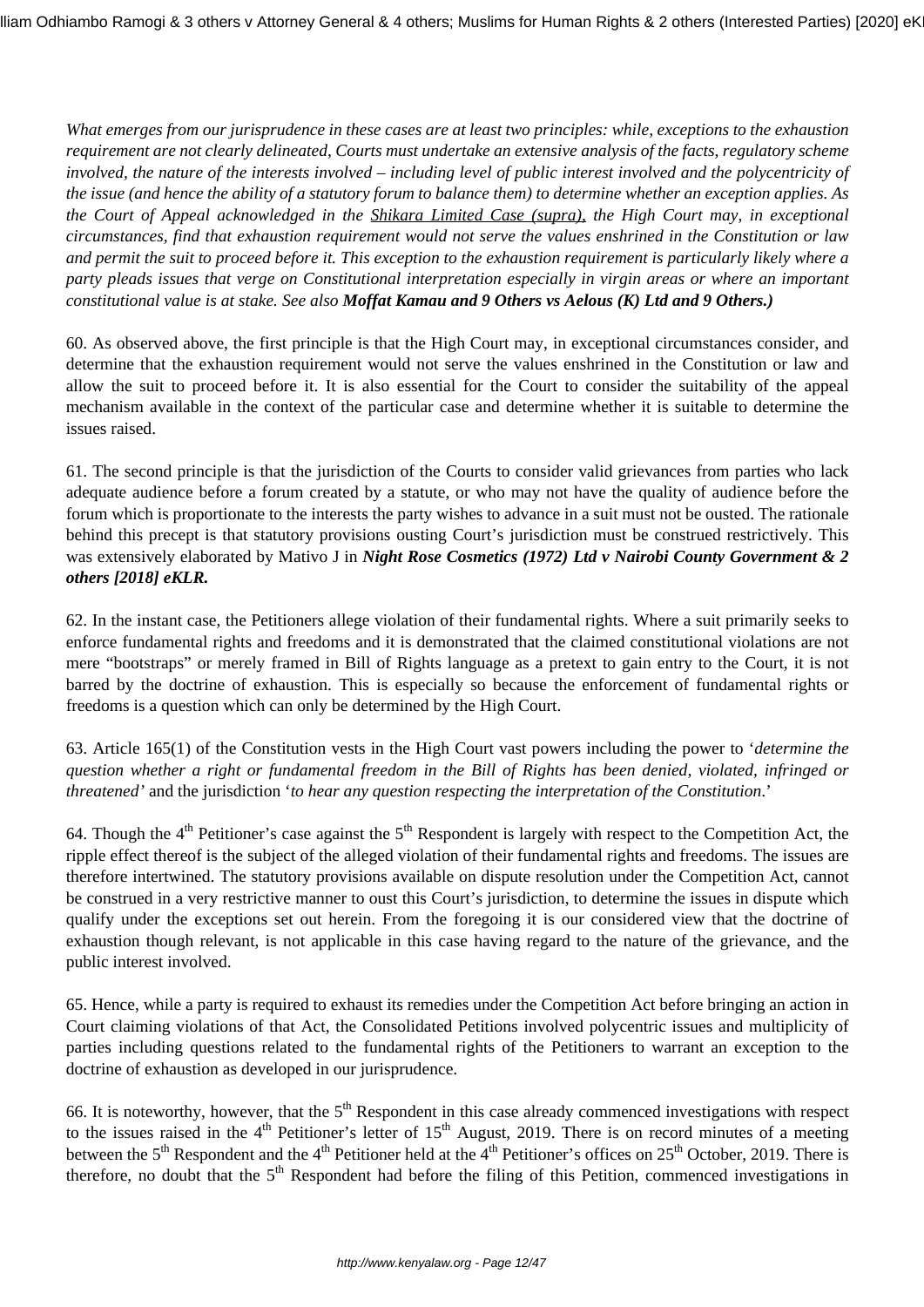discharge of their mandate provided under section 31 of the Act. We therefore find that the  $5<sup>th</sup>$  Respondent did not ignore the issues raised by the  $4<sup>th</sup>$  Petitioner and ought not to have been sued in these proceedings.

67. Section 40 of the Competition Act provides an avenue through which a Complainant aggrieved by the decision of the 5<sup>th</sup> Respondent can obtain redress. The section provides that an aggrieved party may appeal to the Tribunal and if aggrieved by the Tribunal's decision, appeal to the High Court, whose decision shall be final. This, the  $4<sup>th</sup>$ Petitioner has not done.

68. Additionally, the  $4<sup>th</sup>$  Petitioner sought an order of mandamus directing the  $5<sup>th</sup>$  Respondent to take immediate action to demolish the monopolistic tendency with regard to the transportation of containers from the Port of Mombasa to other destinations in Kenya. This is tantamount to asking the Court to direct the Competition Tribunal on what finding to make, an act which would amount to usurping the domain of the Tribunal.

69. In the premise, we find that none of the two orders we have been invited to grant under prayer in paragraph  $52(g)$  in *Petition no- 201 of 2019* is available to the 4<sup>th</sup> Petitioner and we decline the invitation.

# **c. Did the Impugned Directives contravene the Constitution by infringing on the 4th Petitioner's freedom to freely choose their mode of transportation of cargo arriving at the Port of Mombasa"**

70. One of the <u>four</u> substantive claims raised by the Petitioners is based on what the  $4<sup>th</sup>$  Petitioner refers to as the "fundamental freedom to choose." The  $4<sup>th</sup>$  Petitioner seeks a declaration that the importers of cargo at the Port of Mombasa have a right to choose the mode of transportation of their cargo from the Port of Mombasa to a destination of their choice.

71. The 4<sup>th</sup> Petitioner asserted that its case is centred on the freedom of choice and urged that freedom of choice is a fundamental right recognized under Articles 27, 28 and 46 of the Constitution. They also urged that freedom of choice is embedded in the Constitution by virtue of Article 6 of the International Convention on Economic Social and Cultural Rights (ICESCR) which, they argue, is part of the laws of Kenya by dint of Article 2(6) of the Constitution.

# 72. To buttress its arguments, the 4<sup>th</sup> Petitioner cited the decisions in *Association of Kenya Medical Laboratory Scientific Officers vs. Ministry of Health & another [2019] eKLR; Robert N. Gakuru and others vs. Governor Kiambu County and 3 others [2014] eKLR; Mistry Amar Singh vs. Serwano Wofunira Kulobya [1963] EA 408; Macfoy vs. United Africa Co. Ltd [1961] at 1172* and *Owners of Motor Vessel 'Lilian S' vs. Caltex Oil (Kenya) Ltd [1989] eKLR*.

73. On the other hand, in the 1<sup>st</sup> and 2<sup>nd</sup> Respondent's view, both the Impugned Agreement and the Impugned Directives meet the constitutional threshold and they urge the Court to dismiss any contention to the contrary. The 1<sup>st</sup> and 2<sup>nd</sup> Respondents argue that the Impugned Agreement and the Impugned Directives seek to implement the policy decisions created by the 2<sup>nd</sup> Respondent with the aim of realizing the socio-economic rights envisaged under Article 43 of the Constitution. In this respect, the  $1<sup>st</sup>$  and  $2<sup>nd</sup>$  Respondents asked the Court to interrogate Kenya's Vision 2030, Sector Plan for Transport, 2008 – 2012; the Integrated National Policy developed in 2009 and the May 2019 Policy Paper on Integrated National Transport Policy for Kenya under the theme "Moving a Working Nation."

74. The  $1<sup>st</sup>$  and  $2<sup>nd</sup>$  Respondents argue that in order to finance the development of the railway infrastructure, the National Government took a sovereign loan from the Exim Bank. They further stated that the Impugned Agreement was geared to support the repayments to the Exim Bank and to help in the project management, finance and administration. It urged that the  $3<sup>rd</sup>$  and  $4<sup>th</sup>$  Respondents are the leading government agencies mobilizing resources to repay the colossal debt amount.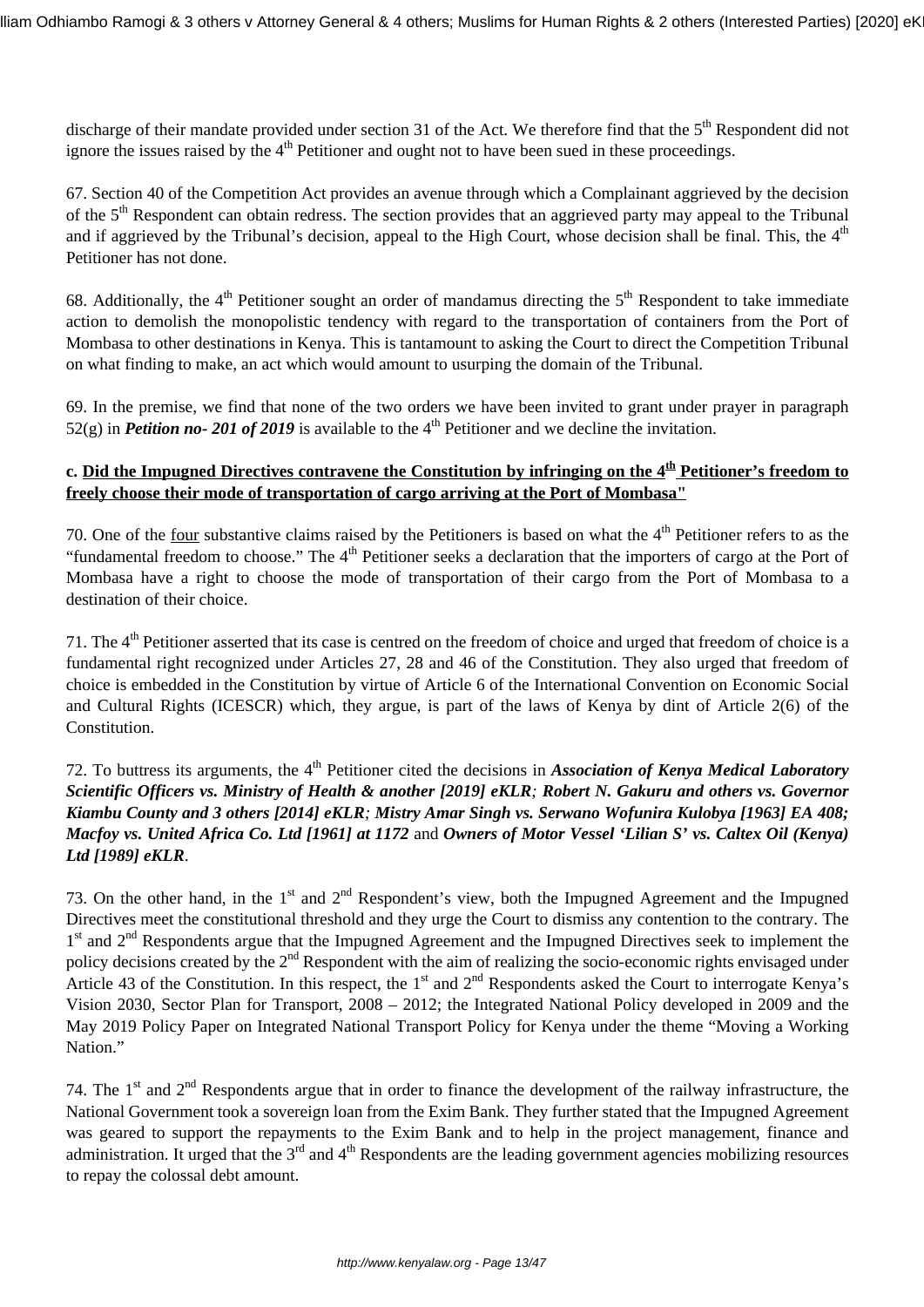75. It was the 1<sup>st</sup> and 2<sup>nd</sup> Respondent's argument that the orders sought by the Petitioners are not justiciable as they go against the constitutional mandate of the National Government to enter into loan and derivative agreements with other parties. They argue that granting the orders would be tantamount to the Judiciary supervising the authority of the National Government to prepare financing for its budgeted programs which would be against the doctrine of separation of powers. To this end the 2<sup>nd</sup> Respondent cited *Ndora Stephen vs. Minister for Education & 2 others, Nairobi High Court Petition No. 464 of 2012*.

76. The 1<sup>st</sup> and 2<sup>nd</sup> Respondents urged the Court to dismiss the Consolidated Petitions, particularly the declaration that transporters have a right to choose their mode of transport, stating that to do otherwise would deal a strain on the National Transport Policy.

77. Is there a fundamental freedom to choose one's mode of transport which has been infringed by the Impugned Directives" In essence, the  $4<sup>th</sup>$  Petitioner argues that the Bill of Rights in our Constitution has such a right. It locates the provenance of the right primarily in Article 46 of the Constitution and argues that the right is accentuated by Articles 27 and 28 of the Constitution. Further, the 4<sup>th</sup> Petitioner locates the right to choose one's mode of transport in Article 6 of the ICESCR which, they point out, is part of the laws of Kenya by dint of Article 2(6) of the Constitution. This is because Kenya has ratified ICESCR.

78. Does Article 46 of the Constitution as read together with Articles 27 and 28 of the Constitution grant the freedom to choose one's mode of transportation as the  $4<sup>th</sup>$  Respondent claims" Article 46 of the Constitution provides as follows:

*(1) Consumers have the right –* 

*a. To goods and services of reasonable quality;*

*b. To the information necessary for them to gain full benefit from goods and services;*

*c. To the protection of their health, safety, and economic interests; and*

*d. To compensation for loss or injury arising from defects in goods or services.*

(2) *Parliament shall enact legislation to provide for consumer protection and for fair, honest and decent advertising.*

79. On the other hand, Article 6 of ICESCR provides as follows:

1. *The States Parties to the present Covenant recognize the right to work, which includes the right of everyone to the opportunity to gain his living by work which he freely chooses or accepts, and will take appropriate steps to safeguard this right.*

*2. The steps to be taken by a State Party to the present Covenant to achieve the full realization of this right shall include technical and vocational guidance and training programmes, policies and techniques to achieve steady economic, social and cultural development and full and productive employment under conditions safeguarding fundamental political and economic freedoms to the individual*.

80. The question presented by the  $4<sup>th</sup>$  Petitioner is whether the cited articles in the Constitution read together and Article 6 of ICESCR guarantee a right for the  $4<sup>th</sup>$  Petitioner to choose the mode of transportation for containers which arrive at the Port of Mombasa and, conversely, present the question whether these articles prohibit the State from abrogating the  $4<sup>th</sup>$  Petitioner's "freedom" to choose their mode of transportation.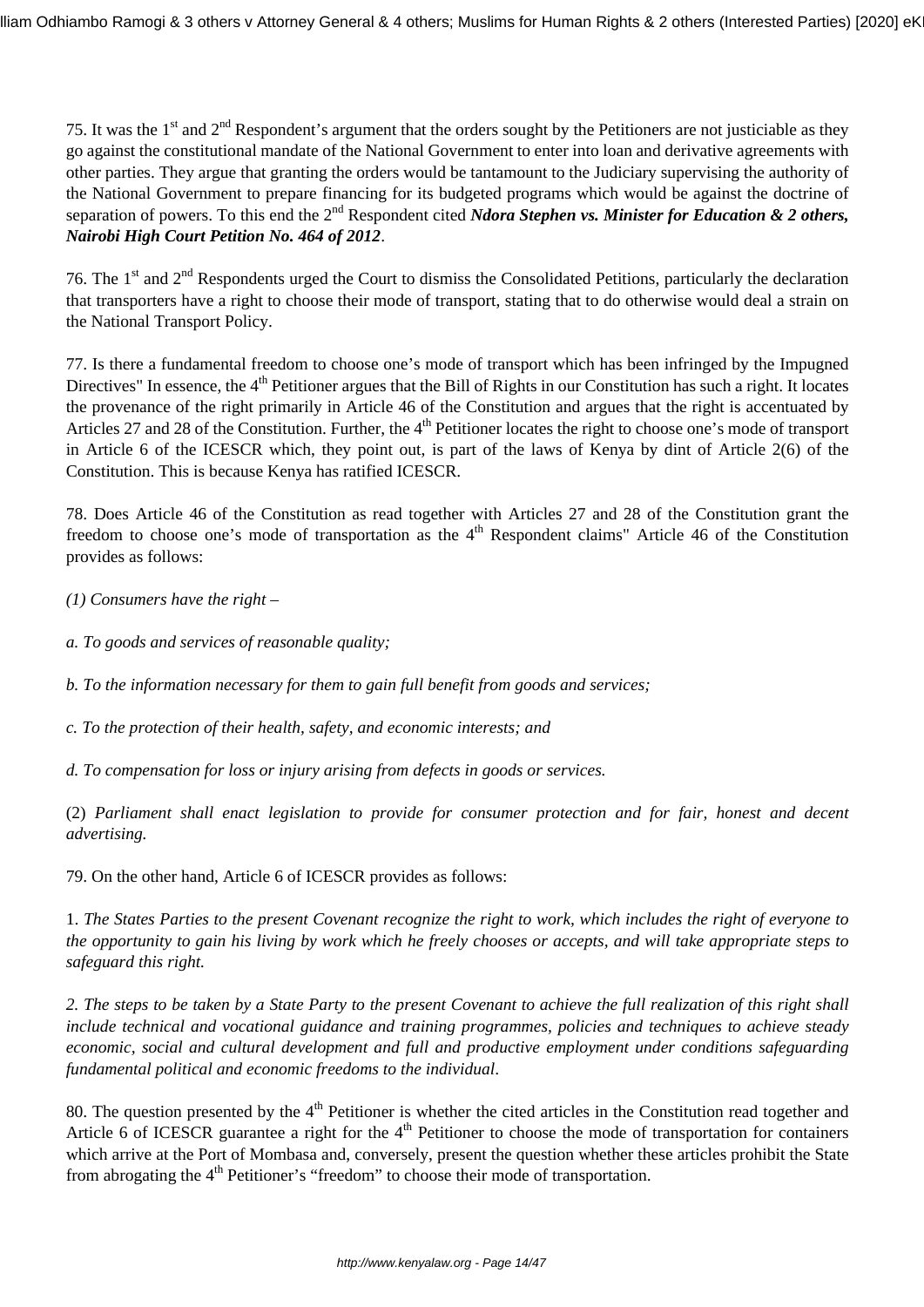81. It is true that our Constitution's Bill of Rights has a general underlying value of freedom which is a right to be afforded an opportunity to choose from a range of options voluntarily. As the South African Constitutional Court has remarked of the similarly-structured South African Constitution, in *MEC for Education: Kwazulu-Natal and Others vs. Pillay (CCT 51/06) [2007] ZACC 21; 2008 (1) SA 474 (CC); 2008 (2) BCLR 99 (CC)*

*A necessary element of freedom and of dignity of any individual is an "entitlement to respect for the unique set of ends that the individual pursues."…. we choose voluntarily rather than through a feeling of obligation only enhances the significance of a practice to our autonomy, our identity and our dignity.*

82. However, while our Constitution puts a premium on the value of freedom, it has not inscribed "liberty of contract" as a fundamental right in our Bill of Rights. Our Constitution protects and ring-fences a number of enumerated rights and freedoms. These are rights and freedoms respecting which each individual is guaranteed including the right to be afforded an opportunity to choose from a range of options. However, the ring-fenced enumerated rights and freedoms do not include the right to make certain economic choices which may trammel the State's "Police" powers to direct health, security and economic activities.

83. The question presented is one of the extent to which the Constitution inherently limits the "liberty of contracts". Differently put, does the Constitution create a right for individuals to enter into any contracts on terms of their own choice" And if so, is such a right fundamental" When is it constitutionally permissible to limit or abrogate such freedom to contract"

84. In an earlier era of jurisprudential thought in the United States, the US Supreme Court answered the question in a vigorous endorsement of *laissez faire* economic theory by reading into the US Constitution the liberty of contracts and holding that inherent in the rights to liberty and property is a fundamental right to freely make contracts. Hence, in *Allgeyer v. Louisiana* **[165 U.S. 578](http://caselaw.lp.findlaw.com/scripts/getcase.pl"court=us&vol=165&invol=578) (1897)** the US Supreme Court stated:

*The 'liberty' mentioned in [the 14th] amendment means, not only the right of the citizen to be free from the mere physical restraint of his person, as by incarceration, but the term is deemed to embrace the right of the citizen to be free in the enjoyment of all his faculties; to be free to use them in all lawful ways; to live and work where he will; to earn his livelihood by any lawful calling; to pursue any livelihood or avocation; and for that purpose to enter into all contracts which may be proper, necessary, and essential to his carrying out to a successful conclusion the purposes above mentioned.*

85. This line of reasoning reached its apogee in one of the most widely condemned and infamous cases in US history – *Lochner v New York [198 U.S. 45](http://caselaw.lp.findlaw.com/scripts/getcase.pl"court=US&vol=198&invol=45) (1905)*. The case held that the right to freely contract is a fundamental right under the [14th Amendment](http://constitutioncenter.org/interactive-constitution/amendments/amendment-xiv/common-interpretation-due-process-clause-of-the-fourteenth-amendment/clause/12) of the US Constitution.

86. The case involved a challenge to New York State law known as Bakeshop Act – one of the state's earliest labour laws, in an effort to regulate sanitary and working conditions in New York bakeries. A section of the Act stated that "*no employee shall be required or permitted to work in a biscuit, bread, or cake bakery or confectionary establishment more than sixty hours in any one week, or more than ten hours in any one day*."

87. Lochner, a bakery owner who was found guilty under the Bakeshop Act, challenged the constitutionality of the Act. The Supreme Court agreed with Lochner and struck down the Bakeshop Act holding that the offending section of the Bakeshop Act was unconstitutional because it was an interference with the right of contract between employers and employees, and that "the general right to make a contract in relation to his business is part of the liberty of the individual protected by the Fourteenth Amendment of the Federal Constitution." Therefore, the Court concluded, the right to contract one's labour was a "liberty of the individual" protected by the Constitution." The US Supreme Court stated: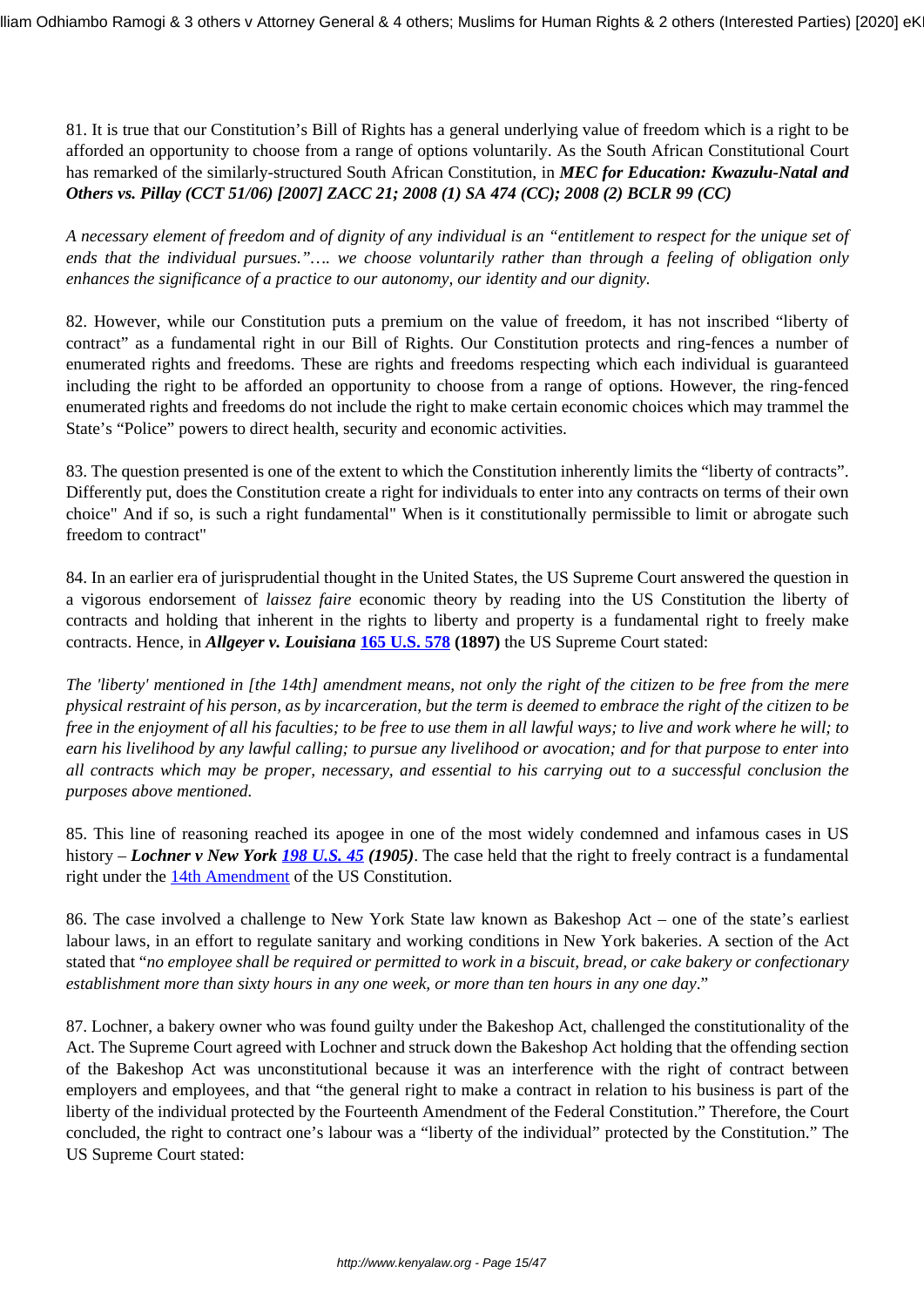*The statute necessarily interferes with the right of contract between the employer and employees, concerning the number of hours in which the latter may labour in the bakery of the employer. The general right to make a contract in relation to his business is part of the liberty of the individual protected by the 14th Amendment of the Federal Constitution. Allgeyer* **v.** *Louisiana***, 165 U. S. 578, 41 L. ed. 832, 17 Sup. Ct. Rep. 427.** *Under that provision no state can deprive any person of life, liberty, or property without due process of law. The right to purchase or to sell labour is part of the liberty protected by this amendment, unless there are circumstances which exclude the right.*

88. Justice Oliver Wendell Holmes, who would later be regarded as one of the founders of the American Legal Realism wrote perhaps his most important dissent in opposition to the approach taken by the majority in the case. He famously wrote:

*This case is decided upon an economic theory which a large part of the country does not entertain. If it were a question whether I agreed with that theory, I should desire to study it further and long before making up my mind. But I do not conceive that to be my duty, because I strongly believe that my agreement or disagreement has nothing to do with the right of a majority to embody their opinions in law. It is settled by various decisions of this Court that state constitutions and state laws may regulate life in many ways which we as legislators might think as injudicious, or if you like as tyrannical, as this, and which, equally with this, interfere with the liberty to contract. Sunday laws and usury laws are ancient examples. A more modern one is the prohibition of lotteries. The liberty of the citizen to do as he likes so long as he does not interfere with the liberty of others to do the same, which has been a shibboleth for some well-known writers, is interfered with by school laws, by the Post Office, by every state or municipal institution which takes his money for purposes thought desirable, whether he likes it or not. The 14th Amendment does not enact Mr. Herbert Spencer's Social Statics.*

89. The position taken in *Lochner v New York* remained in vogue in the United States for at least three decades. Over that period, the Court would strike down numerous attempts by state governments to pass laws aimed at protecting consumers or improving working conditions or otherwise regulating the economy – all under the guise of a liberty the Court found in the Due Process Clause of the 14<sup>th</sup> Amendment as opposed to any specific text in the Constitution. The US Supreme Court was, in effect, impliedly reading into the Constitution a strong "liberty" or "freedom" clause in the Constitution which protected economic liberties which were not explicitly protected by the text of the Constitution. The impact of this jurisprudential trend was to severely limit the ability of the government to direct economic policy in order to protect or channel in a given direction the health, morals, safety; or the general welfare of the public.

90. In the United States, the Supreme Court changed course and backed away from its *Lochner* line of cases in the mid-1930s. This heralded a trend towards increasing deference to state regulation of economic matters out of the principle that the government generally has much leeway to direct economic matters and policy as long as it does not use that power to enact oppressive and unjust laws. The Supreme Court announced the departure in *West Coast Hotel Co. v. Parrish, 300 U.S. 379 (1937)*. In this case, the majority, in a passage that heralds the modern day approach to the question of the constitutional freedom to contract, stated thus:

*What is this freedom" The Constitution does not speak of freedom of contract. It speaks of liberty and prohibits the deprivation of liberty without due process of law. In prohibiting that deprivation, the Constitution does not recognize an absolute and uncontrollable liberty. Liberty in each of its phases has its history and connotation. But the liberty safeguarded is liberty in a social organization which requires the protection of law against the evils which menace the health, safety, morals, and welfare of the people. Liberty under the Constitution is thus necessarily subject to the restraints of due process, and regulation which is reasonable in relation to its subject and is adopted in the interests of the community is due process. This essential limitation of liberty in general governs freedom of contract in particular….[F]reedom of contract is a qualified, and not an absolute, right. There is no absolute freedom to do as one wills or to contract as one chooses. The guaranty of liberty does not withdraw from legislative supervision that wide department of activity which consists of the making of contracts, or deny to*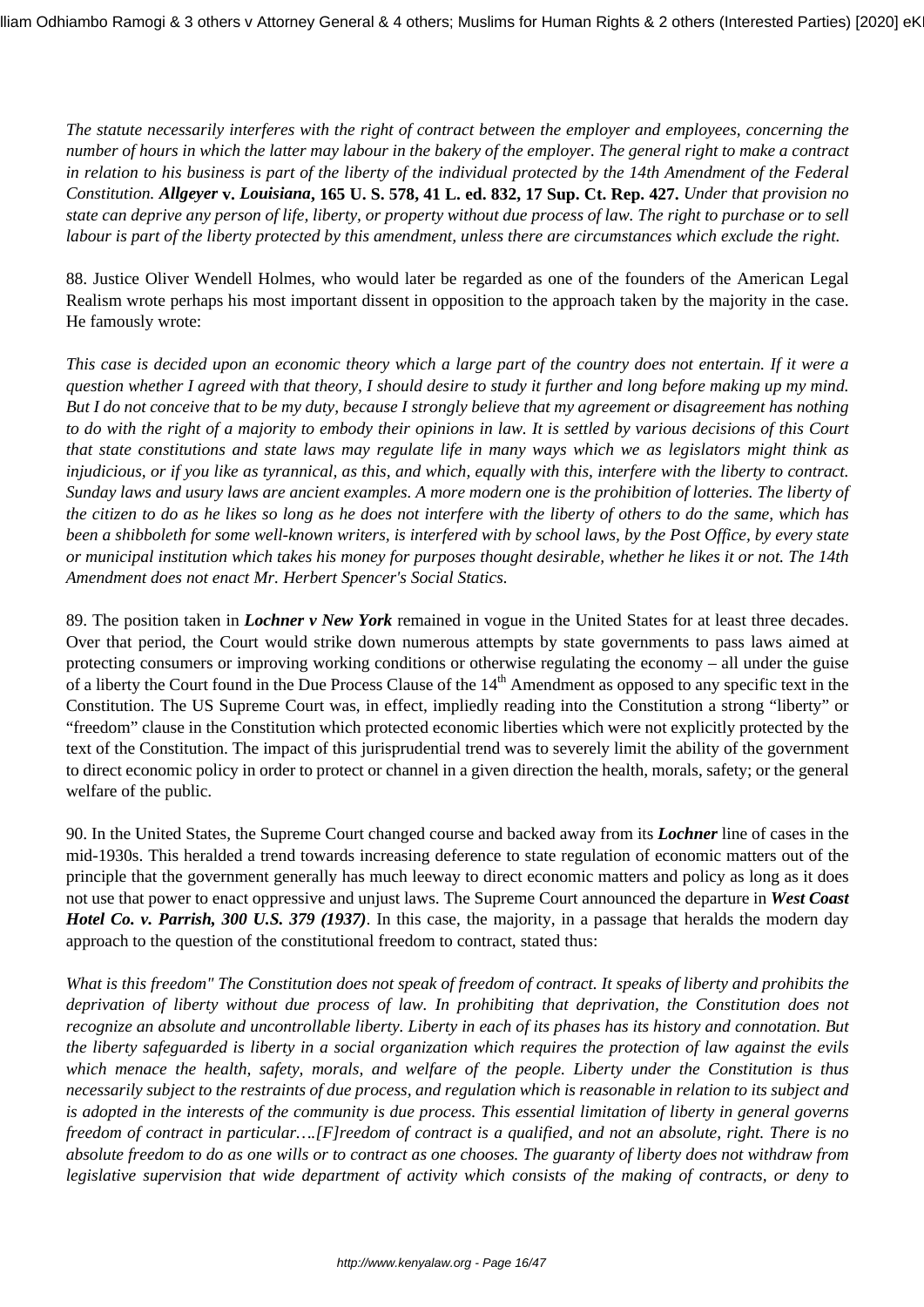*government the power to provide restrictive safeguards. Liberty implies the absence of arbitrary restraint, not immunity from reasonable regulations and prohibitions imposed in the interests of the community*.

91. This is the correct approach to the regulation of economic activities which our Constitution divines. In its various principles as well as in its structure and variety of civil, political, social, economic, cultural and group rights which the Constitution enumerates, the Constitution plainly envisages a directive role of the State in respecting, promoting, and fulfilling the various enumerated fundamental rights of individuals and groups. Such a directive role, of necessity, means that the State has leeway to regulate and limit the freedom to contract by individuals in order to achieve other public interest objectives including the objective of achieving the social and economic rights of citizens. Put differently, it is true of the Kenyan Constitution, as it is of the US Constitution, that:

*The liberty secured by the Constitution …to every person…does not import an absolute right in each person to be at all times and in all circumstances wholly freed from restraint. There are manifold restraints to which every person is necessarily subject for the common good. Jacobson* **v.** *Massachusetts***, [197 U. S. 11](https://www.law.cornell.edu/supremecourt/text/197/11), [25](https://www.law.cornell.edu/supremecourt/text/198/45) Sup. Ct. Rep. 358, 49 L. ed**.

92. Or as the US Supreme Court said in *Holden* **v.** *Hardy***, [169 U. S. 366,](https://www.law.cornell.edu/supremecourt/text/169/366) [391](https://www.law.cornell.edu/supremecourt/text/198/45), 42 L. ed. 780, 790, 18 Sup. Ct. Rep. 383, 388**:

*This right of contract, however, is itself subject to certain limitations which the state may lawfully impose in the exercise of its police powers. While this power is inherent in all governments, it has doubtless been greatly expanded in its application during the past century…….While this Court has held…..that the police power cannot be put forward as an excuse for oppressive and unjust legislation, it may be lawfully resorted to for the purpose of preserving the public health, safety, or morals, or the abatement of public nuisances; and a large discretion 'is necessarily vested in the legislature to determine, not only what the interests of the public required, but what measures are necessary for the protection of such interests.*

93. Therefore, while the  $4<sup>th</sup>$  Petitioner faults the Respondents for denying them the freedom to choose the mode of transport that they want, the 4<sup>th</sup> Petitioner wrongly assumes that the State, through the Respondents, has no right or constitutionally-protected and legitimate governmental interest in regulating the mode of transport for containers as part of the Government's efforts to fulfil the collective social and economic rights of all citizens. The truth is that the State has legitimate governmental interests, permitted by the Constitution, to impose certain reasonable restraints on freedom of contract. However, while the State has much leeway to impose reasonable limitations to the freedom to choose economic activities in the common good, such limitations must be reasonable; nondiscriminatory; non-oppressive; and procedurally imposed for them to pass constitutional muster.

94. A party who claims that his freedom or liberty under the Constitution has been impermissibly abrogated or limited, therefore has the onus to demonstrate the following four things.

95. *First*, to establish whether the allegedly violated right is an enumerated right or freedom under the Constitution. If the concerned freedom or right is a fundamental one enumerated under the Bill of Rights, the State is required to justify any abrogation or limitation under Article 24 of the Constitution. In such a case, the onus immediately shifts to the State to demonstrate that the limitation is "reasonable and justifiable in an open and democratic society based on human dignity, equality and freedom." In addition, the State must show that all the other requirements under Article 24 of the Constitution are satisfied.

96. *Second*, where the right or freedom allegedly violated or limited is not an enumerated right or freedom and is, instead, a non-fundamental right or a right generally covered under the general subtext of freedom or liberty under the Constitution or some other penumbral right or freedom as permitted under Article 19(3)(b) of the Constitution,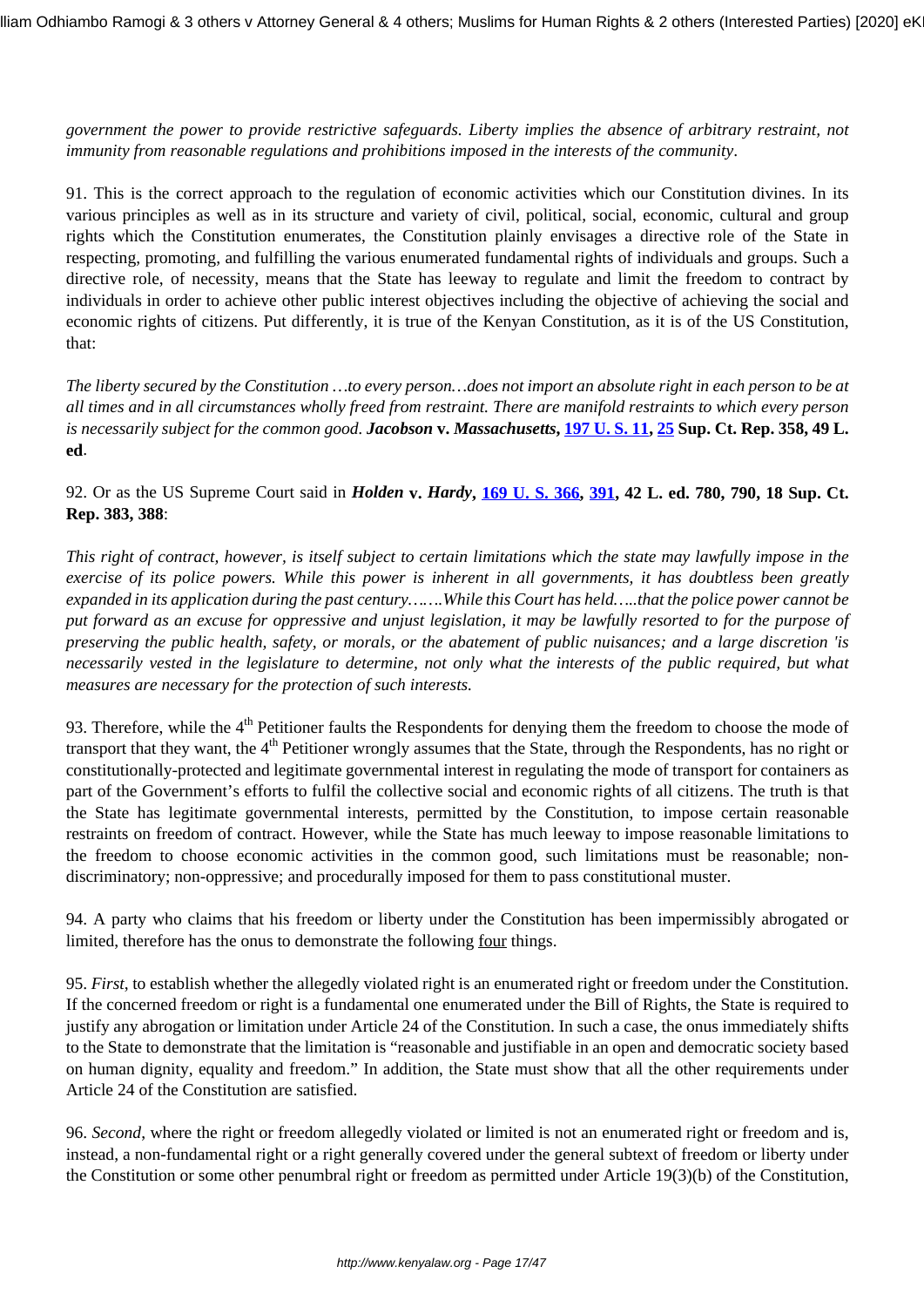a person claiming a violation is required to demonstrate that the abrogation or limitation is either unreasonable or oppressive. The Claimant can satisfy this requirement by showing two things:

a. *One*, that the particular Policy or law in question does not serve any legitimate governmental interest; or

b. *Two*, that the particular Policy or law is not rationally related to the articulated governmental interest. Differently put, the means and goals of the Policy or law must be rationally related. A Claimant can succeed in showing that a law is unreasonable or oppressive if he can show that the means chosen to achieve the legitimate governmental interest is not rationally related to legitimate government goals.

97. *Third*, even where a policy or law passes muster under the rational basis test, it is incumbent for the State to demonstrate that the Policy or law limiting the non-fundamental right was crafted after a process of public participation or administrative fair hearing in which those most affected by the Policy or law have been given an opportunity to air their views and to have those views considered before the Policy or law is made final. This is a due process requirement.

98. *Fourth,* even where the impugned Policy or Law survives procedural scrutiny under the rational basis test and survives further scrutiny for public participation and administrative fairness, it must further survive a substantive scrutiny as to its impacts or effects on the rights of the Claimant. If the impugned Policy or Law otherwise violates an enumerated fundamental right or freedom in its effects (as opposed to its text and intent which must meet the requirements under Article 24 and is covered in the first requirement above), a Court would still find the impugned Policy or Law impermissible. For example, a Claimant can demonstrate that the specific Policy or Law being challenged has violated his or her social and economic rights under Article 43 of the Constitution as applied under Article 20 of the Constitution.

99. In the present case, on the basis of the pleadings and submissions, the  $4<sup>th</sup>$  Petitioner did not claim or show that the Impugned Directives did not serve any legitimate governmental interests. Indeed, the Respondents consistently claimed, and it was not sufficiently controverted, that the Impugned Directives seek to implement the policy decisions created by the  $2<sup>nd</sup>$  Respondent with the aim of realizing the socio-economic rights envisaged under Article 43 of the Constitution by directing economic activities in a way the Government believes is sustainable and equitable for the whole country. It can, therefore, be easily concluded that there is a legitimate governmental interest to be achieved.

100. Turning to the next question: Did the  $4<sup>th</sup>$  Petitioner demonstrate that the means chosen (the Impugned Directives) to realize the legitimate government interests (to direct economic development in order to realize equitable and sustainable development in the region and the country as a whole) is not rationally related to the stated goals"

101. The onus was on the 4<sup>th</sup> Petitioner to demonstrate a disconnect between the means chosen and the articulated goals. In assessing whether the means chosen is rationally related to the legitimate governmental interest, the Court is sufficiently deferential to the substantive decisions made by the Executive in exercising its Police Powers to protect the health, morals, safety; or the general welfare of the public. This deferential standard deployed in this sphere of economic policy formulation is both an incidence of democratic principles as well as an acknowledgement of the need for technical expertise in the sphere: in the realm of economic policy formulation and governance, the political branches and technocratic agencies are more politically accountable and technically expert and therefore more suited than the Courts to the complex policy-driven task of crafting economic policies.

102. Applying this appropriately deferential rational basis test, we are unable to make a finding that the Impugned Directives are not rationally related to the expressed legitimate governmental goal of driving economic policy in Kenya through the Integrated National Transport Policy for Kenya. The  $2<sup>nd</sup>$  Respondent tabled before the Court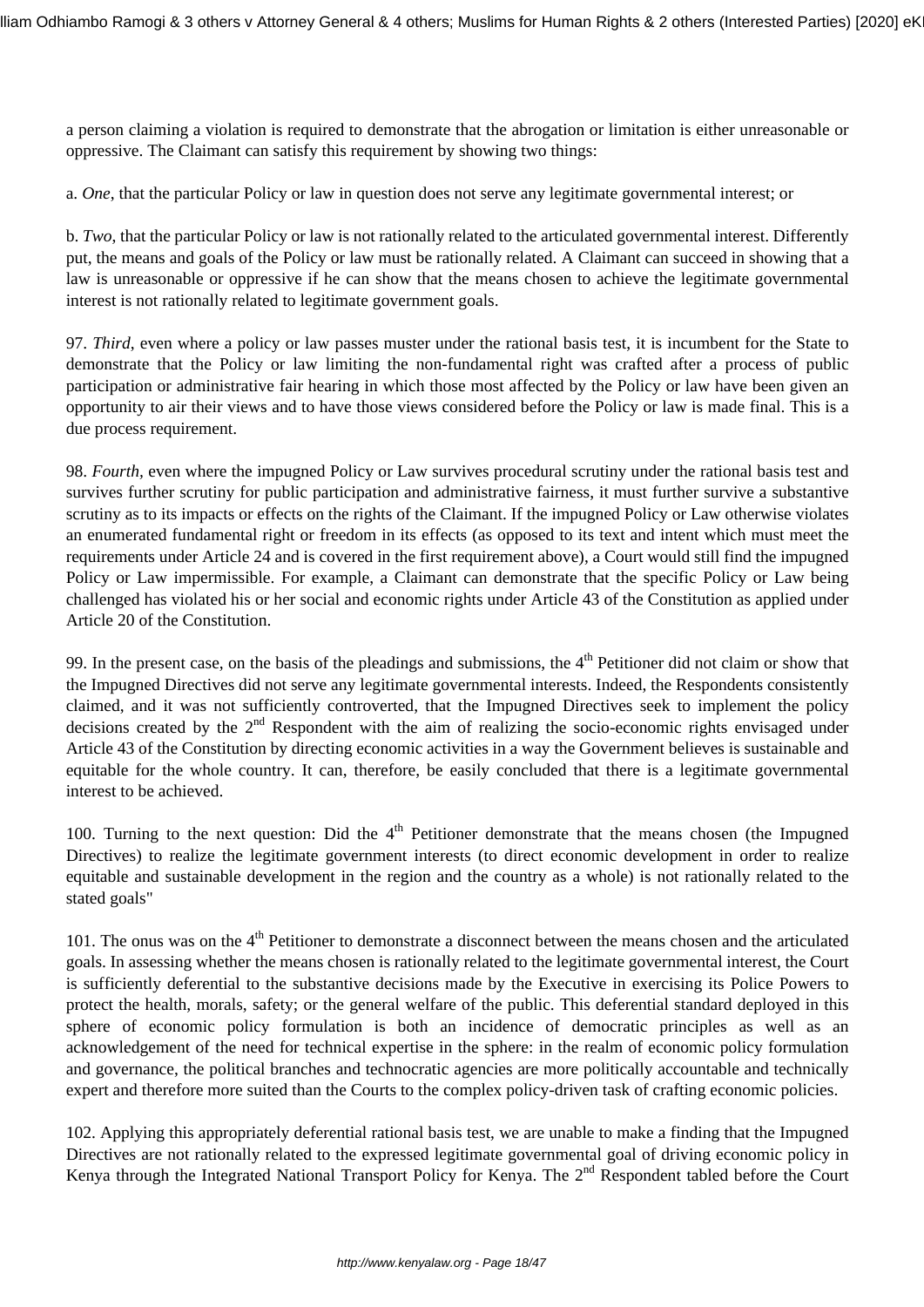what it called Kenya's Vision 2030, Sector Plan for Transport, 2008 – 2012; the Integrated National Policy developed in 2009 and the May 2019 Policy Paper on Integrated National Transport Policy for Kenya under the theme "Moving a Working Nation" to demonstrate that the Government has a rational and holistic Transport Infrastructure Policy and that the Impugned Directives are a necessary part of operationalizing that policy.

103. Additionally, the 2<sup>nd</sup> Respondent argued that in order to finance the development of the railway infrastructure, the National Government borrowed from the Exim Bank and that the Agreement dated 30<sup>th</sup> September, 2014 and the Impugned Directives are therefore geared to support the repayments to the Exim Bank and to help in the project management, finance and administration. It urged that the  $3<sup>rd</sup>$  and  $4<sup>th</sup>$  Respondents are the leading government agencies mobilizing resources to repay the colossal debt amount.

104. In making these arguments, the  $2<sup>nd</sup>$  Respondent easily met the threshold required under the rational basis test to demonstrate that the means chosen to accomplish the legitimate governmental interest is rationally related to the goals. Conversely, there has been no showing that the means chosen did not rationally advance legitimate governmental interests.

105. We, therefore, conclude that the Respondents were able to demonstrate that the Impugned Directives serve legitimate governmental interests and that the means chosen (limitations of transport choices) is rationally related to the stated governmental goals. However, this leaves two questions yet to be answered:

i. The first one is whether the due process requirements were met in coming up with the Impugned Directives. This is analysed next. A governmental policy which passes constitutional muster under the rational basis test as analysed above still has to survive a due process scrutiny. The key consideration in that scrutiny is whether the policy was arrived at in a way which was administratively fair and after engaging in an appropriate program of public participation. This is a substantive issue raised in this Consolidated Petitions and it is analysed next.

ii. The second one is whether the Impugned Directives otherwise violate the social and economic rights of the  $4<sup>th</sup>$ Petitioner as a substantive matter. As pointed out above, a governmental policy which passes muster under the rational basis test and survives a due process scrutiny for public participation and administrative fairness must, still, survive a further substantive scrutiny on its effects on the rights of a Claimant. In this case, the 4<sup>th</sup> Petitioner claims that the Impugned Directives violate its social and economic rights enshrined in Article 43 of the Constitution. This is a substantive issue raised in the Consolidated Petitions and is analysed immediately after the due process analysis.

# **d. Did the Take or Pay Agreement and Impugned Directives violate Articles 10 and 47 of the Constitution for want of public participation and administratively fair procedures"**

106. The second substantive claim in the Consolidated Petitions centres on Articles 10 and 47 of the Constitution. The question presented is whether the Take or Pay Agreement and the Impugned Directives violate the due process requirements imposed by Articles 10 and 47 of the Constitution.

107. According to the Take or Pay Agreement, the  $3<sup>rd</sup>$  Respondent undertook to consign to the  $4<sup>th</sup>$  Respondent as a carrier a set volume of freight and or other cargo pursuant to commencement of the operations of the Standard Gauge Railway (SGR) to the 3<sup>rd</sup> Respondent's Inland Container Depot (ICD) at Embakasi. The Take or Pay Agreement provided as follows: -

*(a) KPA shall consign to KRC as a carrier for transport to its Embakasi ICD (on "Take or Pay" basis) the minimum volume of freight and or other cargo stipulated in Schedule 1 hereto following the commencement of operation of the SGR.*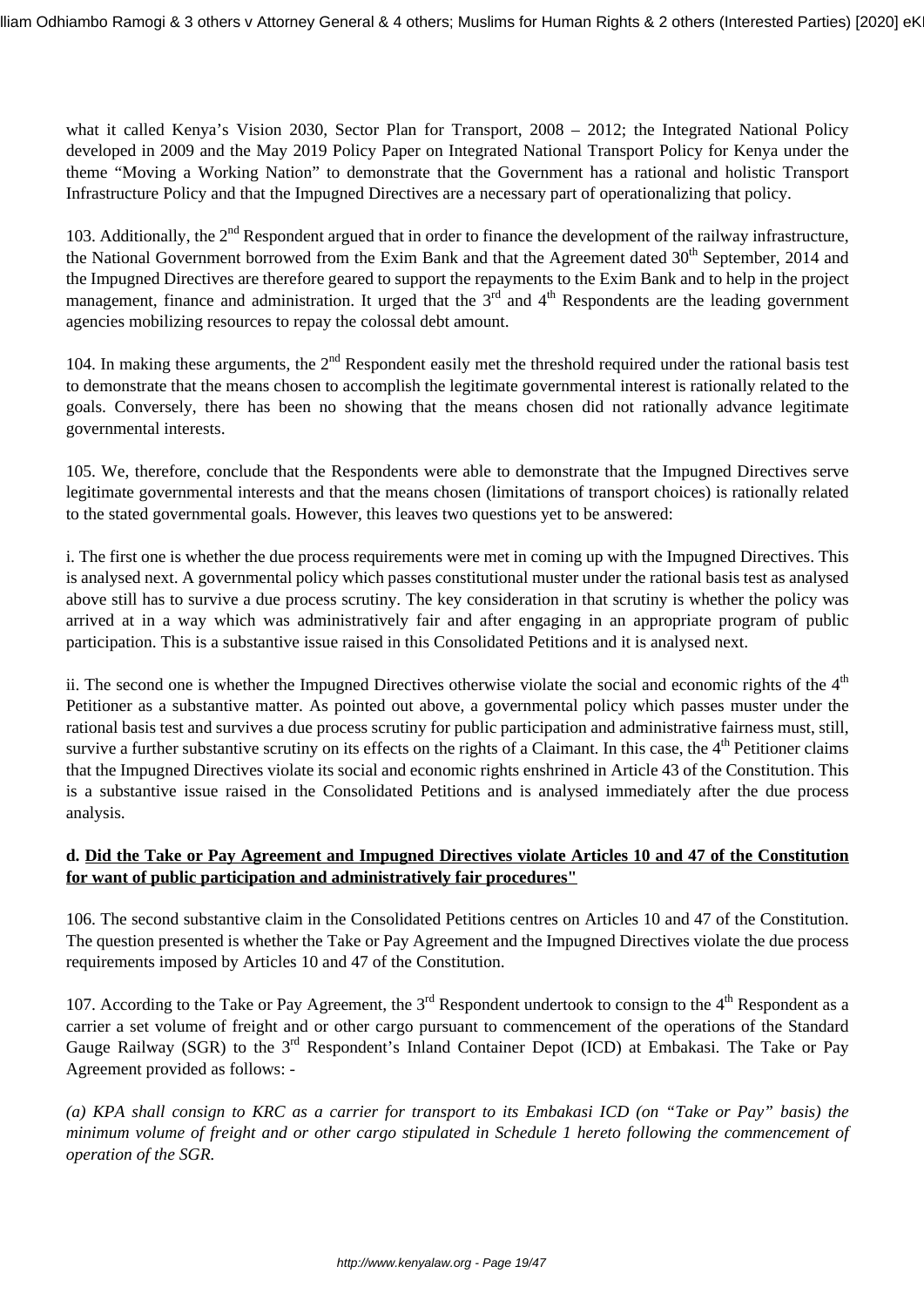*(b) KPA shall make available such additional volumes of cargo (over and above the volumes stipulated in Schedule 1 hereto) for transport by KRC on the SGR line to KPA's Embakasi ICD at its discretion or as requested by KRC subject to the mutual agreement of the parties.*

**(c)** *KPA and KRC shall institute and publicize measures to require shippers, consignors, consignees, clearing and forwarding agents and owners of goods to make provision for the delivery and collection of goods which KPA has consigned or intends to consign to KRC from Embakasi ICD.*

108. The 1<sup>st</sup>, 2<sup>nd</sup> and 3<sup>rd</sup> Petitioners averred that the directive of 15<sup>th</sup> March 2019 was issued by the 3<sup>rd</sup> Respondent and implemented the Take or Pay Agreement. Through the directive of  $15<sup>th</sup>$  March 2019, the  $3<sup>rd</sup>$  Respondent informed the necessary parties to collect their goods which the 3<sup>rd</sup> Respondent would consign to the 4<sup>th</sup> Respondent informed the necessary parties to collect their goods which the 3<sup>rd</sup> Respondent would consign to the 4 from the Embakasi ICD.

109. The directive of 3<sup>rd</sup> August, 2019 was jointly issued by the 3<sup>rd</sup> Respondent and Kenya Revenue Authority. It required all imported cargo for delivery to Nairobi and the hinterland to be conveyed by the SGR and be cleared at the Inland Container Depot in Nairobi.

110. The 1<sup>st</sup>, 2<sup>nd</sup> and 3<sup>rd</sup> Petitioners as well as the 1<sup>st</sup> and 2<sup>nd</sup> Interested Parties challenged the Take or Pay Agreement. They contended that the Take or Pay Agreement was a public policy decision as it had the effect of transferring port services from Mombasa to Nairobi. To that end, it was submitted that the Respondents' decision was administrative in nature and by dint of being public bodies, the Respondents had a duty to give Mombasa residents and Port users written reasons for their decision. It was further submitted that the Respondents were bound by the provisions of Article 10 of the Constitution, particularly the participation of the people, human rights, good governance, integrity, transparency and accountability. The  $1^{st}$ ,  $2^{nd}$  and  $3^{rd}$  Petitioners and the  $1^{st}$  and  $2^{nd}$ Interested Parties also contended that the Respondents variously failed and/or neglected to comply with and as such violated Article 10 as read with Article 47 of the Constitution more particularly for lack of public participation.

111. The Impugned Directives were the main concern of the  $4<sup>th</sup>$  Petitioner. The membership of the  $4<sup>th</sup>$  Petitioner comprised of corporates variously engaged in the transport business. The  $4<sup>th</sup>$  Petitioner contended that the decision to transport all cargo destined for Nairobi and the hinterland by SGR to Embakasi ICD was unilaterally reached by the  $3<sup>rd</sup>$  Respondent. It was argued that the  $4<sup>th</sup>$  Petitioner or any of its members', despite being key stakeholders in the transport industry, were not involved in the decision-making process. As a result, the  $4<sup>th</sup>$  Petitioner strenuously contended that the Impugned Directives violated Article 10 as read together with Article 47 of the Constitution due to lack of public participation and consultations.

112. The 3<sup>rd</sup> and 4<sup>th</sup> Respondents took great exception to the foregoing position. They posited that the Take or Pay Agreement and the Impugned Directives were purely operational decisions as opposed to public policy decisions or administrative actions. According to the Respondents the said decisions were duly sanctioned by Section 12(1)(g) of the Kenya Ports Authority Act and Section 13(1)(d) of the Kenya Railways Act and were only meant to enable the public entities to discharge their day-to-day operations.

113. The Respondents posited that the Petitioners and the Interested Parties could therefore neither expect to be involved in the operations of the public entities nor purport to dictate the manner in which the  $3<sup>rd</sup>$  and  $4<sup>th</sup>$ Respondents ought to carry out their day to day operations. To the Respondents such operational decisions were not amenable to public participation or to the requirements of Article 47 of the Constitution. In essence the 3<sup>rd</sup> and 4<sup>th</sup> Respondents argued that statutory provisions do not require any public participation because such processes were undertaken during the law-making process.

114. From the foregoing, we discern the following three sub-issues: -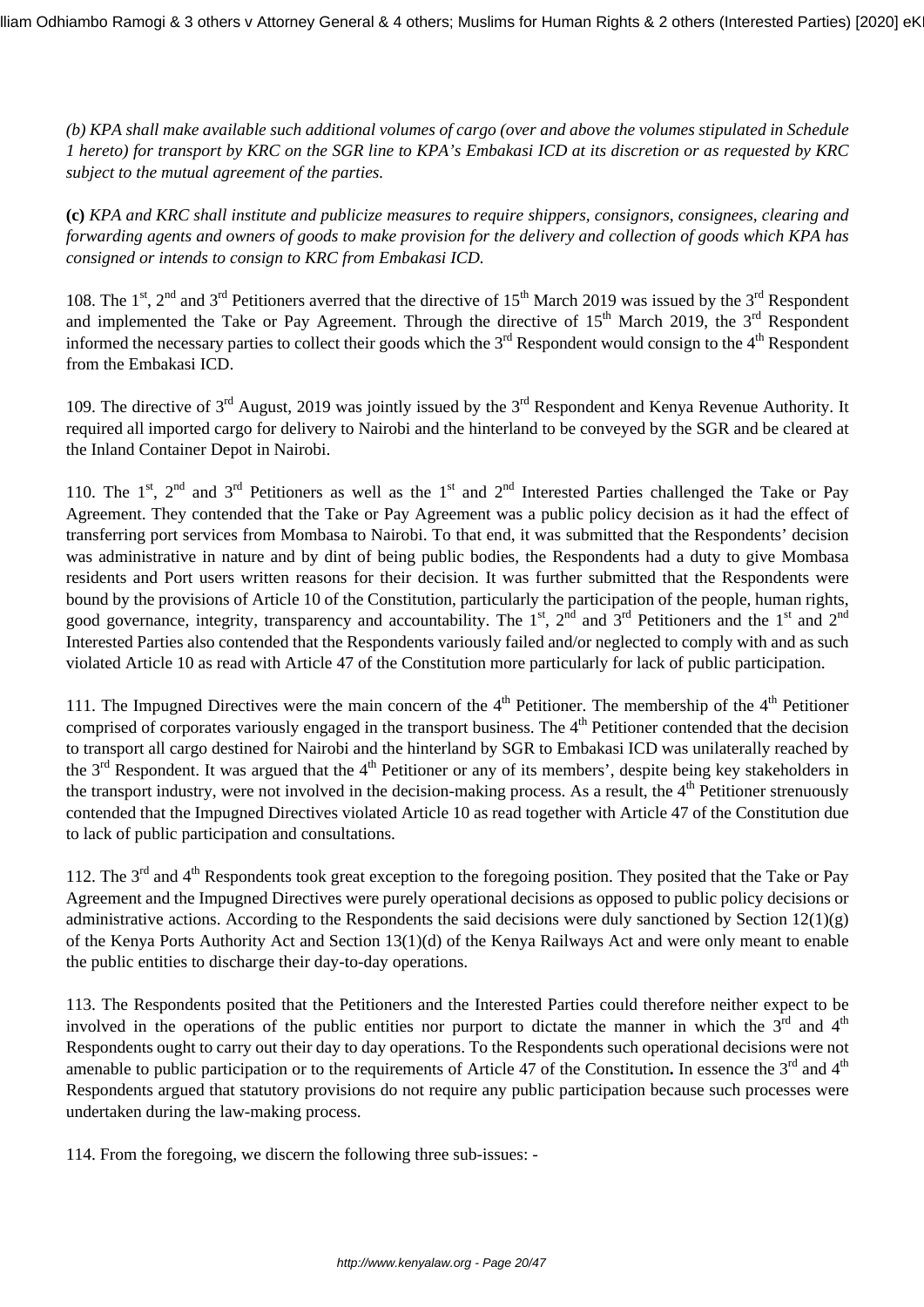(i) *First*, whether a public authority undertaking statutory functions authorized by its parent statute is obligated to engage in stakeholders consultations and public participation while carrying out those functions.

(ii) *Second*, if the answer to the first question is in the affirmative, to what extent such consultation and public participation is required; and

(iii) *Third*, whether the Take or Pay Agreement and Impugned Directives required and were subjected to adequate public participation and consultations.

115. The starting point is the Constitution. Article 2 *inter alia* declares the Constitution as the supreme law of the land which binds all persons and all State organs at both levels of government. It also provides that the validity or legality of the Constitution is not subject to any kind of challenge and that any law that is inconsistent with it is void to the extent of that inconsistency. Further, any act or omission in contravention of the Constitution is invalid. Article 3 places an obligation upon every person to respect, uphold and defend the Constitution.

116. Article 10 provides for the national values and principles of governance which bind all State organs, State officers, public officers and all persons whenever any of them applies or interprets the Constitution, enacts, applies or interprets any law or makes or implements any public policy decisions.

117. The Constitution also provided for alignment of the laws then in force at its promulgation. Section 7(1) of the Sixth Schedule states as follows: -

*Any law in force immediately before the effective date continues in force and shall be construed with the alterations, adaptations, qualifications and exceptions necessary to bring it into conformity with this Constitution***.**

118. Expounding on Article 10 of the Constitution, the Court of Appeal in *Independent Electoral and Boundaries Commission (IEBC) v National Super Alliance (NASA) Kenya & 6 Others, Civil Appeal No. 224 of 2017; [2017] eKLR* held that:

*In our view, analysis of the jurisprudence from the Supreme Court leads us to the clear conclusion that Article 10 (2) of the Constitution is justiciable and enforceable immediately. For avoidance of doubt, we find and hold that the values espoused in Article 10 (2) are neither aspirational nor progressive; they are immediate, enforceable and justiciable. The values are not directive principles. Kenyans did not promulgate the 2010 Constitution in order to have devolution, good governance, democracy, rule of law and participation of the people to be realized in a progressive manner in some time in the future; it could never have been the intention of Kenyans to have good governance, transparency and accountability to be realized and enforced gradually. Likewise, the values of human dignity, equity, social justice, inclusiveness and non-discrimination cannot be aspirational and incremental, but are justiciable and immediately enforceable. Our view on this matter is reinforced by Article 259(1) (a) which enjoins all persons to interpret the Constitution in a manner that promotes its values and principles.*

*Consequently, in this appeal, we make a firm determination that Article 10 (2) of the Constitution is justiciable and enforceable and violation of the Article can found a cause of action either on its own or in conjunction with other Constitutional Articles or Statutes as appropriate.*

119. Courts have also dealt with the concepts of public participation and stakeholders' consultation or engagement. The High Court in *Robert N. Gakuru & Others vs. Governor Kiambu County & 3 Others [2014] eKLR* while referring to the South African decision in *Doctors for Life International vs. Speaker of the National Assembly & Others (CCT12/05) [2006] ZACC 11; 2006 (12) BCLR 1399 (cc); 2006(6) SA 416 (CC***)** adopted the following definition of public participation: -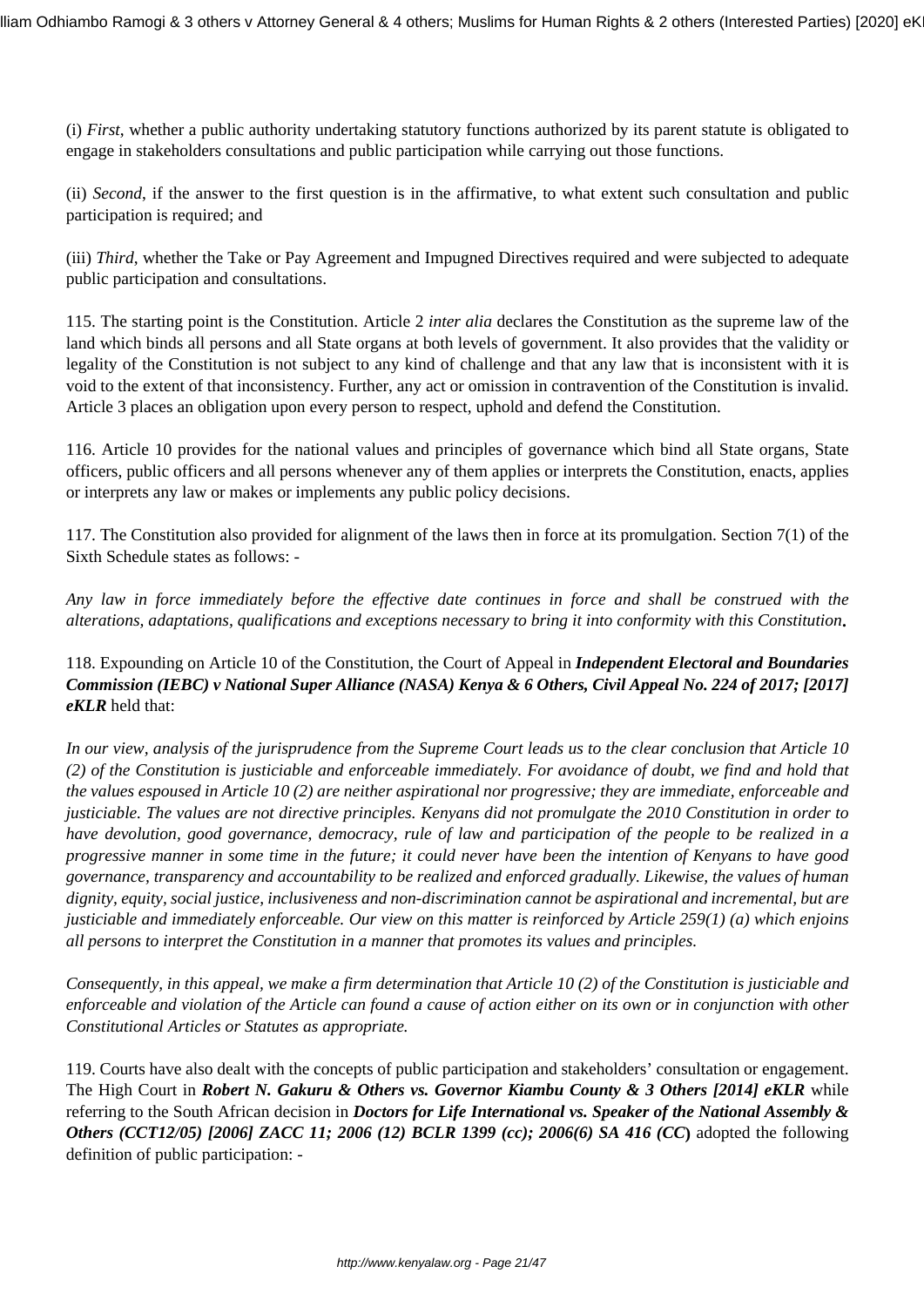*According to their plain and ordinary meaning, the words public involvement or public participation refers to the process by which the public participates in something. Facilitation of public involvement in the legislative process, therefore, means taking steps to ensure that the public participate in the legislative process.*

120. Public participation therefore refers to the processes of engaging the public or a representative sector while developing laws and formulating policies that affect them. The processes may take different forms. At times it may include consultations. The **Black's Law Dictionary**  $10^{th}$  Edition defines '*consultation*' as follows: -

*The act of asking the advice or opinion of someone. A meeting in which parties consult or confer.*

121. Consultation is, hence, a more robust and pointed approach towards involving a target group. It is often referred to as stakeholders' engagement. Speaking on consultation the Court of Appeal in *Legal Advice Centre & 2 others v County Government of Mombasa & 4 others [2018] eKLR* quoted with approval Ngcobo J in *Matatiele Municipality and Others vs. President of the Republic of South Africa and Others (2) (CCT73/05A) [2006] ZACC 12; 2007 (1) BCLR 47 (CC)* as follows: -

*……The more discrete and identifiable the potentially affected section of the population, and the more intense the possible effect on their interests, the more reasonable it would be to expect the legislature to be astute to ensure that the potentially affected section of the population is given a reasonable opportunity to have a say….*

122. In a Three-Judge bench the High Court in consolidated *Constitutional Petition Nos. 305 of 2012, 34 of 2013 and 12 of 2014 (Formerly Nairobi Constitutional Petition 43 of 2014) Mui Coal Basin Local Community & 15 Others v Permanent Secretary Ministry of Energy & 17 Others [2015] eKLR* the Court addressed the concept of consultation in the following manner: -

*…. A public participation programme, must…show intentional inclusivity and diversity. Any clear and intentional attempts to keep out bona fide stakeholders would render the public participation programme ineffective and illegal by definition. In determining inclusivity in the design of a public participation regime, the government agency or Public Official must take into account the subsidiarity principle: those most affected by a policy, legislation or action must have a bigger say in that policy, legislation or action and their views must be more deliberately sought and taken into account.* (emphasis added)

123. Consultation or stakeholders engagement tends to give more latitude to key sector stakeholders in a given field to take part in the process towards making laws or formulation of administrative decisions which to a large extent impact on them. That is because such key stakeholders are mostly affected by the law, policy or decision in a profound way. Therefore, in appropriate instances a Government agency or a public officer undertaking public participation may have to consider incorporating the aspect of consultation or stakeholders' engagement.

124. The importance of public participation cannot be gainsaid. The Court of Appeal in *Legal Advice Centre & 2 others v County Government of Mombasa & 4 others (*supra) while dealing with the aspect of public participation in law-making process stated as followed: -

*The purpose of permitting public participation in the law-making process is to afford the public the opportunity to influence the decision of the law-makers. This requires the law-makers to consider the representations made and thereafter make an informed decision. Law-makers must provide opportunities for the public to be involved in meaningful ways, to listen to their concerns, values, and preferences, and to consider these in shaping their decisions and policies. Were it to be otherwise, the duty to facilitate public participation would have no meaning.*

125. In *Matatiele Municipality v President of the Republic of South Africa (2) (CCT73/05A)*, the South African Constitutional Court stated as follows: -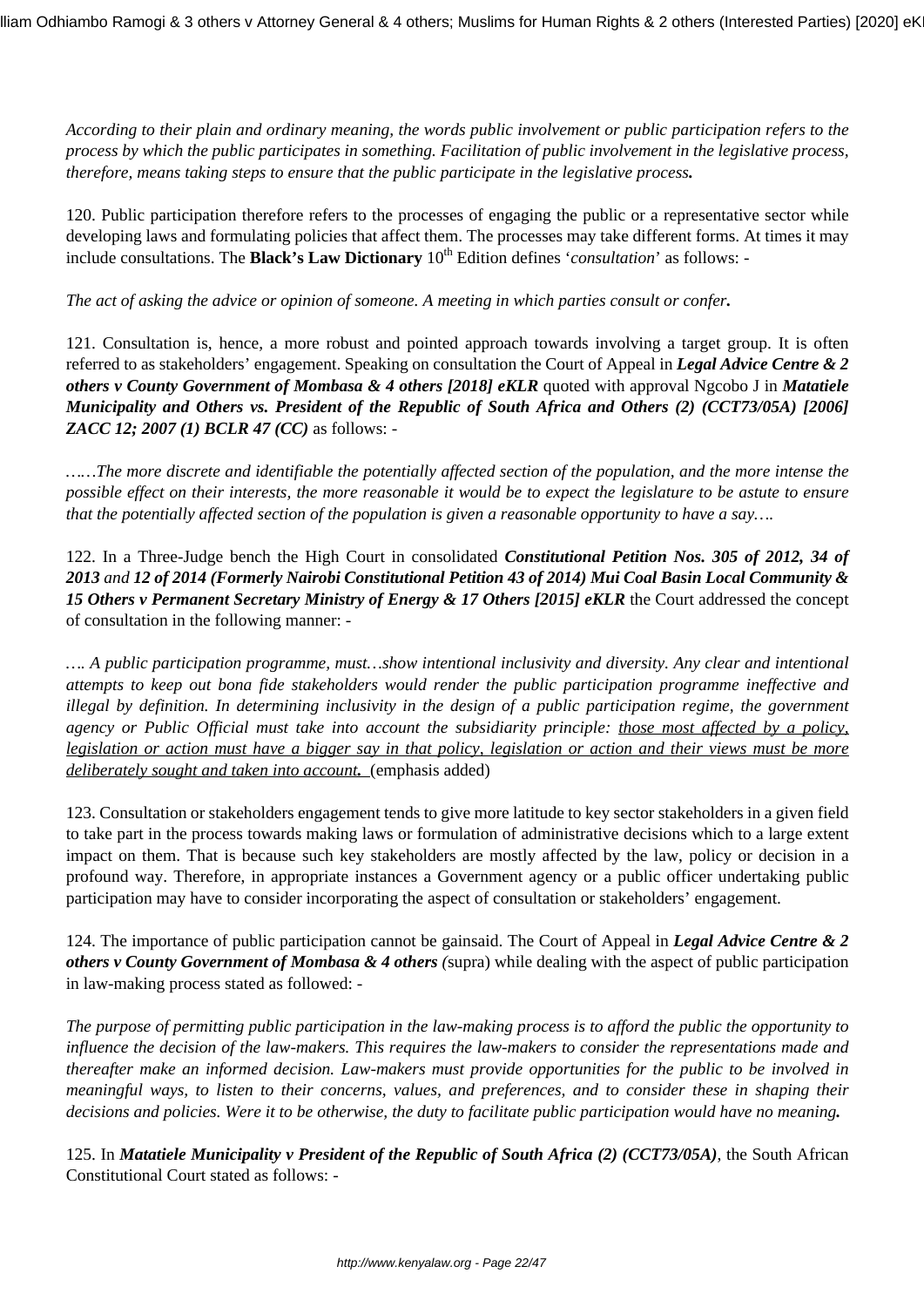*A commitment to a right to…public participation in governmental decision-making is derived not only from the belief that we improve the accuracy of decisions when we allow people to present their side of the story, but also from our sense that participation is necessary to preserve human dignity and self-respect…* 

126. The South African Constitutional Court in *Poverty Alleviation Network & Others v President of the Republic of South Africa & 19 others, CCT 86/08 [2010] ZACC 5* discussed the importance of public participation as follows: -

*.…engagement with the public is essential. Public participation informs the public of what is to be expected. It allows for the community to express concerns, fears and even to make demands. In any democratic state, participation is integral to its legitimacy. When a decision is made without consulting the public the result can never be an informed decision.*

127. Facilitation of public participation is key in ensuring legitimacy of the law, decision or policy reached. On the threshold of public participation, the Court of Appeal in *Legal Advice Centre & 2 others v County Government of Mombasa & 4 others* (supra) referred to *Independent Electoral and Boundaries Commission (IEBC) vs. National Super Alliance (NASA) Kenya & 6 others [2017] eKLR* stated as follows: -

*the mechanism used to facilitate public participation namely, through meetings, press conferences, briefing of members of public, structures questionnaires as well as a department dedicated to receiving concerns on the project, was adequate in the circumstances. We find so taking into account that the 1st respondent has the discretion to choose the medium it deems fit as long as it ensures the widest reach to the members of public and/or interested party.*

128. In *Mui Coal Basin Local Community & 15 Others v Permanent Secretary Ministry of Energy & 17 Others* (supra) the Court enumerated the following practical principles in ascertaining whether a reasonable threshold was reached in facilitating public participation: -

*a) First, it is incumbent upon the government agency or public official involved to fashion a programme of public participation that accords with the nature of the subject matter. It is the government agency or Public Official who is to craft the modalities of public participation but in so doing the government agency or Public Official must take into account both the quantity and quality of the governed to participate in their own governance. Yet the government agency enjoys some considerable measure of discretion in fashioning those modalities.*

*b) Second, public participation calls for innovation and malleability depending on the nature of the subject matter, culture, logistical constraints, and so forth. In other words, no single regime or programme of public participation can be prescribed and the Courts will not use any litmus test to determine if public participation has been achieved or not. The only test the Courts use is one of effectiveness. A variety of mechanisms may be used to achieve public participation.*

*c) Third, whatever programme of public participation is fashioned, it must include access to and dissemination of relevant information. See Republic vs The Attorney General & Another ex parte Hon. Francis Chachu Ganya (JR Misc. App. No. 374 of 2012. In relevant portion, the Court stated:*

*"Participation of the people necessarily requires that the information be availed to the members of the public whenever public policy decisions are intended and the public be afforded a forum in which they can adequately ventilate them."*

*d) Fourth, public participation does not dictate that everyone must give their views on the issue at hand. To have such a standard would be to give a virtual veto power to each individual in the community to determine community*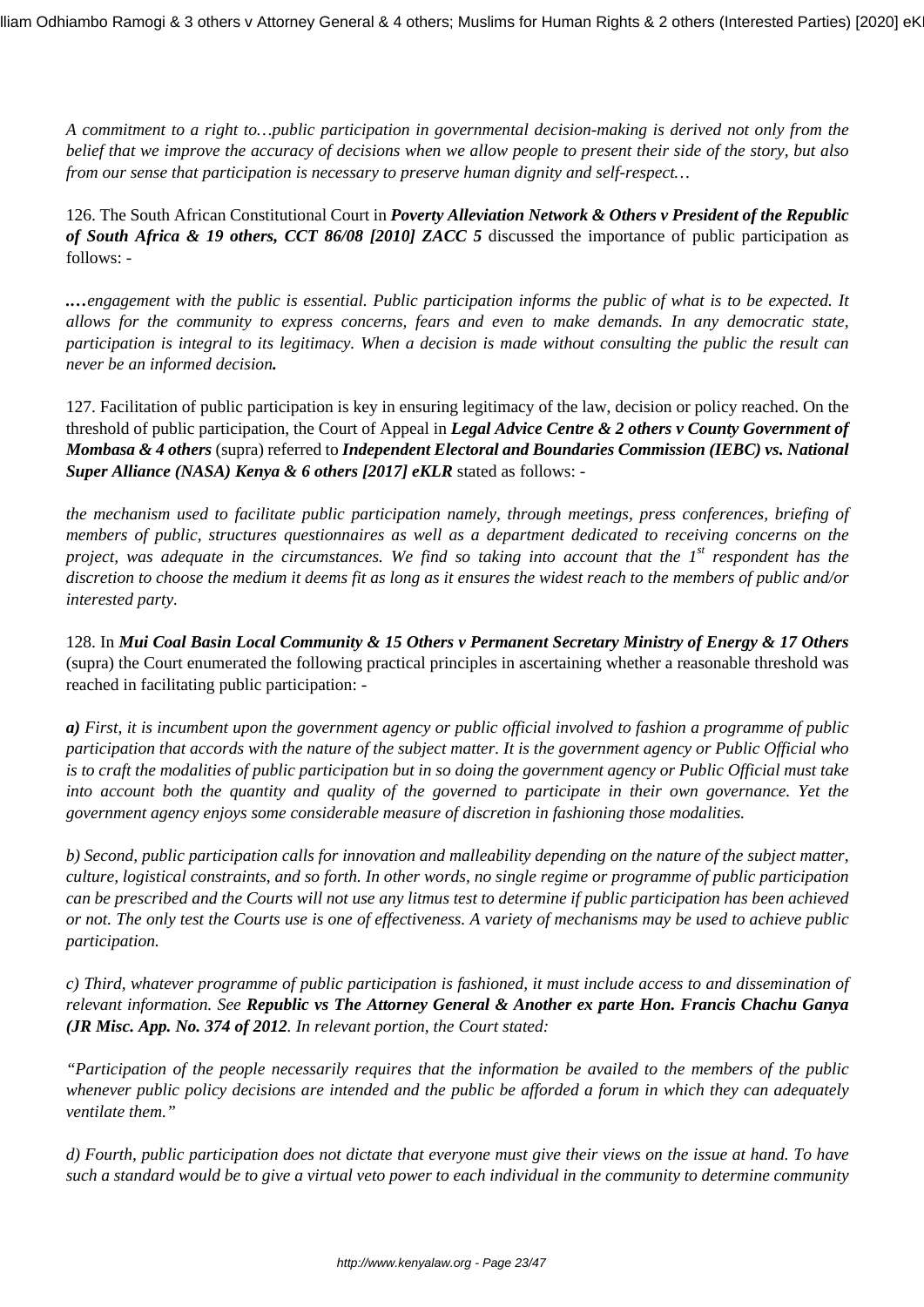*collective affairs. A public participation programme, must, however, show intentional inclusivity and diversity. Any clear and intentional attempts to keep out bona fide stakeholders would render the public participation programme ineffective and illegal by definition. In determining inclusivity in the design of a public participation regime, the government agency or Public Official must take into account the subsidiarity principle: those most affected by a policy, legislation or action must have a bigger say in that policy, legislation or action and their views must be more deliberately sought and taken into account.* 

*e) Fifth, the right of public participation does not guarantee that each individual's views will be taken as controlling; the right is one to represent one's views – not a duty of the agency to accept the view given as dispositive. However, there is a duty for the government agency or Public Official involved to take into consideration, in good faith, all the views received as part of public participation programme. The government agency or Public Official cannot merely be going through the motions or engaging in democratic theatre so as to tick the Constitutional box.*

*f) Sixthly, the right of public participation is not meant to usurp the technical or democratic role of the office holders but to cross-fertilize and enrich their views with the views of those who will be most affected by the decision or policy at hand.*

129. We will now consider the first two issues together, that is, whether a public authority undertaking statutory functions authorized by its parent statute is obligated to engage in public participation and/or stakeholders' engagement while carrying out those functions and if so, to what extent.

130. As we have shown above, the Take or Pay Agreement and the directive of 15<sup>th</sup> March 2019 were on the consignment of goods by the 3<sup>rd</sup> and 4<sup>th</sup> Respondents. As correctly submitted such powers are statutorily conferred. On one hand Section  $12(1)(g)$  of the KPA Act states as follows: -

*12(1). The Authority shall have power to: -*

*(g) to consign goods on behalf of other persons to any places whether within Kenya or elsewhere***.**

131. On the other hand, Section 13(1)(d) of the KRC Act states as follows: -

*13(1) Without prejudice to [Section 11A](http://kenyalaw.org:8181/exist/kenyalex/actview.xql"actid=CAP.%20397#KE/LEG/EN/AR/K/CHAPTER%20397/sec_11A), the Corporation shall have power: -*

*(d) to consign goods on behalf of other persons from any place within Kenya to any other place whether within Kenya or elsewhere*.

132. There was concurrence by all parties on the foregoing. The departure was in the manner in which such power is to be exercised. The parties were sharply divided on it.

133. The manner in which a public body exercises its statutory powers is largely dependent on the resultant effect. This yields two scenarios. The first scenario is when the exercise of the statutory authority only impacts on the normal and ordinary day-to-day operations of the entity. We shall refer to such as the 'internal operational decisions concept'. The second scenario is when the effect of the exercise of the statutory power transcends the borders of the entity into the arena of, and has a significant effect on the major sector players, stakeholders and/or the public.

134. Subjecting the first scenario to public participation is undesirable and will, without a doubt, result to more harm than any intended good. The harm is that public entities will be unable to carry out their functions efficiently as they will be entangled in public participation processes in respect to all their operational decisions. It would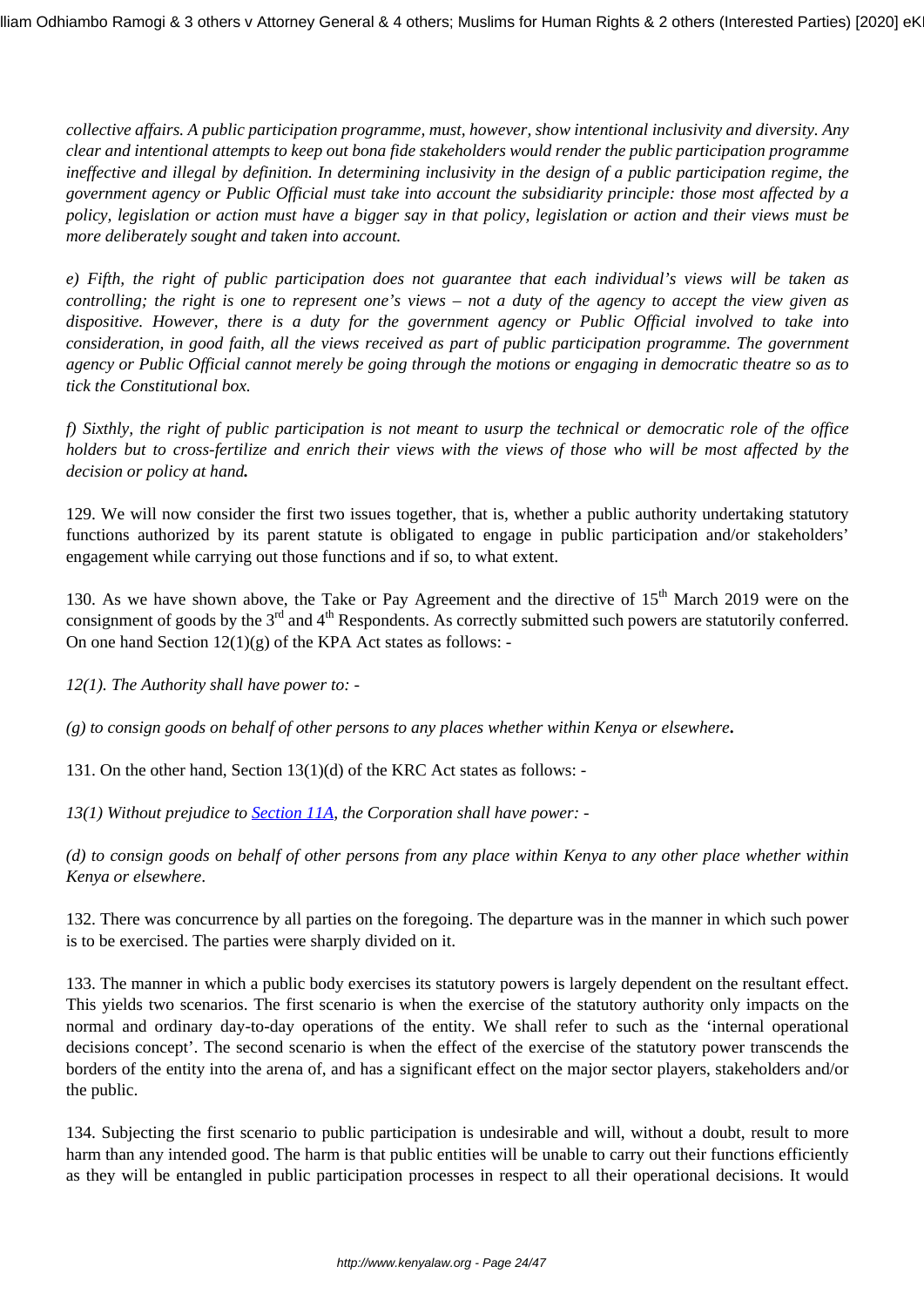likely be impossible for any public entity to satisfactorily discharge its mandate in such circumstances. As long as a decision deals with the internal day-to-day operations of the entity such a decision need not be subjected to public engagement.

135. The issue is not foreign to our Courts. In *Commission for Human Rights & Justice v Board of Directors, Kenya Ports Authority & 2 Others; Dock Workers Union (Interested Party) [2020] eKLR,* the Petitioner claimed that public participation was ignored in the recruitment of the Managing Director of Kenya Ports Authority. In a rejoinder, the Respondents argued that Section 5(1) of the KPA Act mandated the Kenya Ports Authority to appoint the Managing Director. They further argued that Boards of Directors of State corporations are independent and that their decisions are only fettered by the law. It was also argued that public participation had been conducted through representation of board members who were involved in the recruitment process. **Rika, J,** expressed himself as follows: -

*Should the process of appointment of the Managing Director of the KPA, be equated to the process of making legislation or regulations in public entities" The High Court, in Robert N. Gakuru& Others v. Governor Kiambu County & 3 others [2014] eKLR, held that it behoves County Assemblies, in enacting legislation, to do whatever is reasonable, to ensure that many of their constituents are aware of the intention to enact legislation. The constituents must be exhorted to give their input. Should the level of public participation be the same, in appointment of the Managing Director of a State Corporation" Should the Respondents exhort Kenyans to participate in the process of appointment of the Managing Director" In the respectful view of this Court, appointment of the Managing Director, KPA, is a highly specialized undertaking, which is best discharged by the technocrats comprising the Board, assisted by human resource expert committees as the Board deems fit to appoint. The existing law governing the process of appointment of the Managing Director KPA leans in favour of technocratic decision-making. Democratic decision-making, involving full-blown public participation may be suitable in the processes of legislation and related political processes, such as the Makueni County Experiment and the BBI, subject matter of Dr. Mutunga's case studies. But technocratic decision-making suits the appointment of CEOs of State Corporations. Even as we promote democratic [people-centric] decision-making processes, we must at the same time promote technocracy, giving some space to those with the skills and expertise to lead the processes, and trusting them to provide technical solutions to society's problems. The Board and the Committees involved in the process are in the view of the Court, well - equipped to give the Country a rational outcome. The Court agrees with the Respondents, that the 1st Respondent is sufficiently representative of stakeholders of the KPA, and the appointment of the Managing Director, is more of a technocratic decision-making process, than a democratic- decision making process. It need not totally open itself up, to the scrutiny of every person. The public is aided by public watchdogs – DCI, EACC, CRB, KRA and HELB – in assessing the antecedents of the applicants. The State Corporations Inspector General is part of the ad hoc committee set up by the 1st Respondent, to evaluate and shortlist applicants. Interviews shall be carried out by the full Board, face to face with the candidates. There are adequate measures taken by the 1st Respondent to ensure the process meets the demands of transparency and accountability to the public.*

136. We agree with the Learned Judge. We further find that requiring an entity to subject its internal operational decisions to public participation is unreasonable. It is a tall order which shall definitely forestall the operations of such entity. That could not have, by any standard, been the constitutional-desired-effect under Articles 10 and 47.

137. While, as aforesaid, it is imprudent to subject internal operational decisions of a public body to the public policy requirement of Article 10 of the Constitution, the opposite is true of decisions involved in the second scenario: these are operational decisions whose effect transcends the borders of the public body or agency into the arena of, and has a significant effect on the major sector players, stakeholders and/or the public. There is, clearly, ample justification in subjecting the exercise of the statutory power in this scenario to public participation. The primary reason is that the resultant decisions have significant impact on the public and/or stakeholders.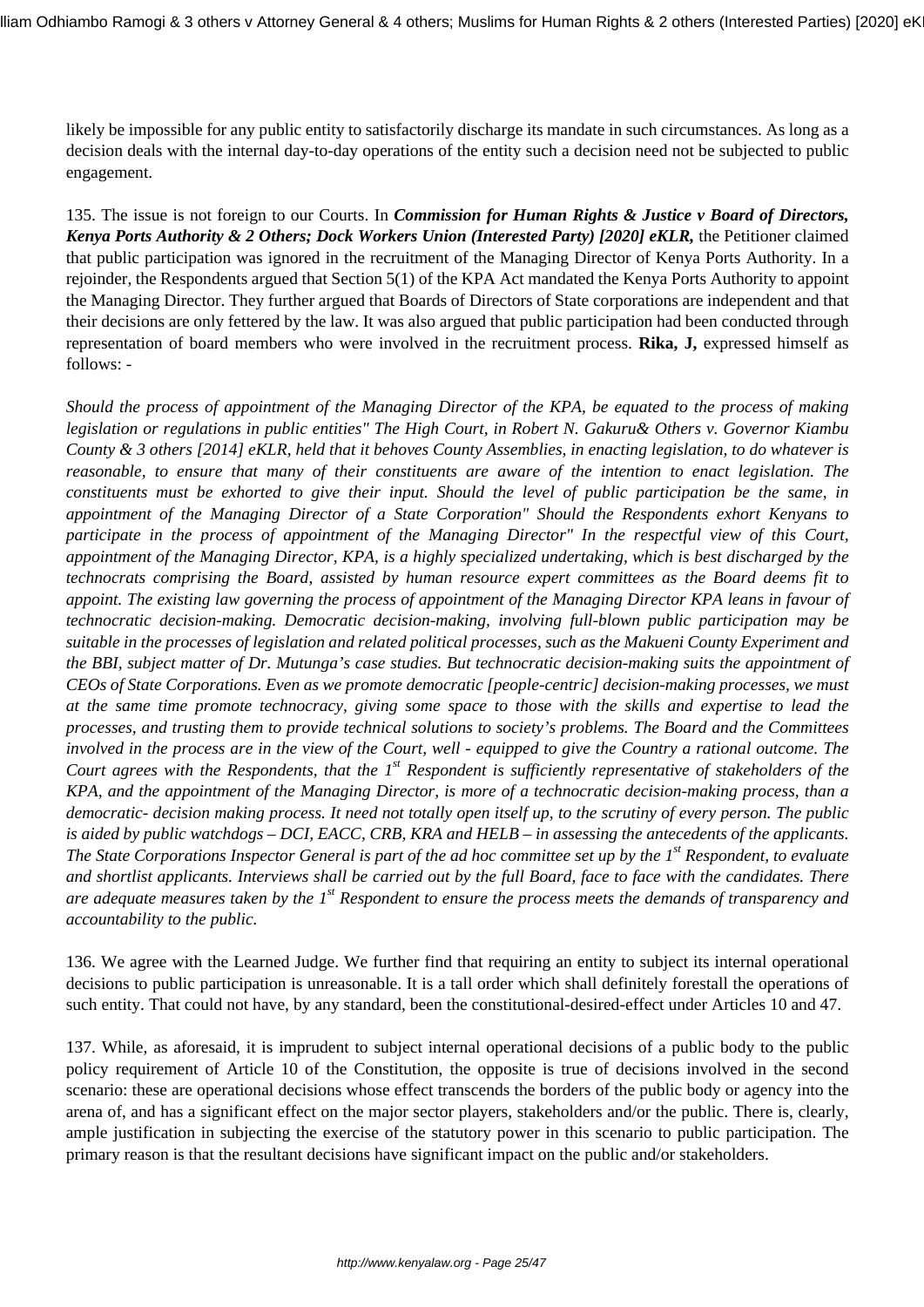138. The Take or Pay Agreement was between the  $3<sup>rd</sup>$  and  $4<sup>th</sup>$  Respondents. We have carefully perused it. It was an agreement to the effect that the  $3<sup>rd</sup>$  Respondent will consign a set volume of cargo and how that cargo shall be transported by the 4<sup>th</sup> Respondent by SGR to the 3<sup>rd</sup> Respondent's Embakasi ICD. The minimum volumes of the cargo and the turnaround times were provided for in Schedule 1 thereof. The  $3<sup>rd</sup>$  Respondent thereafter issued the Impugned Directives to operationalize the Take or Pay Agreement.

139. We will now apply the above parameters to the Take or Pay Agreement and Impugned Directives to determine whether they were constitutionally amenable to public participation. We will deal with the Take or Pay Agreement and the Impugned Directives separately.

140. The nature and effect of consignment of cargo under the Take or Pay Agreement was captured by the  $3<sup>rd</sup>$ Respondent's Head of Litigation and Disputes *vide* his affidavit in response to the Petition sworn on 27/10/2018. Mr. Turasha J. Kinyanjui deponed as follows:

**16.** *THAT even at its peak, the SGR will only ferry a maximum of 700 containers per day to the ICD (approximately 260,000 containers per year). The 3rd Respondent has received 393,182 import containers between January and August 2018. The total number of containers received at the port from January to August 2018 is 846,294. It is therefore obvious that the alleged death of the cargo transport business is a statement unsupported with any facts (I annex and mark as JT-4 a summary showing the container traffic at the port in 2018).* 

141. The  $1^{st}$ ,  $2^{nd}$  and  $3^{rd}$  Petitioners also pleaded as follows in their Amended Petition: -

**12.** *The Port of Mombasa is the second largest port in sub-Saharan Africa with a capacity of about 1,200,000 TEUs and a cargo handling capacity of approximately 28 million tonnes per year.* 

142. The  $1<sup>st</sup>$ ,  $2<sup>nd</sup>$  and  $3<sup>rd</sup>$  Petitioners in essence pleaded that the Port of Mombasa had the capacity of conveying about 1,200,000 twenty-foot equivalent unit containers (TEUs) annually which translated to about 28 million tonnes of cargo per year. The Petitioners, therefore, echoed the position taken by the  $3<sup>rd</sup>$  Respondent that the Port of Mombasa receives more cargo than the set volume destined to be conveyed by SGR under the Take or Pay Agreement.

143. The foregoing was further demonstrated by the Schedule annexed to the Take or Pay Agreement. The Schedule was for the expected tonnage of goods to be conveyed by the SGR from 2015 to 2034. The cargo tonnage destined to be conveyed by SGR was to be at its peak in the year 2020 when it was expected to be 6,000,000 tonnes per year. That was against the maximum handling capacity of the Port at 28 Million tonnes per year. The annual tonnage was set to gradually decrease from 2021.

144. It was therefore empirically demonstrated that the set cargo subject of the Take or Pay Agreement was only a fraction of the entire cargo the  $3<sup>rd</sup>$  Respondent received and consigned annually.

145. It seems clear that the Take or Pay Agreement is an internal contractual arrangement between the  $3<sup>rd</sup>$  and  $4<sup>th</sup>$ Respondents. It also seems clear that looked at on its own, the Take or Pay Agreement has no tangible impact on any of the Petitioners. It is a classical operational decision of the  $3<sup>rd</sup>$  and  $4<sup>th</sup>$  Respondents – a decision each of them is eminently permitted to make under their parent statutes. The only question that arises is whether any actions or decisions taken by the  $3<sup>rd</sup>$  and  $4<sup>th</sup>$  Respondents in operationalizing the Take or Pay Agreement (which is, itself, an operational arrangement) affects other stakeholders or the public in such a way as to trigger the public participation requirement of the Constitution.

146. For avoidance of doubt, we hold that the Take or Pay Agreement, without more, belongs to the sphere of internal operations of the  $3<sup>rd</sup>$  and  $4<sup>th</sup>$  Respondents over which there was no need for constitutionally mandated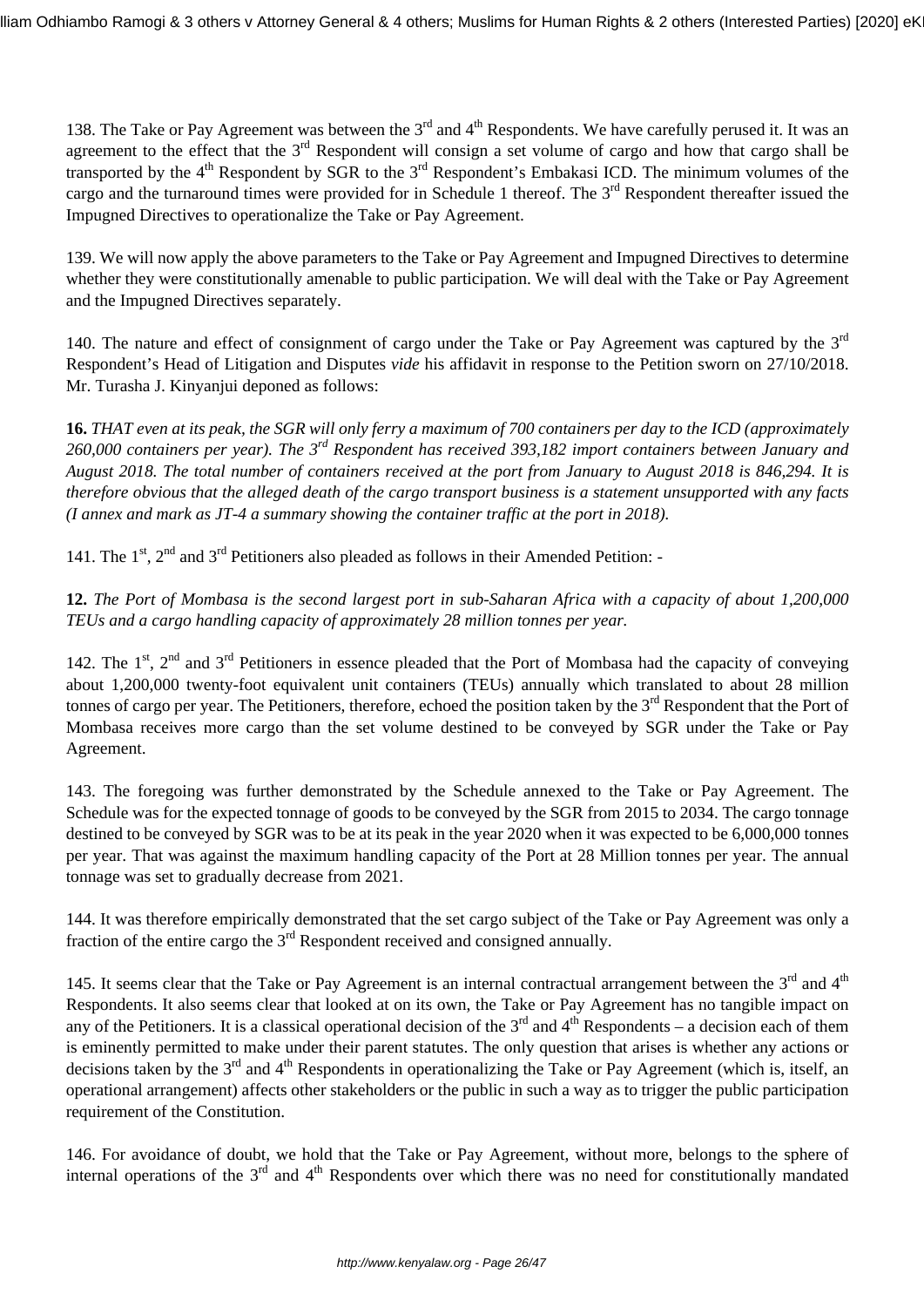public participation. The  $3<sup>rd</sup>$  and  $4<sup>th</sup>$  Respondents are legally competent to conclude the Take or Pay Agreement without triggering the public participation requirement of the Constitution.

147. However, in order to operationalize the Take or Pay Agreement, the  $3<sup>rd</sup>$  and  $4<sup>th</sup>$  Respondents had to take certain actions. Some of these actions may belong to the sphere of internal operations of the two Respondents. Some, however, are outside that sphere and belong to the second scenario where they affect the interests and rights of stakeholders and the public. These latter actions and decisions must be subjected to public participation.

148. The question presented in *Mombasa Constitutional Petition No. 201 of 2019* is whether the Impugned Directives belong to this second scenario. We will now subject the Impugned Directives to this analysis.

149. The directive of  $15<sup>th</sup>$  March, 2019 was by the  $3<sup>rd</sup>$  Respondent addressed to all Shipping Lines and Agents. It directs, in pertinent part, as follows:

*Henceforth shipping lines will not be allowed to endorse Bill of Lading (BL) to importers' CFS of choice.*

150. On the other hand, the directive of  $3^{rd}$  August, 2019 was jointly issued by the  $3^{rd}$  Respondent and the Kenya Revenue Authority (KRA). In pertinent part it notifies the general public that:

*1. All imported cargo for delivery to Nairobi and the hinterland shall be conveyed by Standard Gauge Railway (SGR) and cleared at the Inland Container Depot – Nairobi.*

## *2. All imported cargo intended for Mombasa and its environs shall be cleared at the Port of Mombasa.*

151. While the directive of 15<sup>th</sup> March, 2019 coercively removes the right of the importers to choose their CFS of choice, the directive of  $3<sup>rd</sup>$  August, 2019 coercively requires all cargo which is not intended for Mombasa and its environs to be conveyed by the SGR and to be cleared at the Inland Container Depot in Nairobi. There is no question that these directives radically impact the  $4<sup>th</sup>$  Petitioner and, indeed, all importers who use the Port of Mombasa. By their text, the Impugned Directives remove any choice from the members of the 4<sup>th</sup> Petitioner and Port Users on what CFS to use and what mode of transportation to employ to the ICD.

152. While the  $3<sup>rd</sup>$  and  $4<sup>th</sup>$  Respondents have legal authority to conclude an agreement on the minimum freight which must be conveyed by SGR, and may conclude such an agreement without the involvement of the  $4<sup>th</sup>$ Petitioner and other stakeholders, the  $3<sup>rd</sup>$  Respondent has no right to impose the decision resulting from that agreement on the  $4<sup>th</sup>$  Petitioner's members and other stakeholders without involving them through public participation. As we analysed above (under issue (d)), the government has legitimate governmental interests which it may choose to promote by trammelling on the freedom of choice of the  $4<sup>th</sup>$  Petitioner and other importers. However, while the government has leeway to craft an appropriate economic policy which may limit the freedom of contract of citizens, the government or its agencies can only arrive at a Policy or decision so limiting the citizens' freedom to choose after meeting due process requirements. In Kenya, as our jurisprudence discussed above has established, the government agency must involve the public through public participation and any stakeholders specially affected by the Policy through stakeholder engagement or consultation.

153. Here, as aforesaid, the  $3<sup>rd</sup>$  Respondent, acting as a Public Authority, made a Policy and took actions whose effect was to clearly limit the economic freedom of the  $4<sup>th</sup>$  Petitioner, its members and members of the importing public. While that freedom is not absolute as analysed above, and while the government, through the 3<sup>rd</sup> Respondent had a legitimate governmental interest to limit that freedom provided the means chosen are rationally related to the goals, the limitation can only occur after the due process requirement of public participation imposed by the Constitution has been satisfied.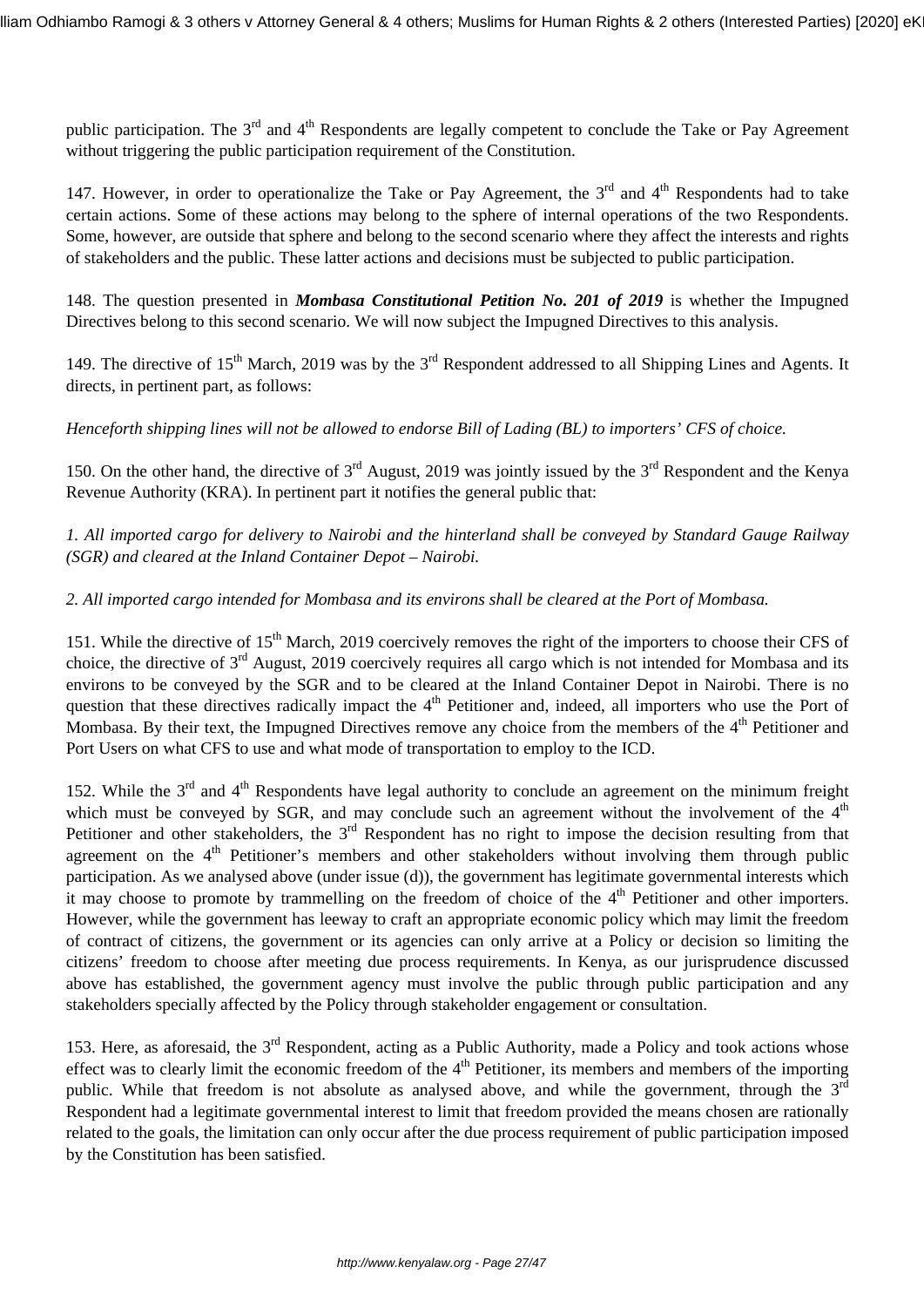154. There is no question that there was no attempt to subject the Impugned Directives to public participation in any way. Indeed, all the Respondents took the position that no public participation was required because the two directives were products of internal operations and authorized under the parent statutes establishing the  $3<sup>rd</sup>$  and  $4<sup>th</sup>$ Respondents. As we have established above, that reasoning was incorrect. A decision removing all sets of options from an economic actor, targeted group, participants in a particular trade or profession and requiring them to channel their economic activities in a particular direction, is, definitionally, one that must be arrived at after due consultations and meaningful public participation. As we analyse below, such a decision must, further, be arrived at in a manner that is administratively fair under Article 47 of the Constitution and the Fair Administrative Actions Act.

155. We have already held that the Impugned Directives required public participation. We have, also, already made a finding that no public participation was undertaken before the Impugned Directives were effected. For these reasons, the Impugned Directives are, constitutionally infirm.

156. The Impugned Directives are, also, for the same reasons, a violation of Article 47 of the Constitution. By the Respondents' own admission, no efforts whatsoever were taken to ensure compliance with Article 47 of the Constitution and the Fair Administrative Actions Act.

157. Article 47 of the Constitution. Sub-articles (1), (2) and (3) states that: -

*(1) Every person has the right to administrative action that is expeditious, efficient, lawful, reasonable and procedurally fair.*

*(2) If a right or fundamental freedom of a person has been or is likely to be adversely affected by administrative action, the person has the right to be given written reasons for the action.*

*(3) Parliament shall enact legislation to give effect to the rights in clause (1) and that legislation shall—*

*(a) provide for the review of administrative action by a Court or, if appropriate, an independent and impartial tribunal; and*

*(b) promote efficient administration*

158. The legislation that was contemplated under Article 47(3) is the Fair Administrative Act. Section 5(1) thereof provides that: -

**(1)** *In any case where any proposed administrative action is likely to materially and adversely affect the legal rights or interests of a group of persons or the general public, an administrator shall—*

*(a) issue a public notice of the proposed administrative action inviting public views in that regard;*

*(b) consider all views submitted in relation to the matter before taking the administrative action;*

*(c) consider all relevant and materials facts; and*

*(d) where the administrator proceeds to take the administrative action proposed in the notice—*

*(i) give reasons for the decision of administrative action as taken;*

*(ii) issue a public notice specifying the internal mechanism available to the persons directly or indirectly affected*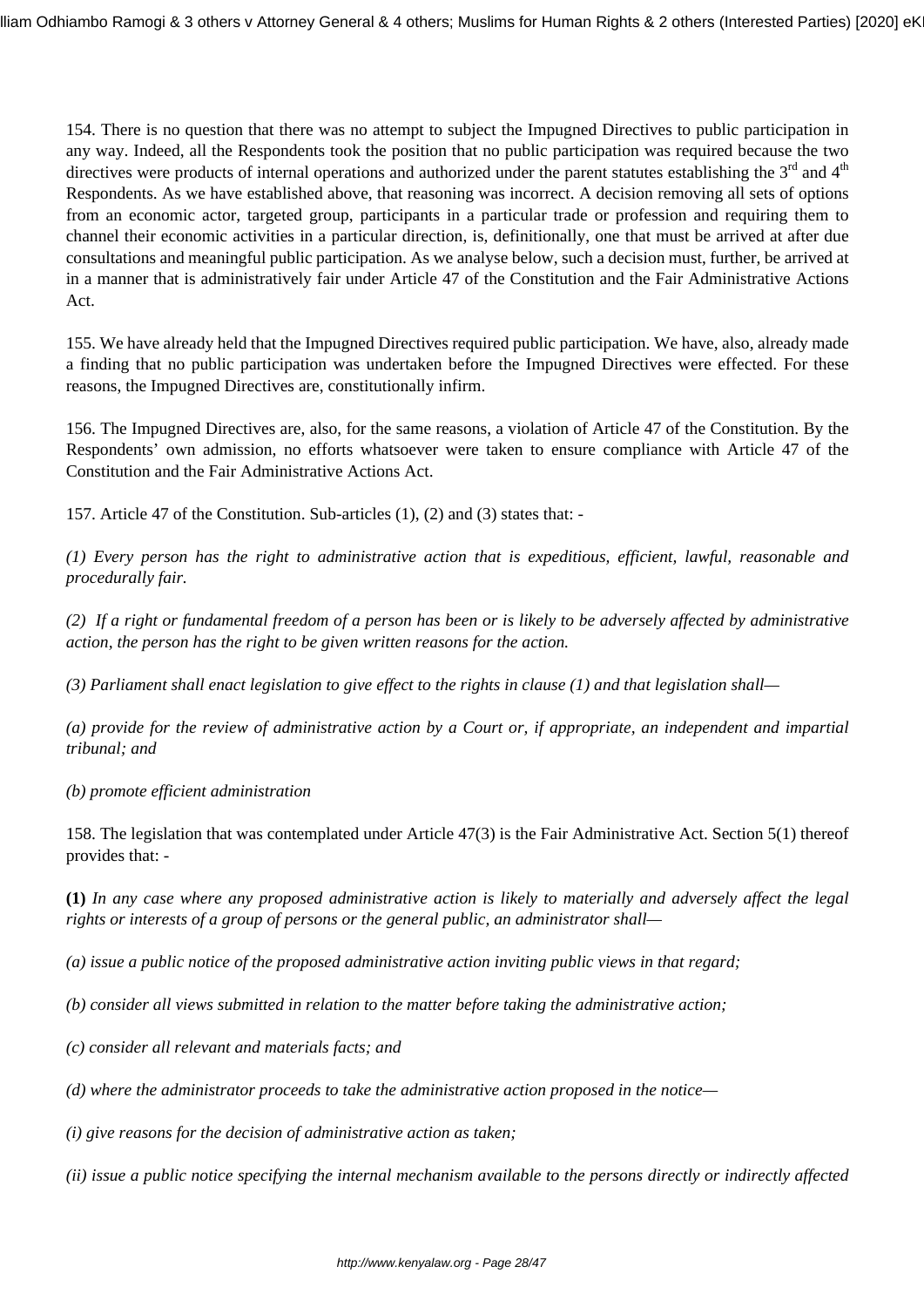*by his or her action to appeal; and*

*(iii) specify the manner and period within which such appeal shall be lodged.*

159. Section 2 of the Fair Administrative Act defines an '*administrative action'* and an '*administrator*' as follows: -

*'administrative action' includes -*

*(i) The powers, functions and duties exercised by authorities or quasi-judicial tribunals; or*

*(ii) Any act, omission or decision of any person, body or authority that affects the legal rights or interests of any person to whom such action relates;*

*'administrator' means 'a person who takes an administrative action or who makes an administrative decision'***.**

160. Addressing itself to these provisions, the Court of Appeal in *Civil Appeal 52 of 2014 Judicial Service Commission vs. Mbalu Mutava & Another (2015) eKLR* held that: -

*Article 47(1) marks an important and transformative development of administrative justice for, it not only lays a constitutional foundation for control of the powers of state organs and other administrative bodies, but also entrenches the right to fair administrative action in the Bill of Rights. The right to fair administrative action is a reflection of some of the national values in article 10 such as the rule of law, human dignity, social justice, good governance, transparency and accountability. The administrative actions of public officers, state organs and other administrative bodies are now subjected by article 47(1) to the principle of constitutionality rather than to the doctrine of ultra vires from which administrative law under the common law was developed.*

161. The South African Constitutional Court in *President of the Republic of South Africa and Others vs. South African Rugby Football Union and Others CCT16/98) 2000 (1) SA 1* ring-fenced the importance of fair administrative action as a constitutional right. The Court while referring to Section 33 of the South African Constitution which is similar to Article 47 of the Kenyan Constitution stated as follows: -

*Although the right to just administrative action was entrenched in our Constitution in recognition of the importance of the common law governing administrative review, it is not correct to see section 33 as a mere codification of common law principles. The right to just administrative action is now entrenched as a constitutional control over the exercise of power. Principles previously established by the common law will be important though not necessarily decisive, in determining not only the scope of section 33, but also its content. The principal function of section 33 is to regulate conduct of the public administration, and, in particular, to ensure that where action taken by the administration affects or threatens individuals, the procedures followed comply with the constitutional standards of administrative justice. These standards will, of course, be informed by the common law principles developed over decades…*

162. The High Court in *Republic v Fazul Mahamed & 3 Others ex-parte Okiya Omtatah Okoiti [2018] eKLR* had the following to say:

*25. In John Wachiuri T/A Githakwa Graceland & Wandumbi Bar & 50 Others vs The County Government of Nyeri & Ano*[\[39\]](http://kenyalaw.org/caselaw/cases/view/158432/#_ftn39) *the Court emphasized that there are three categories of public law wrongs which are commonly used in cases of this nature. These are: -*

*a. Illegality- Decision makers must understand the law that regulates them. If they fail to follow the law properly,*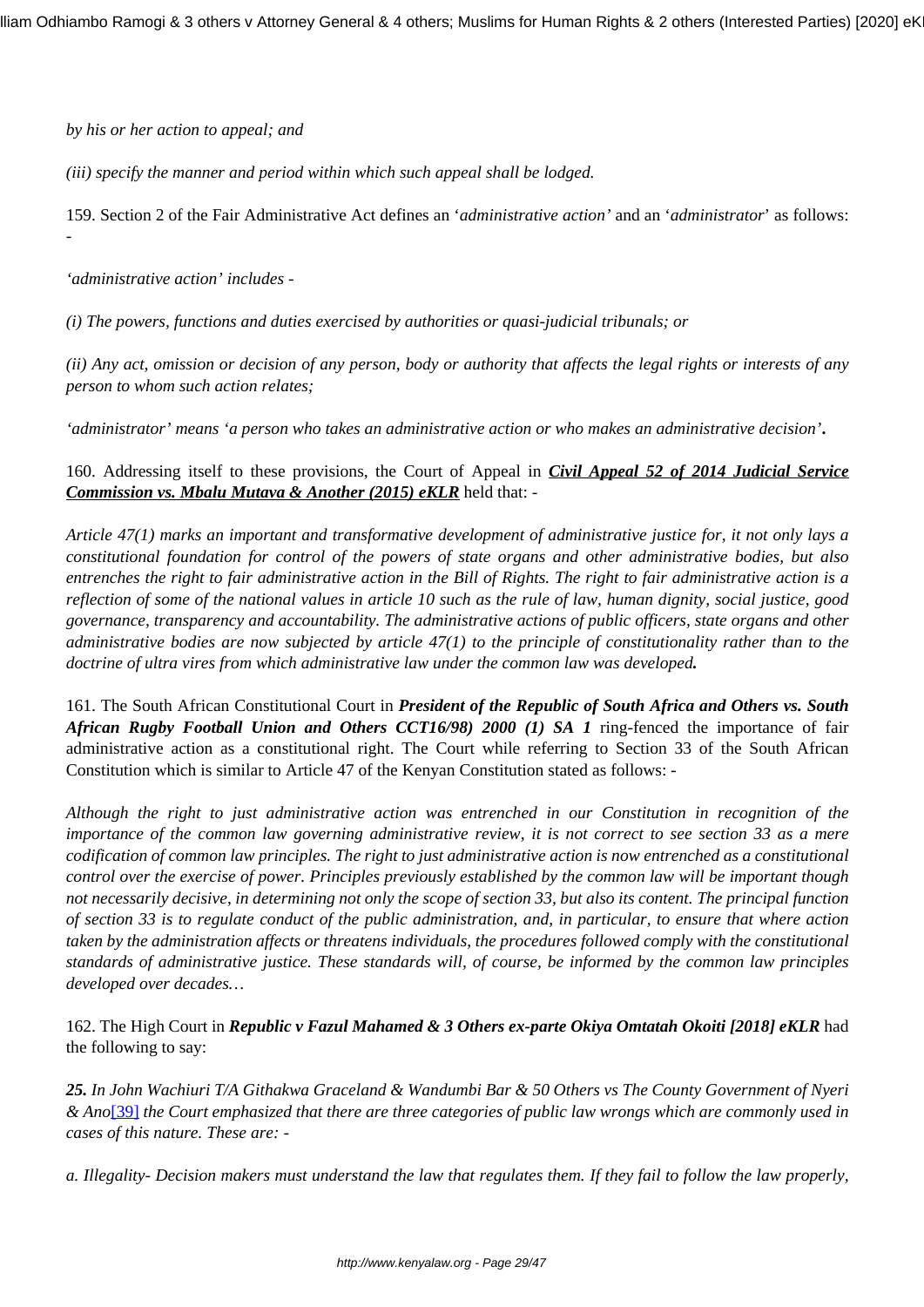*their decision, action or failure to act will be "illegal". Thus, an action or decision may be illegal on the basis that the public body has no power to take that action or decision, or has acted beyond it powers.*

*b. Fairness- Fairness demands that a public body should never act so unfairly that it amounts to abuse of power. This means that if there are express procedures laid down by legislation that it must follow in order to reach a decision, it must follow them and it must not be in breach of the rules of natural justice. The body must act impartially, there must be fair hearing before a decision is reached.*

*c. Irrationality and proportionality- The Courts must intervene to quash a decision if they consider it to be demonstrably unreasonable as to constitute 'irrationality" or 'perversity' on the part of the decision maker. The benchmark decision on this principle of judicial review was made as long ago as 1948 in the celebrated decision of Lord Green in Associated Provincial Picture Houses Ltd vs Wednesbury Corporation[\[40\]](http://kenyalaw.org/caselaw/cases/view/158432/#_ftn40):-*

*If decision on a competent matter is so unreasonable that no reasonable authority could ever have come to it, then the Courts can interfere...but to prove a case of that kind would require something overwhelming...*

163. From the foregoing discussion, there is no doubt the Impugned Directives were administrative actions. In sum, they were administrative actions because they affected the legal rights and interests of the 4<sup>th</sup> Petitioner, importers, transporters, other Port users, and stakeholders*.* As such they had to pass the constitutional and statutory tests of lawfulness, reasonableness and procedural fairness.

164. The Impugned Directives did not conform to the requirements of Article 47 of the Constitution and Fair Administrative Actions Act. At a minimum, to meet the constitutional and statutory threshold, the  $3<sup>rd</sup>$  Respondent had to do the following:

a. Give notice of the intended directives to the  $4<sup>th</sup>$  Petitioner, importers, transporters, other Port users, and stakeholders;

b. Afford an opportunity for the  $4<sup>th</sup>$  Petitioner, importers, transporters, other Port users, and stakeholders to be heard on the question; and

c. Give reasons for the decisions made – in this case, the Impugned Directives.

165. None of these happened. For this reason alone, the Impugned Directives are constitutionally infirm.

## **e. Did the Take or Pay Agreement and the Impugned Directives violate the Article 43 rights (social and economic rights) of the Petitioners"**

166. The third substantive issue raised in the Consolidated Petitions is whether the Take or Pay Agreement and the Impugned Directives violate the Social and Economic Rights of the Petitioners as provided for under Article 43 of the Constitution.

167. In advancing their case that the Take or Pay Agreement violated Article 43 of the Constitution, the  $1<sup>st</sup>$ ,  $2<sup>nd</sup>$  and 3<sup>rd</sup> Petitioners made averments on the socio economic benefits derived from the Mombasa Port and the effects of the Take or Pay Agreement thereon. The Petitioners contended that the Port of Mombasa is a key entry and exit point for oversees cargo destined to a vast hinterland that includes Kenya, Uganda, Rwanda, Burundi, Democratic Republic of Congo, Tanzania, South Sudan, Somalia and Ethiopia; and is the second largest port in sub-Saharan Africa with a capacity of about 1,200,000 TEUs and a cargo handling capacity of approximately 28 million tonnes per year.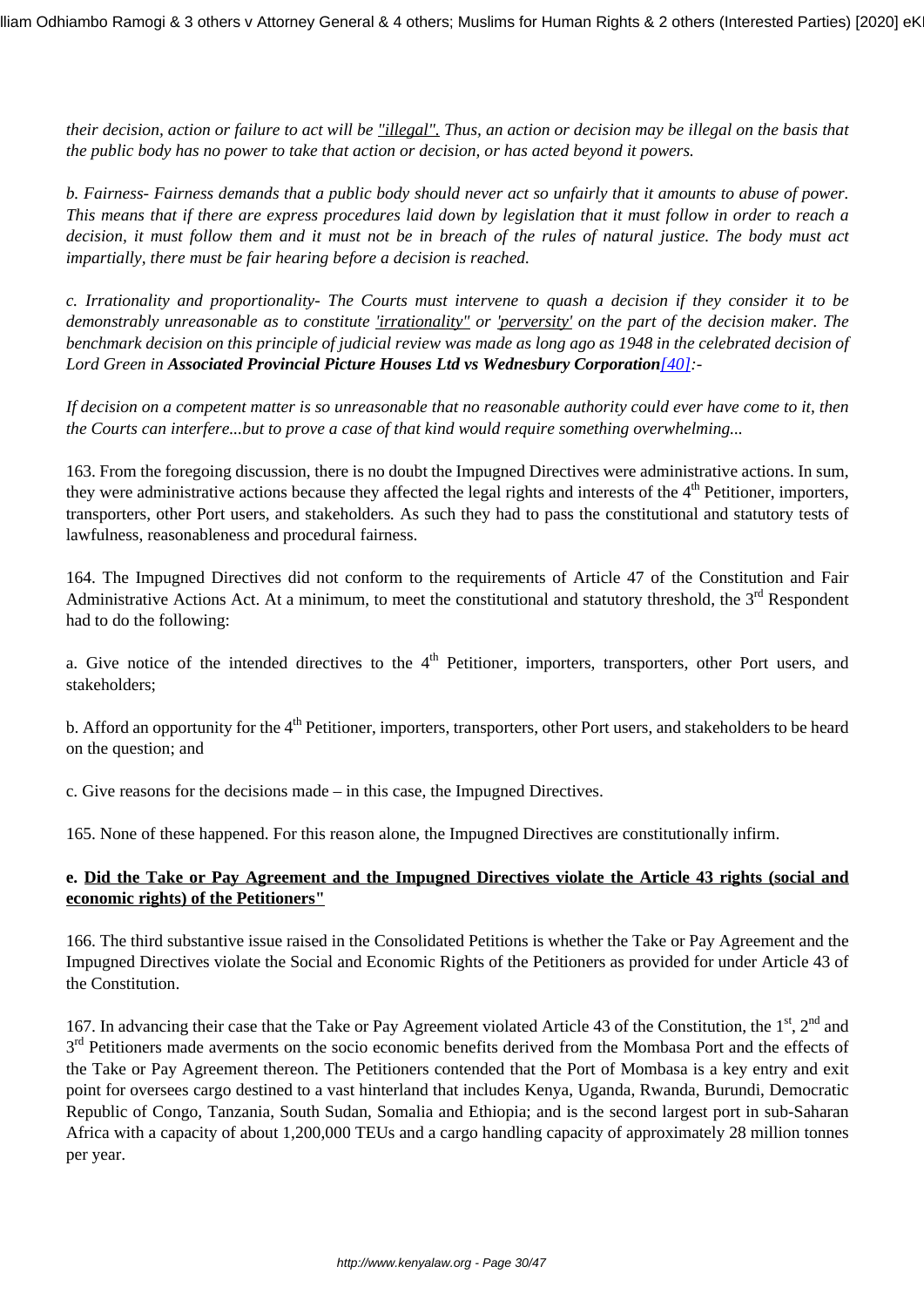168. Further, that the existence of the Port of Mombasa has necessitated cargo handling activities such as clearing and forwarding, warehousing and cargo trucking which create opportunities for the residents of Mombasa County. The Petitioners estimated that there are about 450 forwarding agent firms established in Mombasa which on average have over 50 employees each, and 22 Container Freight Stations (CFS), out of which 21 are established in Mombasa and 1 in Nairobi all of which have an average of 200 employees per CFS.

169. The specific effects particularised by the Petitioners arising from the decision requiring the use of the SGR to deliver goods to Embakasi ICD for collection were as follows:

a) It now costs an extra approximately Kshs. 150,000/ to Kshs. 250,000/- excluding demurrage charges to clear a container at the Embakasi ICD. This extra cost is brought about by the extra time spent in transporting containers from the Port of Mombasa to Embakasi ICD as cargo trains queue for days in wait for clearance of offloading space at Embakasi ICD. Further, that demurrage charges have been as high as Kshs. 12 Million for one transaction, and that as a result of the foregoing the high costs of goods clearance has led to price increase of basic commodities.

b) The turnaround time for clearing and forwarding cargo has increased from about 7 days to about 60 days thus escalating the cost of importation in terms of clearing and forwarding costs, container storage & shipping line demurrage charges, and other related costs.

c) Since clearing and forwarding business entails physical verification of containerized cargo, this has necessitated relocation of businesses to Nairobi and the said firms have had to retrench employees in their establishments within Mombasa County.

d) Container Freight Stations have ceased to provide container storage facilities and thereby causing them to retrench their employees based in Mombasa.

e) The cost of importation of raw and finished products has escalated thus adversely affecting businessmen and manufacturers based in Mombasa thereby necessitating job cuts.

f) The foregoing is also reversing the gains Kenya has made on the World Bank Index on ease of doing import/export business as it creates artificial trade barriers.

170. The said Petitioners claimed that the residents and youth of Mombasa County and its environs are most affected by the loss of jobs and relocation of employment opportunities, and indicated in their supporting affidavit that they had annexed documents from the Kenya International Freight & Warehousing Association (KIFWA) confirming the contentions in the foregoing. They further relied on an article in *The Standard* newspaper of  $27<sup>th</sup>$ March, 2018 titled "*Coast Seeks New Income as SGR Takes Over Cargo*", a copy of which was also annexed, for the contention that the loss of business arising from the aforestated effects was likely to cause a decline in revenue of Mombasa County by at least Kshs 40 billion in the calendar year 2018.

171. The 1<sup>st</sup>,  $2<sup>nd</sup>$  and  $3<sup>rd</sup>$  Petitioners also drew attention to an article published in the *Standard Newspaper* on  $24<sup>th</sup>$ September, 2019 titled "*Monopoly of SGR freight derailing Coast economy*" which they annexed to their submissions. The article highlights a report by the University of Nairobi, School of Business which indicates that the entire logistics sector in the Coast region is collapsing owing to the Transport Policy implementation by the Respondents. The report further states that the Mombasa County economy will shrink by 16.1 per centum with 8,111 jobs lost if all cargo is evacuated by the SGR from the Port of Mombasa to the Embakasi ICD. It indicates that since the implementation of the Impugned Agreement, Mombasa County has lost Kshs. 17.4 Billion and 2,987 jobs, which is equivalent to 8.4 per *centum* of its annual earnings. Further, that to clear a container at the Embakasi ICD one will have to pay an extra sum of between Kshs.  $150,000/=$  and Kshs.  $250,000/=$ .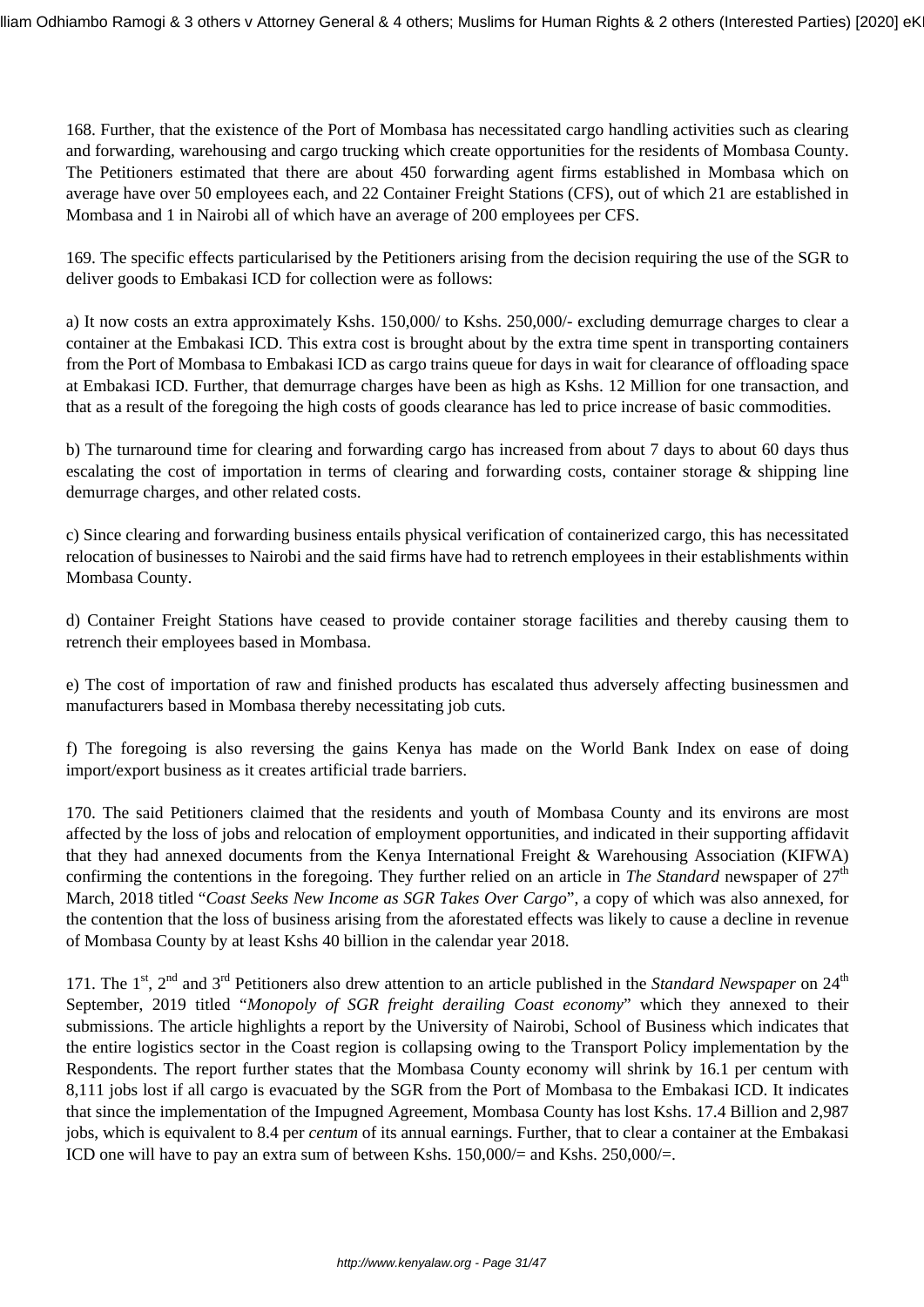172. Counsel for the 1<sup>st</sup>, 2<sup>nd</sup> and 3<sup>rd</sup> Petitioners, in their submissions, also annexed an undated and unsigned Report by the 1st Petitioner titled *Ownership of the Port of Mombasa & Its Implications to the Economy of Mombasa.* The Report was to support the submission that the operations of the 3<sup>rd</sup> Respondent through the Embakasi ICD would undermine the economic development of Mombasa County and its environs.

173. The  $1^{st}$ ,  $2^{nd}$  and  $3^{rd}$  Petitioners, therefore, contend that the Respondents' actions threaten the Mombasa residents' right to the highest attainable standards of economic and social rights as guaranteed under Article 43(1) of the Constitution of Kenya. In addition, they contend that the Respondents' actions violate Article 6 of the International Covenant on Economic, Social and Cultural Rights (ICESCR) which, they say, protects individuals' right to choose their work, and guarantees that they will not be unfairly deprived of employment. The  $1<sup>st</sup>$ ,  $2<sup>nd</sup>$  and 3<sup>rd</sup> Petitioners argue that, having ratified the ICESCR, Kenya is obligated to uphold her citizens' economic right to work by dint of Article 2(6) of the Constitution.

174. The 1<sup>st</sup>, 2<sup>nd</sup> and 3<sup>rd</sup> Petitioners argue that the right to work does not require that the State employs an individual, but rather seeks to protect an individual's right to choose their work, and guarantees that they will not be unfairly deprived of employment. They urge that despite the fact that the Impugned Agreement has adversely affected the residents of Mombasa County, the Respondents have not taken any mitigation measures to provide alternative means of livelihoods.

175. Reliance was also placed on Article 55 (c) of the Constitution which provides that the State should take measures to ensure that the youth access employment. The 1<sup>st</sup>, 2<sup>nd</sup> and 3<sup>rd</sup> Petitioners cited the decision in *John Kabui Mwai and 3 others vs. Kenya National Examinations Council & others [2011] eKLR* for the position that inclusion of economic, social and cultural rights in the Constitution is aimed at advancing the socio-economic needs of the people of Kenya, including those who are poor, in order to uphold their human dignity.

176. The  $4<sup>th</sup>$  Petitioner, on its part, also averred that the Respondents, by issuing the Impugned Directives, have violated Article 43 of the Constitution of Kenya by infringing on its members' rights to earn a living, and the rights to social and economic development of the residents of Mombasa. The 4<sup>th</sup> Petitioner contended that the members of the its Association and their employees and families have always sustained their livelihoods from the income that the said members lawfully used to make from undertaking transportation business of containers from the Port of Mombasa to other destinations out of Mombasa. However, that since the creation of the "monopolistic" arrangement which guarantees the said business solely to the  $4<sup>th</sup>$  Respondent, the members of the  $4<sup>th</sup>$  Petitioner's Association have literally been driven out of business which has led to a complete destruction of the capacity to earn money for the sustenance of the said members, their employees and their families.

177. The 4<sup>th</sup> Petitioner relied on a research report dated August, 2019 conducted by Dr. Kennedy Ogollah, Dr. Kingsford Rucha, Dr. Joshua Aroni and Mr. Gichiri Ndua on behalf of the County Government of Mombasa, a copy of which was annexed to the Affidavit of Dennis Okumu Ombok in support of *Mombasa Constitutional Petition No. 201 of 2019*, to aver that Impugned Directives have violated the 4<sup>th</sup> Petitioners' members' rights to earn a living and the rights to social and economic development of the residents of Mombasa County as follows:

a) Road truckers' redundancies and closure of trucking business as a result of making it mandatory that imported cargo will be transported to Nairobi using the SGR.

b) Closure of Warehousing Businesses and Container Freight Stations in Mombasa as a result of the directive issued on 15th March, 2019 which notified the general public that shipping lines will not be allowed to endorse Bill of Lading to importers' CFS of choice.

c) Roadside Business Activities closure and/or contraction, as the drivers of the trucks are a major source of income to the businesses along the Mombasa-Nairobi highway.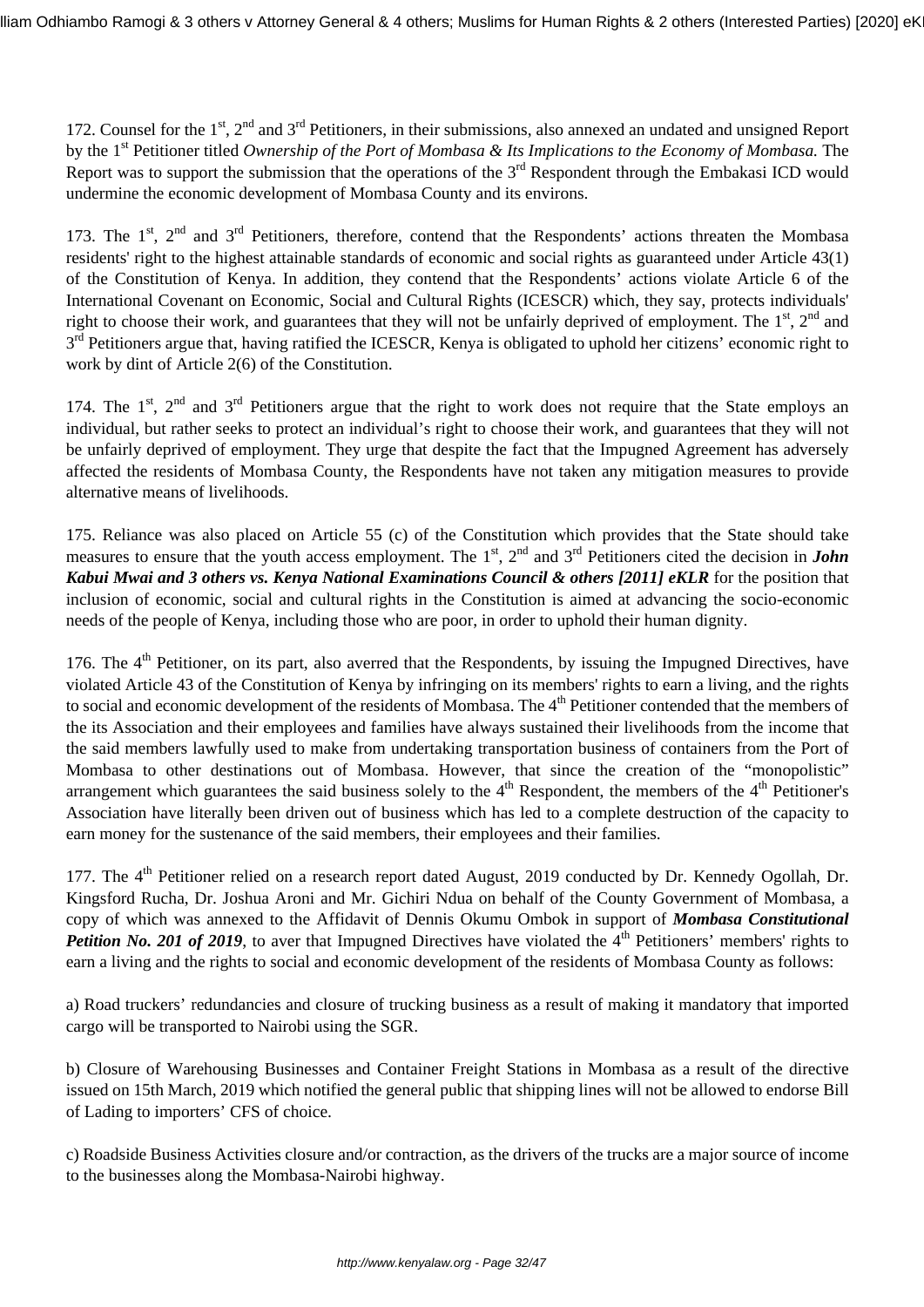d) Decrease in the Government revenue collection for Mombasa County and general job losses to residents of Mombasa County, which has large urban population as it is an industrial city, a port city and a major gateway to the East and Central Africa Region. As a result, many people who came to Mombasa in pursuit of employment opportunities, education, and investment opportunities, will be adversely affected by the closure of the transportation business and its related businesses which has been a major contributor in the housing business and other social services.

e) Increase in unemployment and crime rates. Reliance was placed on World Bank surveys that the 4<sup>th</sup> Petitioner says project unemployment rate in Kenya to rise and the need to create at least 900,000 jobs annually between now and the year 2025 to absorb the high number of youth joining the market. Also cited was an unidentified Kenya National Bureau of Statistics document which the  $4<sup>th</sup>$  Petitioner says made a finding that 562,000 youth in Mombasa are unemployed and that this represents 45% of the total population.

178. In addition to the submissions made by  $1<sup>st</sup>$  to  $3<sup>rd</sup>$  Petitioners, the 4<sup>th</sup> Petitioner submitted that even though the SGR is a good infrastructure for the country, the policy requiring all imported cargo at the Port of Mombasa to be railed to Nairobi does not meet the constitutional thresh-hold of progressive realization of socio-economic rights. Further, that the employment benefits created by the use of the SGR are incomparable to the unemployment that will be caused by the Impugned Directives. Consequently, the 4<sup>th</sup> Petitioner urged that the Respondents have failed to give effect to Article 20(5)(b) of the Constitution which requires the state to ensure that the widest possible enjoyment of rights as a way to progressive achievement of socio-economic rights.

179. The Interested Parties supported the Petitioners' position on the socio economic effects of the Impugned Agreement and Impugned Directives. The  $1<sup>st</sup>$  and  $2<sup>nd</sup>$  Interested Parties averred that the socio-economic impact of the on-going translocation of cargo logistics from the Port of Mombasa to Embakasi ICD as a result of the integration of the Port and SGR operations, will lead to massive loss of jobs and investments in Mombasa County, and the coast region in general, and that there was no evidence that Kenyans, and Mombasa people in particular, were informed that this would be one or the consequences of the SGR. Further, that it is also not evident that any mitigation measures have been put in place to provide alternative livelihoods to those that are adversely affected by the implementation of the Impugned Agreement.

180. The  $1<sup>st</sup>$  and  $2<sup>nd</sup>$  Interested parties also singled out the costs of using the SGR train services and averred that the Kenya Railways has published SGR Mombasa Nairobi freight tariff of US\$ 500 (Kshs 50,000) and US \$700 (Kshs. 70,000) for 20 foot and 40 foot containers respectively. Further, that the tariff does not include the last mile transportation from the ICD to and from the shippers' premises, which on average costs an additional Ksh. 20,000/=. They argue that this imposes an unfair cost burden on port users including importers and the ultimate consumers of imported goods; and that the cost is higher than that charged by road truckers. The  $1<sup>st</sup>$  and  $2<sup>nd</sup>$ Interested Parties annexed various documents on the feasibility studies on, and procurement of the SGR in support of their averments.

181. The 3<sup>rd</sup> Interested Party on its part affirmed that containerization of cargo and increase in cargo traffic and trade in the region has brought about a significant redefinition of port services and demands for labour, thereby creating employment for the residents of the Mombasa County, and necessitated the establishment of firms and businesses within the county in a bid to provide specialized services. That consequently, the largest number of the residents of the County depend directly or indirectly on operations or activities emanating from the port, and any activities transferring the services from the Port of Mombasa would directly affect the employment and economic well-being of the residents of the County of Mombasa, and therefore prejudice the ability of the residents to enjoy socio-economic rights under the Constitution.

182. The 3<sup>rd</sup> Interested Party urged that the Impugned Agreement is in contravention of Articles 43 (1) as read with Article 55 of the Constitution of Kenya, 2010 as the said agreement has and will lead to an economic meltdown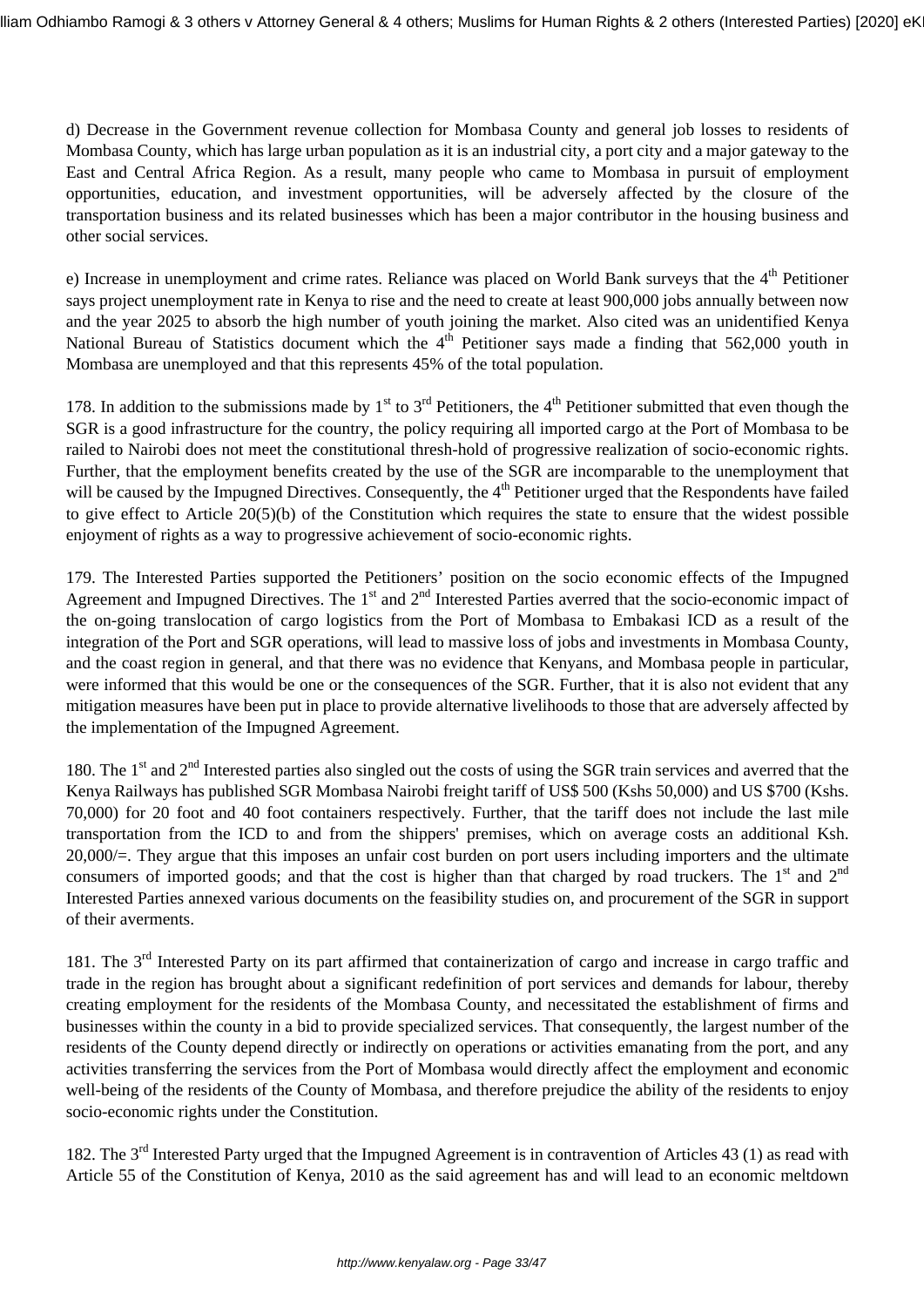within Mombasa County and its environs thus undermining the economic and social rights of the affected people. The 3<sup>rd</sup> Interested Party cited and relied on Article 6 of the International Covenant on Economic, Social and Cultural Rights (ICESCR) and the cases of *John Kabui Mwai & 3 others vs. Kenya National Examination Council & 2 others, High Court Petition No. 15 of 2011* and *Satrose Ayuma & 11 others vs. Registered Trustees of the Kenya Railways Staff Retirement Benefits Scheme & 2 others, High Court Petition No. 65 of 2010* to submit that the Impugned Agreement infringes on the socio-economic rights and employment opportunities of the residents of Mombasa County, as well as their right to dignity.

183. The  $1<sup>st</sup>$  and  $2<sup>nd</sup>$  Respondents' response to the issue at hand was that the SGR stands to benefit the whole country, and its significance can be noted in the Kenya Policy Paper on Integrated National Transport Policy for Kenya under the theme "Moving a Working Nation" May 2009, a copy of which they attached. Further, that the said policy underscores that transport by trucks is expensive and deleterious to the environment, and that the SGR has brought benefits to the nation and the Mombasa region.

184. The 3<sup>rd</sup> and 4<sup>th</sup> Respondents, on the other hand, contended that the consolidated Petitions contained "falsehoods, misrepresentation of facts and outright lies." In particular, the  $3<sup>rd</sup>$  and  $4<sup>th</sup>$  Respondents argue that there is no evidence presented to show that the costs of clearing one container at the ICD is between Kshs. 150,000.00 to Kshs. 250,000.00, and that this cost is purely as a result of the container having been consigned to the ICD. Further, that the example of alleged charges of Kshs.12 million was not evidenced by any document. In addition, that the demurrage charges levied by the 3<sup>rd</sup> Respondent are levied in accordance with its Tariff Guide which is within the public domain and available for download from the 3<sup>rd</sup> Respondent's website at no cost. The 3<sup>rd</sup> Respondent annexed a copy of the Tariff Guide.

185. The 3<sup>rd</sup> Respondent further stated that it has clarified to all shippers that charges on containers consigned to the ICD will only accrue once the container has been issued by the 3<sup>rd</sup> Respondent. Further, that there is no evidence of the delay in clearing cargo at the ICD, and that even if it was proved that clearance of containers is delayed at the ICD, it could be a problem with the clearing agents not necessarily the ICD. In addition, that the change in price of goods or on the costs of importation is influenced by an infinite number of factors, and cannot be attributed to containers being consigned to the ICD.

186. The 3<sup>rd</sup> Respondent argued further that there is no evidence that clearing and forwarding companies or CFSs have lost employees due to the consignment of containers to the Embakasi ICD, and that the Petitioners' own documents confirm that CFSs are still operational and are in fact receiving containers from the 3<sup>rd</sup> Respondent. Furthermore, that the allegation that the consignment of cargo to the Embakasi ICD using the SGR will harm the clearing and forwarding agents, CFS and transport companies is unfounded and, is, in fact, contrary to available evidence.

187. According to the 3<sup>rd</sup> Respondent, the cargo transportation business is seemingly not affected, and the records from the Kenya National Bureau of Statistics show that there is an increase in the number of lorries and trailers that are being registered in Kenya. The 3<sup>rd</sup> Respondent annexed a copy of the Leading Economic Indicators Report of August 2018 issued by the Kenya National Bureau of Statistics as evidence. The 3<sup>rd</sup> Respondent stated that even at its peak, the SGR will only ferry a maximum of 700 containers per day to the Embakasi ICD (approximately 260,000 containers per year), while the total number of containers received by the  $3<sup>rd</sup>$  Respondent at the port from January to August 2018 was 846,294. Therefore, the  $3<sup>rd</sup>$  Respondent avers that the alleged death of the cargo transport business is a statement unsupported by any facts. The 3<sup>rd</sup> Respondent annexed a summary showing the container traffic at the Port of Mombasa in 2018.

188. On the socio-economic effects of the SGR, the 3<sup>rd</sup> Respondent averred that the Port of Mombasa is not the only income generator for Mombasa County, and that there are other options that can be explored to ensure the economic wellbeing of the people of Mombasa is guaranteed in sectors such as tourism. The 3<sup>rd</sup> Respondent listed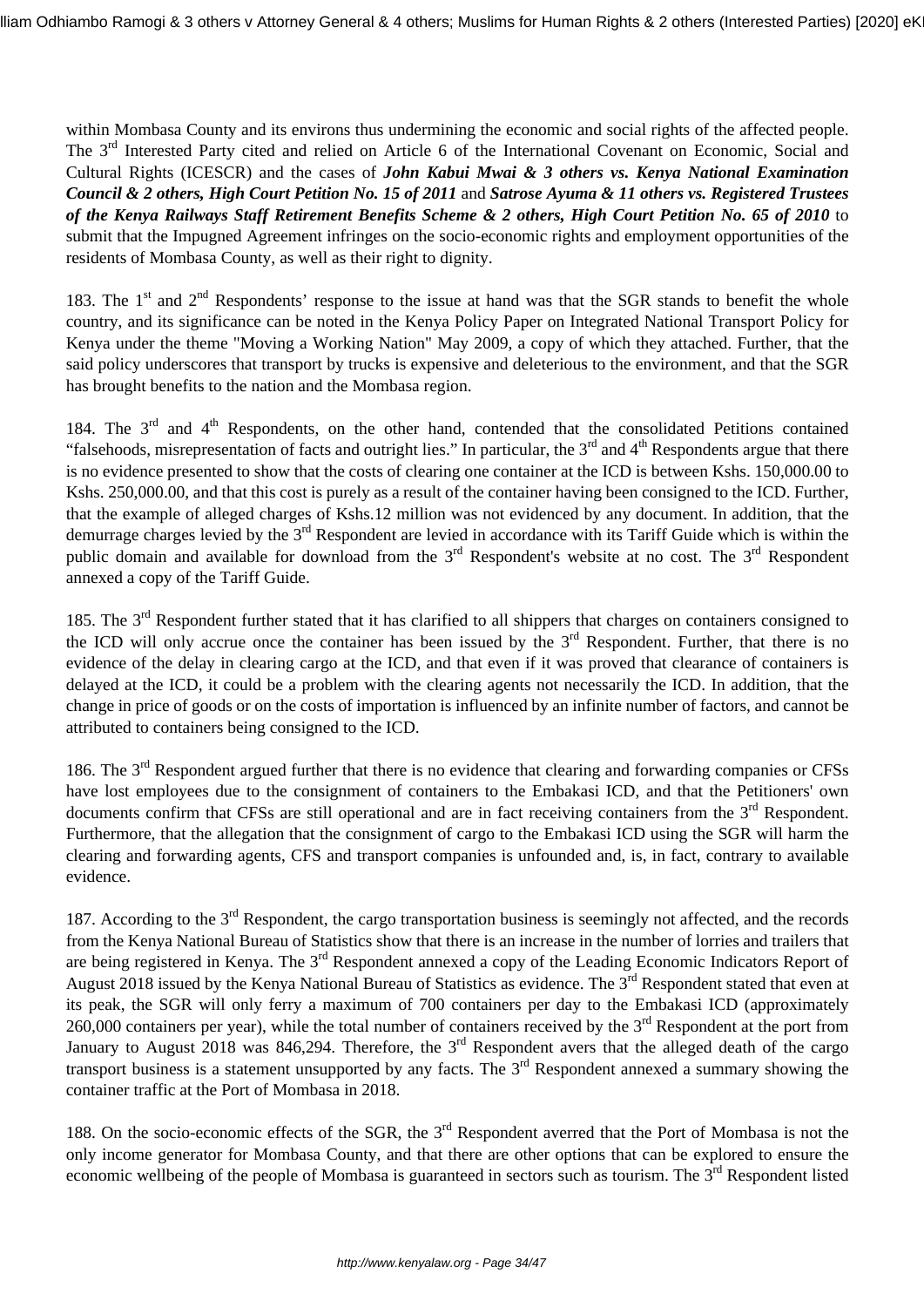various benefits of the SGR to the country at large, including the emergence of new towns and urban development along the stations, reduced road accidents brought about by reduced traffic flow of heavy commercial vehicles ferrying cargo to Nairobi, reduction in freight haulage and transportation time, reduced air pollution, improved tourism, and reduction of road maintenance costs as a result of the heavy commercial trailers causing wear and tear.

189. The 4<sup>th</sup> Respondent similarly contended that the Petitioners' allegations that the SGR will occasion an economic meltdown within Mombasa County are untrue, and asserted that the SGR has brought with it many benefits. That in any event, the inhabitants of the County are free to carry on their private business in spite of the Impugned Agreement. The 4<sup>th</sup> Respondent also enumerated additional benefits of the SGR, which included reduced congestion at Port of Mombasa enhancing efficiency, which would make it the preferred facility in the region; reduced cost of transportation in the country making Kenya attractive to investment; accelerated industrialization through easier and cheaper transport and establishment of new industries to service the SGR; and enhanced freight security in comparison to road transport. The 4<sup>th</sup> Respondent also averred that the SGR has triggered the creation of an estimated 10,000 new jobs in the hospitality industry, and an estimated new 15,000 jobs in the self-employment sector.

190. The 3<sup>rd</sup> and 4<sup>th</sup> Respondents, accordingly, submitted that the Petitioners' case that the Impugned Agreement and the Impugned Directives violate Article 43 and 55 of the Constitution lack probative value, as they are not founded on any evidence. They cited the Court of Appeal's decision in *Monica Wangu Wamwere v Attorney General [2019] eKLR* for the proposition that a party who files a suit bears the burden and obligation to tender evidence to prove the claims made, and on the probative value of newspaper reports which it held to be hearsay evidence. This was also the holding in *Apollo Mboya vs. Attorney General & 3 others & Kenya National Commission on Human Rights (Interested Party) & another [2019] eKLR*.

191. The submissions by the  $3<sup>rd</sup>$  and  $4<sup>th</sup>$  Respondents further faulted the introduction of the report prepared by the 1<sup>st</sup> Petitioner through submissions, a practice which, they submitted, was rejected in *Maingi Celina v John Mithika M'Itabari suing as the Administrator of the Estate of Erastus Kirimi Mithika (Deceased) [2018] eKLR.* Regarding the report dated August, 2019 by the University of Nairobi School of Business relied upon by the  $4<sup>th</sup>$  Petitioner, the 3<sup>rd</sup> and 4<sup>th</sup> Respondents' submissions observed that the letter dated 6<sup>th</sup> September, 2019 forwarding the said report to the 4<sup>th</sup> Petitioner, expressly declared that it was a draft which was subject to further views from stakeholders. Secondly, that the report was not signed by any of the persons alleged to have prepared it. In this regard, they cited *Okiya Omtatah Okoiti & Another v Bidco Africa & 4 Others [2019] eKLR* for the holding that such a report fails the admissibility test as the maker has not been disclosed and has not produced it.

192. The  $3<sup>rd</sup>$  and  $4<sup>th</sup>$  Respondents therefore asked the Court to return a verdict that there are no contraventions of the Constitution as pleaded by the Petitioners, urging that the wider public interest of the SGR and the impugned agreement outweighs the narrow private interests of the Petitioners. Reliance was placed on the decision to this effect in *Okiya Omtatah Okoiti & 2 others vs. Attorney General & 3 others [2014] eKLR*.

193. We have considered the rival arguments by the parties on the issue whether there was a violation of Article 43 of the Constitution. The Petitioners allege that their socio-economic rights as guaranteed by Article 43 have been infringed by the Impugned Agreement and Impugned Directives, specifically the decisions and directives by the  $3<sup>rd</sup>$ and 4th Respondents that inland cargo will be transported by SGR to the Embakasi ICD. The social and economic rights provided for in Article 43 of the Constitution include the right to the highest attainable standard of health, which includes the right to health care services, including reproductive health care; to accessible and adequate housing, and to reasonable standards of sanitation; to be free from hunger, and to have adequate food of acceptable quality; to clean and safe water in adequate quantities; to social security; and to education. The Constitution further provides that a person is not to be denied emergency medical treatment and enjoins the State to provide appropriate social security to persons who are unable to support themselves and their dependants.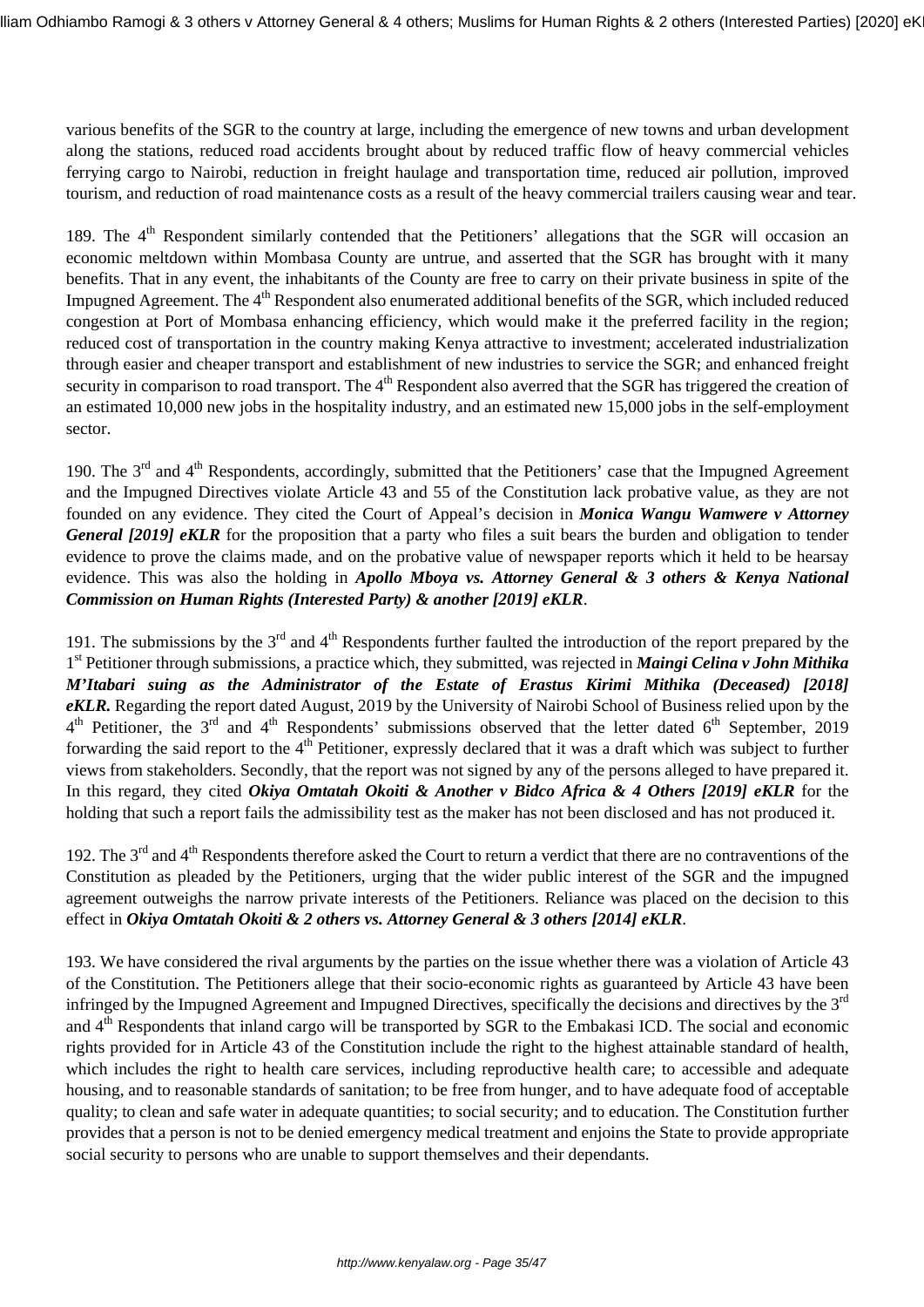194. It is now a well settled principle that a Petitioner ought to demonstrate with some degree of precision the right it alleges has been violated, the manner it has been violated, and the relief it seeks for that violation – see *Anarita Karimi Njeru vs Republic (1976- 80) 1 KLR 1272* and *Trusted Society of Human Rights Alliance vs Attorney General and Others Petition No.229 of 2012*. It is evident in this respect that the Petitioners in their pleadings and arguments as outlined in the foregoing did not allege that there was infringement of the specific rights provided for in Article 43, but instead focused on demonstrating the infringements on their right to livelihood, as forming the basis for the infringement of the rights in Article 43.

195. The interconnection between the right to work and earn a livelihood and social and economic rights was considered in *Joseph Letuya and Others vs The Attorney General and Others, ELC No 81 of 2012 (O.S)* where the Court stated as follows in this regard:

*This Court recognizes that the right to livelihood neither has an established definition nor recognition as a human right at the national or international level. However, the right to a livelihood is a concept that is increasingly being discussed in the context of human rights. This concept has mention in various international human rights treaties which are now part of Kenyan law by virtue of Article 2(6) of the Kenyan Constitution. Article 25 of the Universal Declaration of Human Rights (UHDR) does mention livelihood in relation to social security and states that:*

*"Everyone has the right to a standard of living adequate for the health and well-being of himself and of his family, including food…and the right to security in the event of unemployment, sickness, disability, widowhood, old age or other lack of livelihood in circumstances beyond his control."*

*In addition, Article 6(1) of the International Covenant on Economic, Social and Cultural Right (ICESCR) states that the States Parties "recognize the right to work, which includes the right of everyone to the opportunity to gain his living by work which he freely chooses or accepts." The right to adequate standard of living as defined under Article 11 of ICESCR includes right to food, clothing, right to adequate housing, right to water and sanitation with an obligation to progressively improve living conditions.*

*These rights are also now expressly provided in the directive principles and Bill of Rights in the Kenyan Constitution. The Preamble to the Constitution, which directs this Court as to the considerations to be taken into account when interpreting this Constitution, proclaims that the people of Kenya, when making the Constitution were committed to nurturing and protecting the well-being of the individual, the family, communities and the nation. Likewise, the national values and principles that bind this Court when interpreting the Constitution under Article 10 of the Constitution include human dignity, equity, social justice, human rights, nondiscrimination, protection of the marginalized and sustainable development.*

*Article 28 provides for the right of inherent dignity of every person and the right to have that dignity respected and protected. Lastly, Article 43(1) of the Constitution expressly provides for economic and social rights as follows:*

*"(1) Every person has the right—*

*(a) to the highest attainable standard of health, which includes the right to health care services, including reproductive health care;*

*(b) to accessible and adequate housing, and to reasonable standards of sanitation;*

*(c) to be free from hunger, and to have adequate food of acceptable quality;*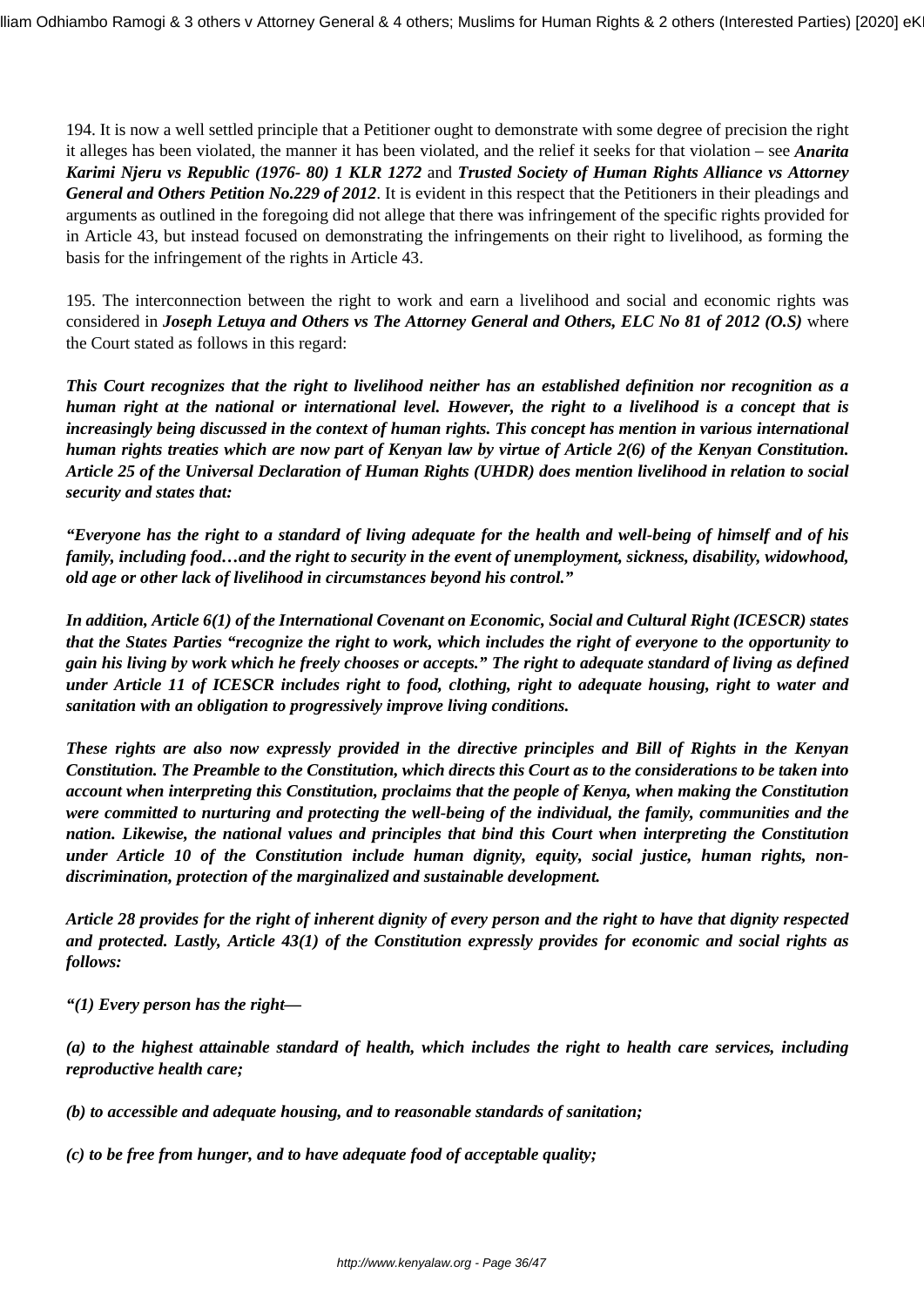*(d) to clean and safe water in adequate quantities;*

*(e) to social security; and*

#### *(f) to education."*

# *It is therefore evident from the foregoing provisions that their purpose is to ensure that persons to whom they apply attain a reasonable livelihood.*

196. It is evident from the foregoing that the right to life and dignity on the one hand, and economic and social rights on the other hand, are all inter-connected and indivisible, and it cannot be said that one set of rights is more important than the other. All these rights must, of necessity, be respected, protected, promoted and fulfilled for a person to attain a reasonable livelihood. However, while the right to a livelihood may be rightly considered to be a pre-condition and indivisible from the rights provided for in Article 43, there is a nuanced difference between the two sets of rights when it comes to the nature of the State's and State actors obligations as regards their observance. While the right to work and earn a livelihood is a negative right in the sense that it imposes a duty on the State not to act in certain ways that will infringe on the said rights; the social and economic rights provided for in Article 43 are positive rights, which impose obligations on the State to do as much as it can to secure for its citizens a core minimum of the social and economic rights specified in the Article.

197. Therefore, in terms of proof of infringement, in order to succeed on this claim, the Petitioners need to prove that the Respondents have caused harm or injury to, or limited their work and related activities in cargo handling and transport, either by way of direct actions or by omission to take reasonable steps to prevent such harm and injury. This burden of proof is provided under sections  $107(1)$  (2) and 109 of the Evidence Act as follows:

*(1) Whoever desires any Court to give judgment as to any legal right or liability dependent on the existence of facts which he asserts must prove that those facts exist.*

*(2) When a person is bound to prove the existence of any fact it is said that the burden of proof lies on that person.*

**and**

#### *109. Proof of particular fact*

*The burden of proof as to any particular fact lies on the person who wishes the Court to believe in its existence, unless it is provided by any law that the proof of that fact shall lie on any particular person.*

198. The issue of the burden of proof on a Petitioner in a Constitutional petition was addressed by the Supreme Court in *Communications Commission of Kenya & 5 Others vs. Royal Media Services Limited & 5 Others [2014] eKLR***:**

*Although Article 22(1) of the Constitution gives every person the right to initiate proceedings claiming that a fundamental right or freedom has been denied, violated or infringed or threatened, a party invoking this Article has to show the rights said to be infringed, as well as the basis of his or her grievance. This principle emerges clearly from the High Court decision in Anarita Karimi Njeru vs. Republic, (1979) KLR 154: the necessity of a link between the aggrieved party, the provisions of the Constitution alleged to have been contravened, and the manifestation of contravention or infringement. Such principle plays a positive role, as a foundation of conviction and good faith, in engaging the constitutional process of dispute settlement.*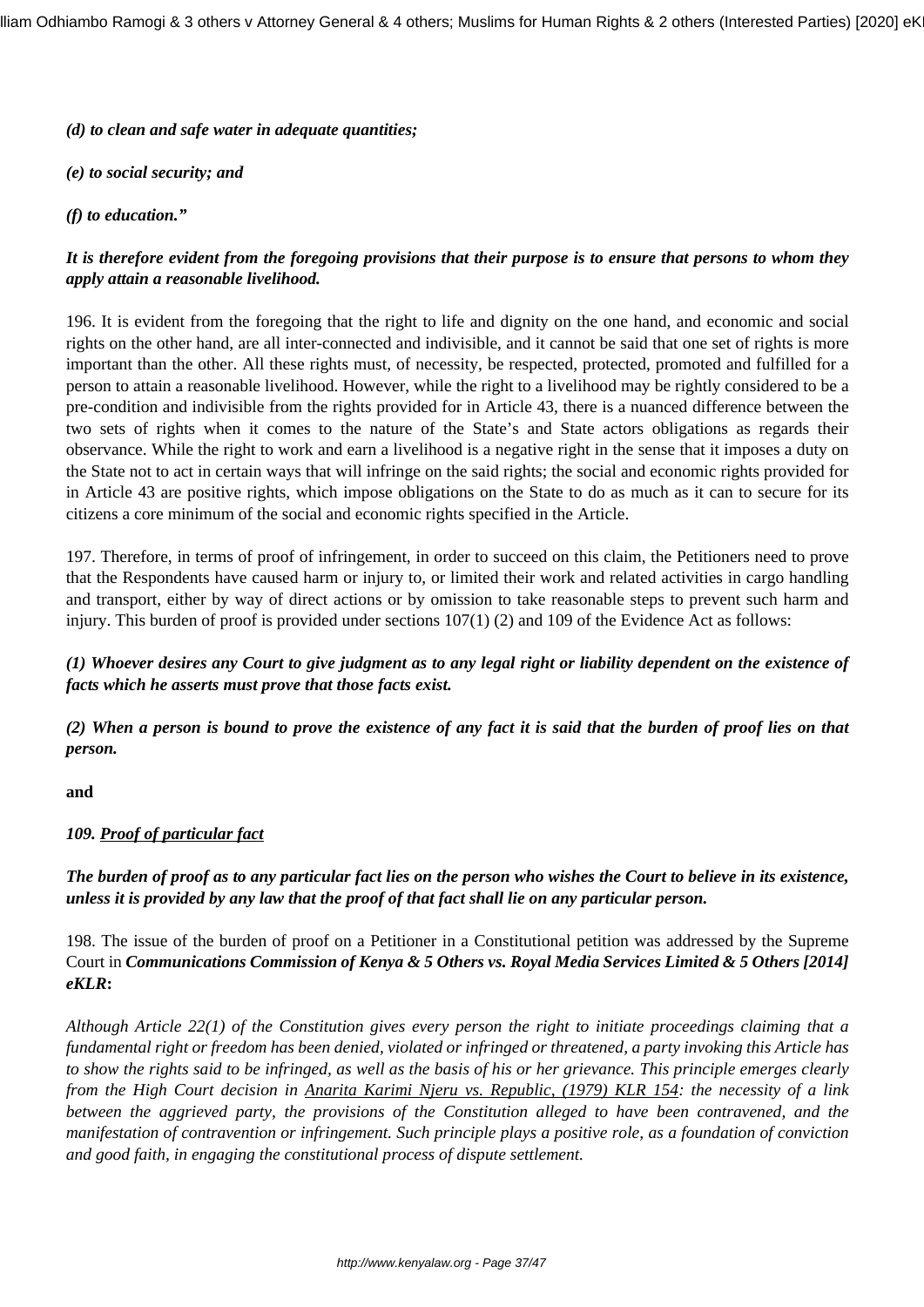199. The Petitioners in this respect filed affidavits wherein they made various averments detailed in the foregoing as regards the manner of infringement by the Respondents in terms of the deleterious effects of the Impugned Agreement and Impugned Directives on the employment opportunities of the Petitioners' and of the residents of Mombasa in cargo handling and transport activities. They also annexed various documents, mainly research reports and newspaper reports on the said effects. The Respondents have in this respect contended that some of the evidence provided by the Petitioners is not admissible, and that it is also not of probative value to establish any such infringement on their part.

200. It is notable in this respect that the hearing of petitions filed under Article 22 of the Constitution are also regulated by Rule 20 (1) of the *Constitution of Kenya (Protection of Rights and Fundamental Freedoms) Practice and Procedure Rules of 2013*, which provides that such hearing shall be either by way of affidavits, written submissions or oral evidence, or as the Court may direct. The Evidence Act is also clear on its application to constitutional petitions and affidavits in section 2 thereof, and provides as follows:

*(1) This Act shall apply to all judicial proceedings in or before any Court other than a Kadhi's Court, but not to proceedings before an arbitrator.*

*(2) Subject to the provisions of any other Act or of any rules of Court, this Act shall apply to affidavits presented to any Court.*

201. On the probative value of the Petitioners affidavits, the applicable law is Order 19 of the Civil Procedure Rules. Rule 1 thereof provides matters to which affidavits should be confined as *"to such facts as the deponent is able of his own knowledge to prove, provided that in interlocutory proceedings, or by leave of the Court, an affidavit may contain statements of information and belief showing the sources and grounds thereof". T*herefore, the sources of information and grounds of belief are primarily essential for the purpose of veracity of an affidavit, and consequently a failure by the deponent to disclose with particularity the sources of the information he has deposed to, has the effect of weakening the probative value of the information, and may even render it worthless. In *A N Phakey vs. World-Wide Agencies Ltd (1948) 15 EACA 1,* it was held that an affidavit drawn on information and belief is worthless without disclosing the source and ought not to be received in evidence.

202. In addition, where the testimony of a witness by affidavit is direct in terms of what the witness actually saw, heard or touched, that evidence has probative value where it is definite and supported by the testimony of others. The testimony by the Petitioners in their affidavits was however not direct. Instead, it relied mainly on circumstantial documents from which the facts sought to be proved were meant to be logically or reasonably inferred.

203. The rules as regards production of and admissibility of documentary evidence are, in this respect, set out in section 35 of the Evidence Act, which provides as follows:

*(1) In any civil proceedings where direct oral evidence of a fact would be admissible, any statement made by a person in a document and tending to establish that fact shall, on production of the original document, be admissible as evidence of that fact if the following conditions are satisfied, that is to say–*

*(a) if the maker of the statement either–*

*(i) had personal knowledge of the matters dealt with by the statement; or*

*(ii) where the document in question is or forms part of a record purporting to be a continuous record, made the statement (in so far as the matters dealt with thereby are not within his personal knowledge) in the performance of a duty to record information supplied to him by a person who had, or might reasonably be supposed to have,*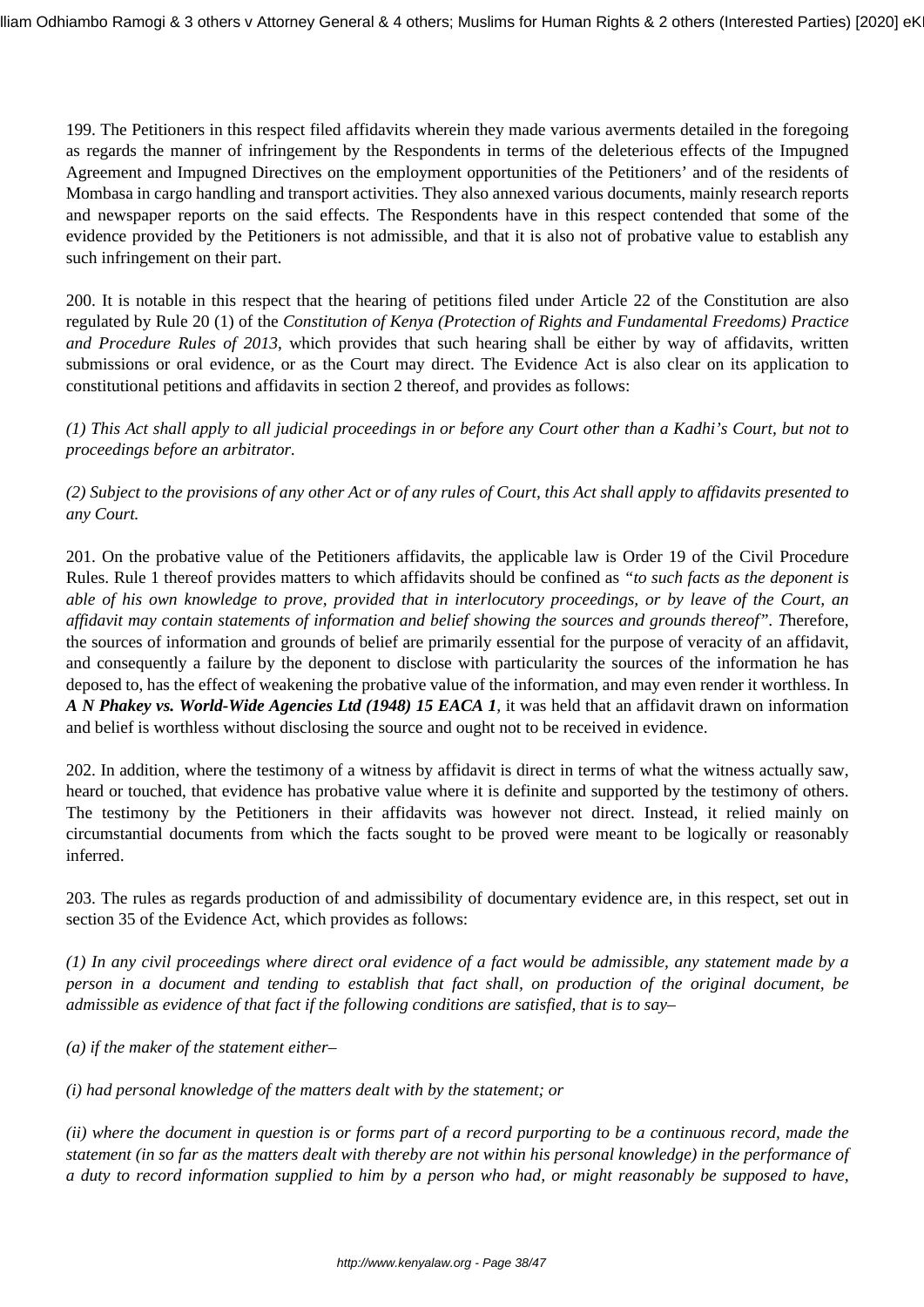#### *personal knowledge of those matters; and*

*(b) if the maker of the statement is called as a witness in the proceedings: Provided that the condition that the maker of the statement shall be called as a witness need not be satisfied if he is dead, or cannot be found, or is incapable of giving evidence, or if his attendance cannot be procured without an amount of delay or expense which in the circumstances of the case appears to the Court unreasonable.*

204. The 1<sup>st</sup>, 2<sup>nd</sup> and 3<sup>rd</sup> Petitioners in this regard annexed various documents as Annexures WOR 5a, 5b and 5c and 5d to their affidavit in support of the Amended Petition, which they alleged were given to the deponent by the Kenya International Freight and Warehousing Association (KIFWA) after holding discussions with the Association on the effects of the Impugned Agreement on stakeholders.

205. It is notable in this respect that Annexure WOR 5a is an undated and unsigned document titled "*Challenges KIFWA Members are facing in Cargo clearance at the Port and ICDN*". It does not state who the maker of the document is. There is, therefore, no way of establishing the authenticity of the document. Further, the competence of the author is not disclosed. More importantly the document is not specific to the effects of the Impugned Agreement. Neither does it indicate the causes of the challenges enumerated therein. Due to these authenticity deficit and internal substance deficiencies, this document was of little evidential value.

206. The next document relied on by the 1<sup>st</sup>, 2<sup>nd</sup> and 3<sup>rd</sup> Petitioners is Annexure WOR 5b. This is a letter dated 31<sup>st</sup> May, 2018 addressed to the 3<sup>rd</sup> Respondent's Managing Director on the transfer of empty containers ex-SGR to the CFS'. This letter expressly indicated that the  $3<sup>rd</sup>$  Respondent's inefficiencies in handling the empty containers were leading to the backlog of the containers and increased costs experienced by the stakeholders. By its very text and context, this letter is unrelated to the Impugned Agreement. As such it had no probative value to the  $1<sup>st</sup>$ ,  $2<sup>nd</sup>$  and  $3<sup>rd</sup>$ Petitioners' case.

207. Annexure WOR 5c is an undated press release by KIFWA Secretary General with requests to various Government actors to tackle the Cargo Clearance challenges faced by agents and importers. While the press release attributes the challenges to certain decisions made by the  $3<sup>rd</sup>$  Respondent, it is unclear which directives or decisions are blamed for the challenges. Indeed, it is noteworthy that the Press Release calls for a meeting of the various stakeholders to be held on  $13<sup>th</sup>$  and  $14<sup>th</sup>$  September, 2018 – which predates the Impugned Directives. The document, therefore, lacks relevance to the litigated question. Beyond that, the probative value of the Press Release is itself decidedly low: the document not only suffers from authenticity deficits but also constitutes hearsay evidence: the 1<sup>st</sup>, 2<sup>nd</sup> and 3<sup>rd</sup> Petitioners invite the Court to accept as truth statements made outside Court by a third party who neither came to Court nor signed an affidavit to the Court.

208. Lastly, Annexure WOR 5d is a letter dated 24<sup>th</sup> September 2018 from the Director General of the Kenya Maritime Authority addressed to, among others, KIFWA, on the "*Rapid Increase of Detention Charges by Shipping Lines*" and inviting stakeholders to discuss the matter. There is no specific reference to the Impugned Agreement indicated in the said document, or explanation on how the challenges and effects therein have been caused by the Impugned Agreement. The relevance of this document was, therefore, unclear to the litigated question.

209. Lastly all the annexures relied on by the  $1<sup>st</sup>$ ,  $2<sup>nd</sup>$  and  $3<sup>rd</sup>$  Petitioners discussed above were copies which were neither certified, nor produced in accordance with the provisions of section 68 of the Evidence Act as regards production of secondary evidence.

210. On its part, the 4th Petitioner sought to rely on a report titled "*The Assessment Report of the Socio Economic Impact of the Operationalization of the Mombasa – Nairobi Standard Gauge Railway on Port City Mombasa"*. This is the research report dated August, 2019 which is described as having been conducted by Dr. Kennedy Ogollah, Dr. Kingsford Rucha, Dr. Joshua Aroni and Mr. Gichiri Ndua of the University of Nairobi School of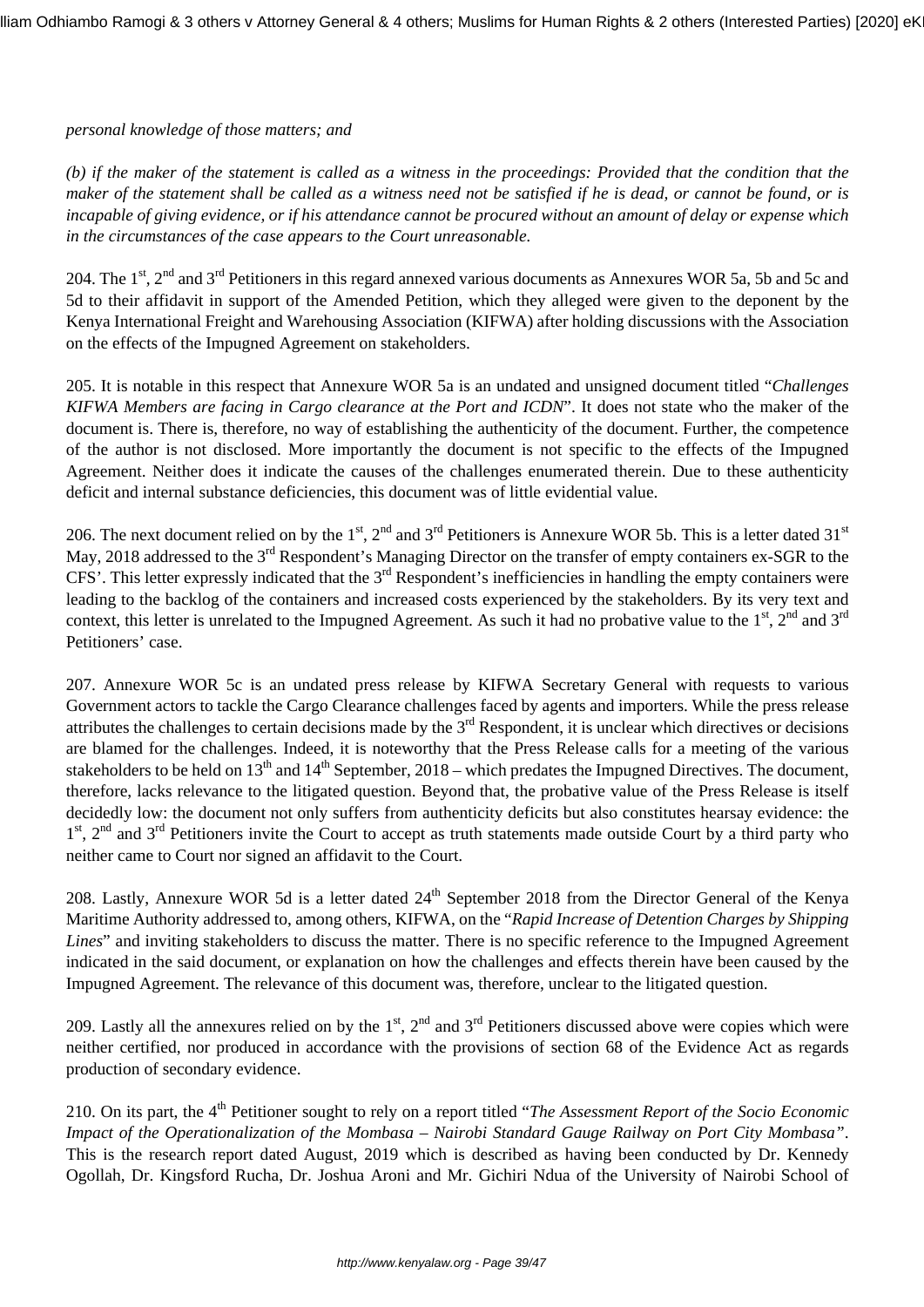Business. The deponent of its affidavit in support of the Petition sought to lay a basis for the same and its source by annexing a letter dated  $6<sup>th</sup>$  September 2019 sent to the  $4<sup>th</sup>$  Petitioner's Chief Executive Officer by the Governor's Office of the County Government of Mombasa inviting him to a presentation and validation of the draft report, and which enclosed the said draft report.

211. While expert evidence forms an important part of litigation, and, under section 48 of the Evidence Act, the opinions of science or art are admissible if made by persons specially skilled in such science or art, there are rules as regards the admissibility of such evidence. A 4-Judge Bench of this Court considered the admissibility of expert evidence in *Mohamed Ali Baadi and others v Attorney General & 11 Others [2018] eKLR* and held as follows:

*'59. The first and foremost requirement of a party who calls an expert witness is to establish the credentials of the person as an expert, or one who is especially skilled in that branch of science, to the satisfaction of the Court. That, is, the witness should fall within the definition of 'specially skilled' as laid down under section 48 of the Evidence Act.*

*60. The question whether a person is specially skilled within the above provision is a question of fact that has to be decided by the Court and the opinion of the expert is also a question of fact and if the Court is not satisfied that the witness possesses special skill in the relevant area, his or her opinion should be excluded. Failure to prove the competency of a person a party calls into the witness box as an expert presents a real risk of evidence of such a person being ruled out as irrelevant.*

*61. The expert witness, in our view, ought to explain the reasoning behind his opinion. In scientific evidence, the reasoning may be based on the following:- site inspection reports, analytical reports, evidence of other witnesses, and the evidence of the experts. Opinion expressed must be confined to those areas where the witness is specially skilled. The weight to be attached to such an opinion would depend on various factors. These include the circumstances of each case; the standing of the expert; his skill and experience; the amount and nature of materials available for comparison; the care and discrimination with which he approached the question on which he is expressing his or her opinion; and, where applicable, the extent to which he has called in aid the advances in modern sciences to demonstrate to the Court the soundness of his opinion. The opinion of the expert is relevant, but the decision must nevertheless be the judge's*.

212. Although the  $4<sup>th</sup>$  Petitioner states that the Research Report was forwarded to it by the Governor's Office, the Governor's Office of the County Government of Mombasa was not the author of the said report. Its role was merely to commission the research which resulted in the report. The Petitioners did not annex any affidavit by the authors of the report establishing their identities; expertise; the scientific basis of their methodology; the actual methods used to generate the data relied on and so forth. In short, by relying on this report, the 4<sup>th</sup> Petitioner sought to rely on an expert statement of a person who was not a party to the suit without laying a proper basis for such reliance.

213. Beyond the authenticity challenges of the report, as alluded to above, there are some substantive challenges as well: as presented, it is not possible to determine what probative value to assign to the expert opinion allegedly presented in the report. This is because, the expertise of the authors is not established in the report. Neither is an attempt made to justify the scientific basis of the methodology deployed in generating the data for the report or the specific methods used to collect the data. Without all these information, it is impossible to assess the credibility of the methods used to collect and analyse the data as well as the conclusions reached by the authors. In short, the research report has little or no probative value.

214. In the present case, the evidential problems of the research report are exacerbated by the fact that it is, in fact, a draft report. By the terms of the letter introducing the document, the draft report was yet to be validated.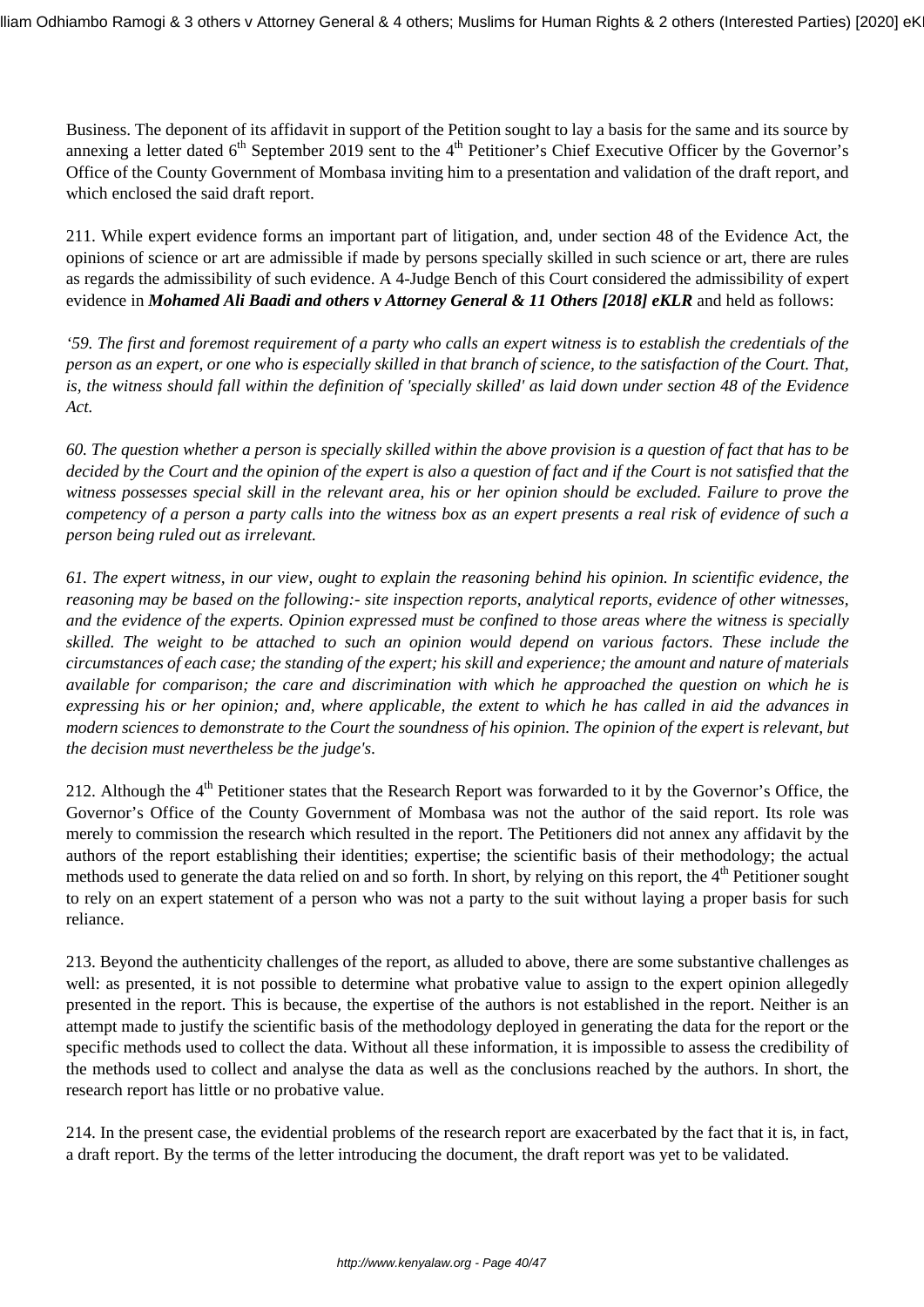215. At various points in support of their case, the  $1<sup>st</sup>$ ,  $2<sup>nd</sup>$  and  $3<sup>rd</sup>$  Petitioners also sought to rely on various reports and surveys by the World Bank and Kenya National Bureau of Statistics. However, they did not annex the cited reports and surveys. Therefore, the Court could not place any reliance on the said reports and surveys.

216. Beyond the documents analysed above, the Petitioners also largely relied on newspaper reports for the quantitative data with which they hoped to establish a link between the increased costs of cargo transportation and losses caused by the Impugned Agreement and Impugned Directives. The newspaper reports relied on included: an article in the *Standard Newspaper* on 24th September, 2019 titled "*Monopoly of SGR freight derailing Coast economy*" and another one in the same newspaper of 27<sup>th</sup> March, 2018 titled "*Coast Seeks New Income as SGR Takes Over Cargo*."

217. On the admissibility and credibility of the various newspapers report relied upon by the Petitioners as evidence, we adopt the position of the Court of Appeal in *Independent Electoral and Boundaries Commission (IEBC) v National Super Alliance(NASA) Kenya & 6 others [2017] e KLR***, wherein it was held as follows:**

*On our part, having considered the evidence on record and the law relating to admissibility and probative value of newspaper cuttings, we find that a report in a newspaper is hearsay evidence. We are conscious of Section 86(1) (b) of the Evidence Act which provides that newspapers are one of the documents whose genuineness is presumed by the Court. This section prima facie makes newspapers admissible in evidence. However, a statement of fact contained in a newspaper is merely hearsay and therefore inadmissible in evidence in the absence of the maker of the statement appearing in Court and deposing to have perceived the fact reported. Even if newspapers are admissible in evidence without formal proof, the paper itself is not proof of its contents. It would merely amount to an anonymous statement and cannot be treated as proof of the facts stated in the newspaper. On a comparative basis, in the Indian case of Laxmi Raj Shetty -v-State of TamilNadu1988 AIR 1274, 1988 SCR (3) 706, the Supreme Court held that a newspaper is not admissible in evidence.*

*218.* **Lastly, as regards the newspaper reports and the report authored by the 1st Petitioner which were annexed to the 1<sup>st</sup>**,  $2^{nd}$  and  $3^{rd}$  Petitioners' submissions, the applicable principle is that attaching evidence on a matter which ought to have been proved by affidavit or oral testimony to submissions is an invalid way of production of evidence. This was so held by the Court of Appeal *in Douglas Odhiambo Apel & Anor. v Telkom Kenya Limited [2014] eKLR* as follows:

*The Learned Judge cannot therefore be faulted for rejecting the receipts for legal fees placed before him as annextures to the plaintiffs' submissions. Submissions, as he correctly observed, are not evidence. The only way the receipts would have been produced and acted upon by the Court would have been by the plaintiffs taking the stand and producing them on oath or the parties agreeing expressly that they be the basis for special damages. This did not occur.*

We need not belabour the point.

219. In conclusion, the Petitioners failed to discharge the burden which the law places on them to prove with appropriate specificity the claims of violations of social and economic rights that they made in the Consolidated Petitions. While the Petitioners were successful in demonstrating that the right to a livelihood is inextricably linked to the social and economic rights enumerated in Article 43 of the Constitution, in their averments and arguments, the Petitioners alternately failed to present relevant evidence probative of the claimed violations or presented evidence which was not only inadmissible, but also of no probative value in proving the allegations made that the Impugned Agreement and Impugned Directives made by the Respondents affected and infringed the Petitioners' right to livelihood.

220. We must emphasize the importance of adherence to the rules of evidence – both in terms of presentation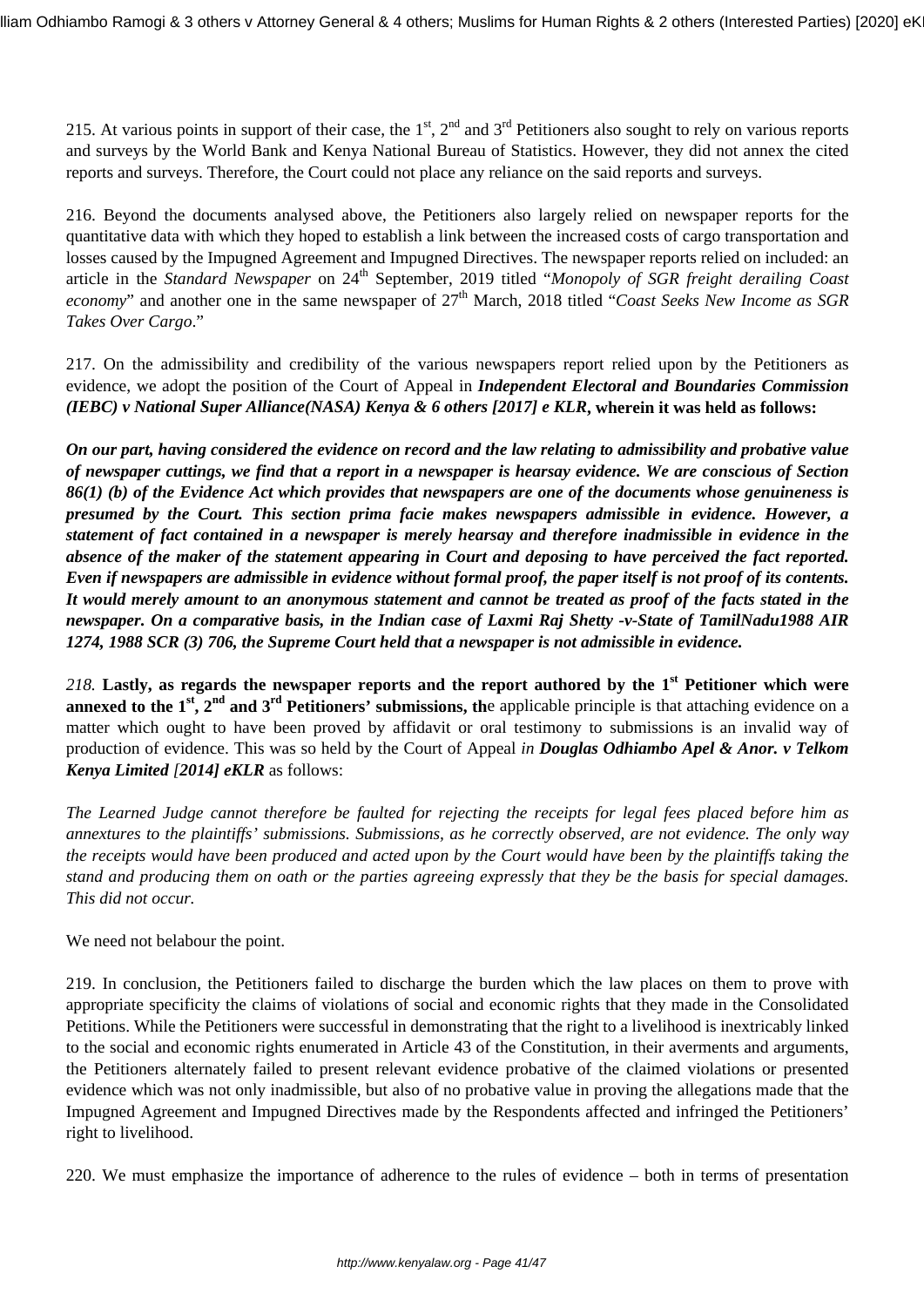(authenticity and foundation) and quality of evidence (credibility and probative value) required to establish violations of fundamental rights and freedoms especially in Public Interest or Strategic Litigation. The rules of evidence apply with equal force to this species of litigation as they do in run-of-the-mill litigation. This is especially true for cases where claimed violations are most appropriately proved by empirical evidence. Such evidence and data are often generated by experts and must be presented in adherence with the rules on presentation of expert evidence. Of course, reliance on empirical data does not detract from the need, in appropriate cases, to present direct evidence of the lived realities of the affected people on whose behalf the Public Interest Litigation has been filed.

## **f. Did the Take or Pay Agreement violate Articles 174 of the Constitution as read together with paragraph**  $5(e)$  of part 2 of the  $4<sup>th</sup>$  schedule"

221. The last substantive issue presented in the Consolidated Petitions was whether the Take or Pay Agreement violates Article 174 of the Constitution as read together with paragraph 5(e) of part 2 of the  $4<sup>th</sup>$  Schedule of the Constitution. The thrust of the  $1<sup>st</sup>$ ,  $2<sup>nd</sup>$  and  $3<sup>rd</sup>$  Petitioners' arguments in this regard is that the Take or Pay Agreement impermissibly trammels on the county government's authority to operate harbours and ferries as a county transport function under the Constitution. Ultimately, the argument advanced by the  $1<sup>st</sup>$ ,  $2<sup>nd</sup>$  and  $3<sup>rd</sup>$ Petitioners is that a correct rendering of the Constitution yields the view that port operations – including the consignment of cargo at the Port and other related stevedore services - are a county function. To this extent, the  $1<sup>st</sup>$ , 2<sup>nd</sup> and 3<sup>rd</sup> Petitioners fault the Take or Pay Agreement for violating the devolution clauses in the Constitution and pray for orders and declarations which would reflect their understanding of the delimitation of port functions between the national and county governments.

222. The Port of Mombasa is currently owned, controlled and operated by the National Government through the Kenya Ports Authority, pursuant to Kenya Ports Authority Act, Cap 391, Laws of Kenya. In their pleadings as well as in their submissions, the  $1<sup>st</sup>$ ,  $2<sup>nd</sup>$  and  $3<sup>rd</sup>$  Petitioners aver that the international practice is that major ports of the world are managed jointly by the State and county governments under which they fall, and that such practice should be adopted in the management of the Kenyan Ports, and further that the Port of Mombasa should be managed jointly by the national and county governments so as to secure the region's economic growth in line with international practice, and tenets of devolution under the Constitution. The  $1<sup>st</sup>$ ,  $2<sup>nd</sup>$  and  $3<sup>rd</sup>$  Petitioners cited the ports of Shanghai and Rotterdam as examples of world class ports which are managed by county or local governments.

223. The  $1<sup>st</sup>$ ,  $2<sup>nd</sup>$  and  $3<sup>rd</sup>$  Petitioners further aver that in a shared control of the port and port services, the national government would be responsible for portfolios "*such as investment, financial policy, tariff policy, labour policy, licensing, information and research, legal and regulation of international shipping*." In that regard the county government would be responsible for ship navigation to and from the terminal; administrative issues; ship repairs; cargo handling; storage, warehousing and stevedore services, and harbour functions.

224. The  $1^{st}$ ,  $2^{nd}$  and  $3^{rd}$  Petitioners aver that under Article 6(1) and the Fourth Schedule to the Constitution, the county transport include harbour services. The  $1<sup>st</sup>$ ,  $2<sup>nd</sup>$  and  $3<sup>rd</sup>$  Petitioners rely on Article 186 (1) and the Fourth Schedule, Part 1 paragraph 18 (f) and Part 2 paragraph 5 (e). The  $1<sup>st</sup>$ ,  $2<sup>nd</sup>$  and  $3<sup>rd</sup>$  Petitioners pray for an answer to the question whether marine navigation, the power reserved for the national government, comes to an end once the ship is docked at the port and begins after the ship leaves the port.

225. Article 186 of the Constitution of Kenya provides as follows –

*(1) Except as otherwise provided by this Constitution, the functions and powers of the national government and the county governments, respectively, are as set out in the Fourth Schedule.*

*(3) A function or power that is conferred on more than one level of government is a function or power within the*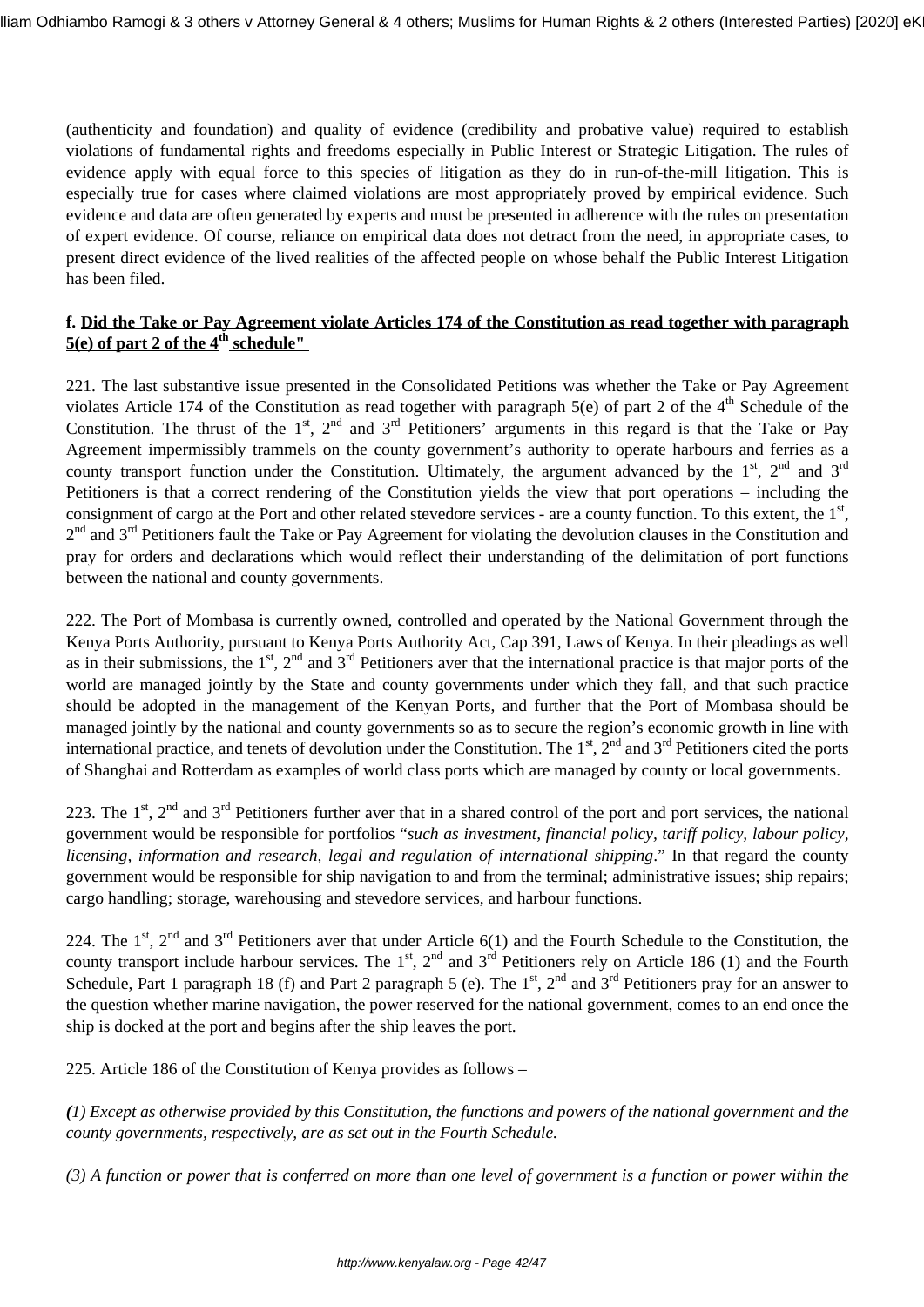*concurrent jurisdiction of each of those levels of government.*

*(4) A function or power not assigned by this Constitution or national legislation to a county is a function or power of the national government.*

*(5) For greater certainty, Parliament may legislate for the Republic on any matter.*

226. Under Part 1 of the Fourth Schedule, the functions of the National Government are set out at paragraph 18(f) which provides that the National Government is tasked with transport and communications, including marine navigation. The functions and powers of the County Governments under Part 2 of the Fourth Schedule at paragraph 5(e) is County Transport, including–

**(d)** *ferries and harbours excluding the regulation of international and national shipping and matters related thereto***.**

227. The Constitution, therefore, clearly delimits functions between the two levels of government, and there is no constitutional grey area when it comes to the powers of the national and county governments. However, the Petitioners aver and maintain that the harbour services are for the management by county government, and that such functions should accordingly be transferred to the County Government of Mombasa.

228. In *Kenya Ferry Services Limited v Mombasa County Government & 2 others [2016] eKLR*, M. J. Anyara Emukule, J. partly dealt with this issue in relation to operation of ferries, which the Petitioner in that case, petitioned the Court to declare a county function. The Learned Judge observed as follows:

*The transfer of functions to County Governments is subject to the provisions of the Transition to Devolved Government Act, (Chapter 265A, Laws of Kenya) enacted pursuant to Articles 186(4) and 189(4) of the Constitution. Sections 23 and 24 of the Transition to Devolved Government Act provides the criteria and procedure for transfer of functions to County Governments….Pursuant to Section 15 of the Sixth Schedule to the Constitution as read together with Section 23 and 24 of the Transition to Devolved Government Act, 2012, and further to Legal Notice Number 16 of 2016, the Transition Authority approved the transfer of the functions specified in the Schedule to Legal Notice Number 152 of 2013, to the County Government of Mombasa. The transport function is set out in paragraph 5 of the said Schedule and reads –*

*"5. County transport including*

 $o - (c)$ 

o *(d) ferries and harbours including development, maintenance and operation of ferries and* 

§ *harbours operating in inland lakes and waters."*

*….The allocation of the function does not clearly include the operation of Likoni Channel Ferry. There is therefore no mistake in the Legal Notice transferring the ferry function in respect of lakes and inland waters but did not refer to the Indian Ocean, for example. The "grab" by the Respondent of the facilities and operations of the Petitioner in support of its core function of operating the deep Likoni Ferry Channel is not only contrary to all the provisions of Transition to Devolved Government Act, 2012, but it is outright contrary to Article 40 of the Constitution of Kenya 2010….It needs no reminding that under Article 187(2)(b) constitutional responsibility for the performance of the function or exercise of the power remains with the government to which it is assigned by the Fourth Schedule. Transport and communications, including in particular "marine navigation" is a matter assigned to the national government under paragraph 18(f) of the Fourth Schedule to the Constitution. In the premises, I entirely agree with*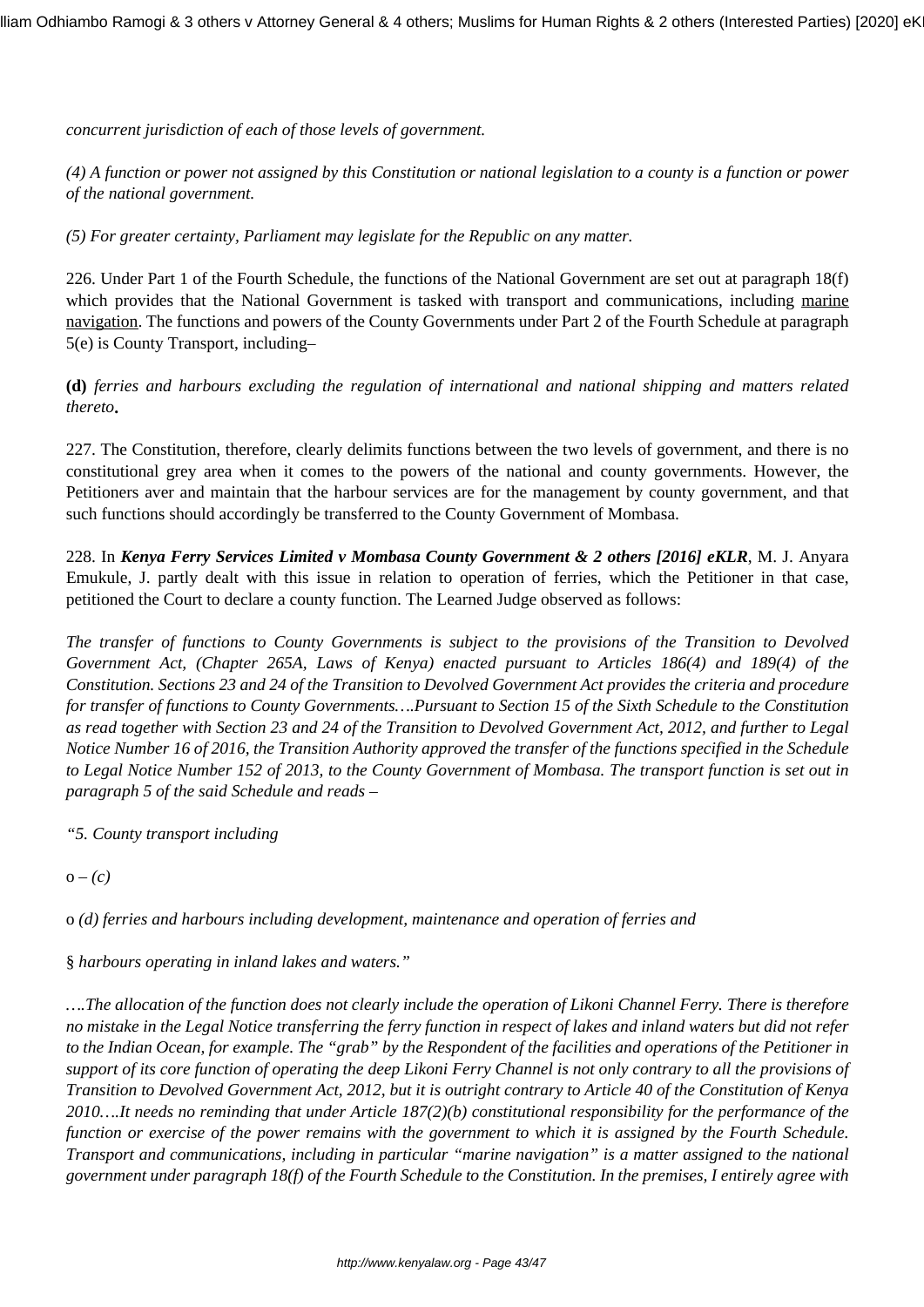*the conclusion reached by the Chairman of the Transition Authority in his letter dated 24th February, 2016 to the Respondents Governor that the actions of the Respondent in taking over the Petitioner's facilities which support its activities were against the letter and spirit of the Constitution of Kenya, 2010, and are therefore unconstitutional….*

This decision, including its reasoning, was affirmed by the Court of Appeal.

229. It is, indeed, true that marine navigation, the constitutional power reserved for the national government, comes to an end once the ship is docked at the port and begins after the ship leaves the port. However, it is clear that under Part 2 of the Fourth Schedule paragraph 5(e) the county government's powers over ferries and harbours, do not include regulation of international and national shipping and matters related thereto. What has come to an end is marine navigation. Although the  $1<sup>st</sup>$ ,  $2<sup>nd</sup>$  and  $3<sup>rd</sup>$  Petitioners argue that once the marine navigation is complete, the county government should then take over the control of harbours, there was need for the  $1<sup>st</sup>$ ,  $2<sup>nd</sup>$  and  $3<sup>rd</sup>$  Petitioners to distinguish whether the resultant powers presumably belonging to the county government were powers to operate harbour or powers to make policy. In the *Ferries case (supra)*, the Court found that only harbours operating in inland lakes and waters were subject of county government powers, and that harbours operating on the Indian Ocean were not part of the functions approved for transfer by the Transition Authority as specified in the Schedule to the Legal Notice Number 152 of 2013 to the County Government of Mombasa.

230. The specific question presented by the  $1^{st}$ ,  $2^{nd}$  and  $3^{rd}$  Petitioners is, in a non-trivial sense, tautological. The  $1^{st}$ ,  $2<sup>nd</sup>$  and  $3<sup>rd</sup>$  Petitioners are asking the Court to "assign" to the two levels of government their various functions as delimited by the Constitution. That is not within the authority of the Court. That task was already undertaken by the Constitution. Paragraph 5(e) of Part 2 of the  $4<sup>th</sup>$  Schedule of the Constitution is explicit. It states that the County Transport function includes "*ferries and harbours excluding the regulation of international and national shipping and matters related thereto.*" From this text, the county transport function is stated as including "ferries and harbours". The text is also explicit that the county function excludes "regulation of international and national shipping and matters related thereto" which belongs to the National Government.

231. What order, then, does the  $1<sup>st</sup>$ ,  $2<sup>nd</sup>$  and  $3<sup>rd</sup>$  Petitioners pray for beyond restating the constitutional text" It is unclear what specific remedy the  $1<sup>st</sup>$ ,  $2<sup>nd</sup>$  and  $3<sup>rd</sup>$  Petitioners desire given the material they have placed before the Court. Perhaps they desire the Court to pronounce itself on the outer limits of the regulation or policy making function assigned to the National Government under Paragraph  $5(e)$  of Part 2 of the 4<sup>th</sup> Schedule of the Constitution. If so, the  $1<sup>st</sup>$ ,  $2<sup>nd</sup>$  and  $3<sup>rd</sup>$  Petitioners did not place before us sufficient material and/or sufficiently develop the Court record to give the Court the wherewithal to make that concrete pronouncement. In any event, such a concrete pronouncement can only be made in the context of a concrete case placed before the Court to determine if the National Government has, acting in its regulatory function, exceeded its mandate. That is not the case that is before us. That case will await a different controversy concretely presented to the Court.

232. Suffice it to say that in the circumstances of this case we are unable to accede to the request by the  $1<sup>st</sup>$ ,  $2<sup>nd</sup>$  and 3<sup>rd</sup> Petitioners to issue an "order that the Mombasa port services be assigned to the National Government and County Government of Mombasa in accordance with paragraph 5(e) of Part 2 of the fourth schedule of the Constitution and particularly that the management and operations of the port with respect to County transport functions is a function of the Mombasa County Government."

#### **g. What remedies, if any, should issue"**

233. The Consolidated Petitions have partly succeeded. While the Petitioners were unable to demonstrate that they have a fundamental right to choose the mode of transportation of containers arriving at the Port of Mombasa, and that that right was impermissibly infringed by the Respondents, as they were unable to demonstrate that their social and economic rights under Article 43 of the Constitution were violated, they persuaded the Court that the Impugned Directives were constitutionally infirm for want of public participation and for violating the right to fair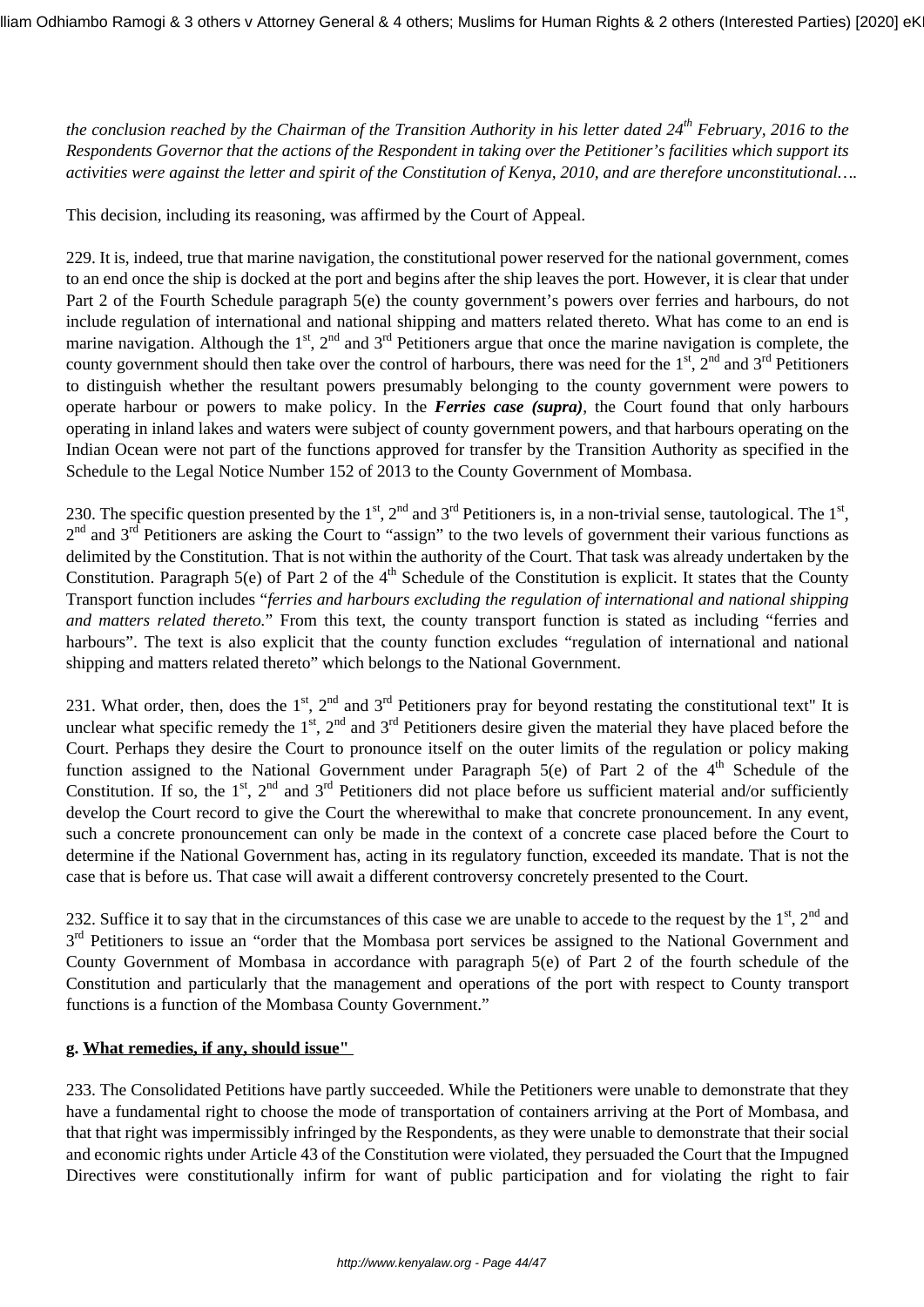administrative action. All the other claims failed as well.

234. In the end, therefore, the conclusions and findings of the Court are as follows:

a. That an Interested Party in a civil suit cannot expand the scope of the original suit as pleaded by the principal parties. In the present case, the  $1<sup>st</sup>$  and  $2<sup>nd</sup>$  Interested Parties impermissibly expanded the scope of the Consolidated Petitions by pleading and submitting on Articles 6 (2) and 6 (3) as well as Article 27 of the Constitution.

b. That a party is required to exhaust its remedies under the Competition Act before bringing an action in Court claiming violations of that Act. However, the Consolidated Petitions involved polycentric issues and multiplicity of parties including questions related to the fundamental rights of the Petitioners to warrant an exception to the doctrine of exhaustion as developed in our jurisprudence. This finding notwithstanding, the claims alleging infringement of the Competition Act by the  $4<sup>th</sup>$  Petitioner could not be entertained in this suit since the  $4<sup>th</sup>$  Petitioner had commenced proceedings before the Competition Authority of Kenya but did not pursue those proceedings. Instead, the 4<sup>th</sup> Petitioner approached this Court with an expanded Petition seeking reliefs beyond the scope of the Competition Act.

c. That the freedom to make choices in the economic sphere or the freedom to freely enter into contracts of one's choosing is a non-fundamental right. The government may limit that right if it satisfies the rational basis test: to demonstrate that the limitation is aimed at achieving a legitimate governmental interest and that the means chosen are rationally related to the goals. In addition, the government must satisfy the constitutional due process requirements as well as substantive scrutiny to confirm that the Policy or law in question does not otherwise violate any enumerated fundamental right – including the right to social and economic rights under Article 43 of the Constitution.

d. That the Take or Pay Agreement dated  $30^{th}$  September, 2014 and the directives by the  $3^{rd}$  Respondent dated  $15^{th}$ March, 2019 and 3<sup>rd</sup> August, 2019 pass constitutional muster under the rational basis test but needed to undergo both the due process scrutiny and the substantive scrutiny test.

e. That public bodies or agencies exercising authority granted under statutes do not have to engage the public and stakeholders when making decisions purely within their sphere of internal operations (internal operational decisions). However, such public bodies and agencies are obligated to craft a program of public participation and stakeholder engagement when making decisions which will affect the public or stakeholders.

f. That the Take or Pay Agreement dated  $30<sup>th</sup>$  September, 2014 between the 3<sup>rd</sup> and 4<sup>th</sup> Respondents was an internal operational decision authorized by the parent statutes of the two Respondents and did not require public participation or stakeholder engagement. The  $3<sup>rd</sup>$  and  $4<sup>th</sup>$  Respondents are legally competent to conclude the Take or Pay Agreement dated 30<sup>th</sup> September, 2014 without triggering the public participation requirement of the Constitution.

g. That the directive of 15<sup>th</sup> March, 2019 coercively removes the right of the importers to choose their CFS of choice while the directive of 3rd August, 2019 coercively requires all cargo which is not intended for Mombasa and its environs to be conveyed by the SGR and to be cleared at the Inland Container Depot in Nairobi. These directives potentially affect the interests and rights of the  $4<sup>th</sup>$  Petitioner and, indeed, all importers who use the Port of Mombasa. As such the  $3<sup>rd</sup>$  Respondent was obligated by the due process requirements of Article 10 of the Constitution to subject these two directives to a program of public participation and stakeholder engagement.

h. That the  $3<sup>rd</sup>$  Respondent failed to subject the directives dated 15<sup>th</sup> March, 2019 and  $3<sup>rd</sup>$  August, 2019 to public participation and stakeholder engagement as constitutionally required.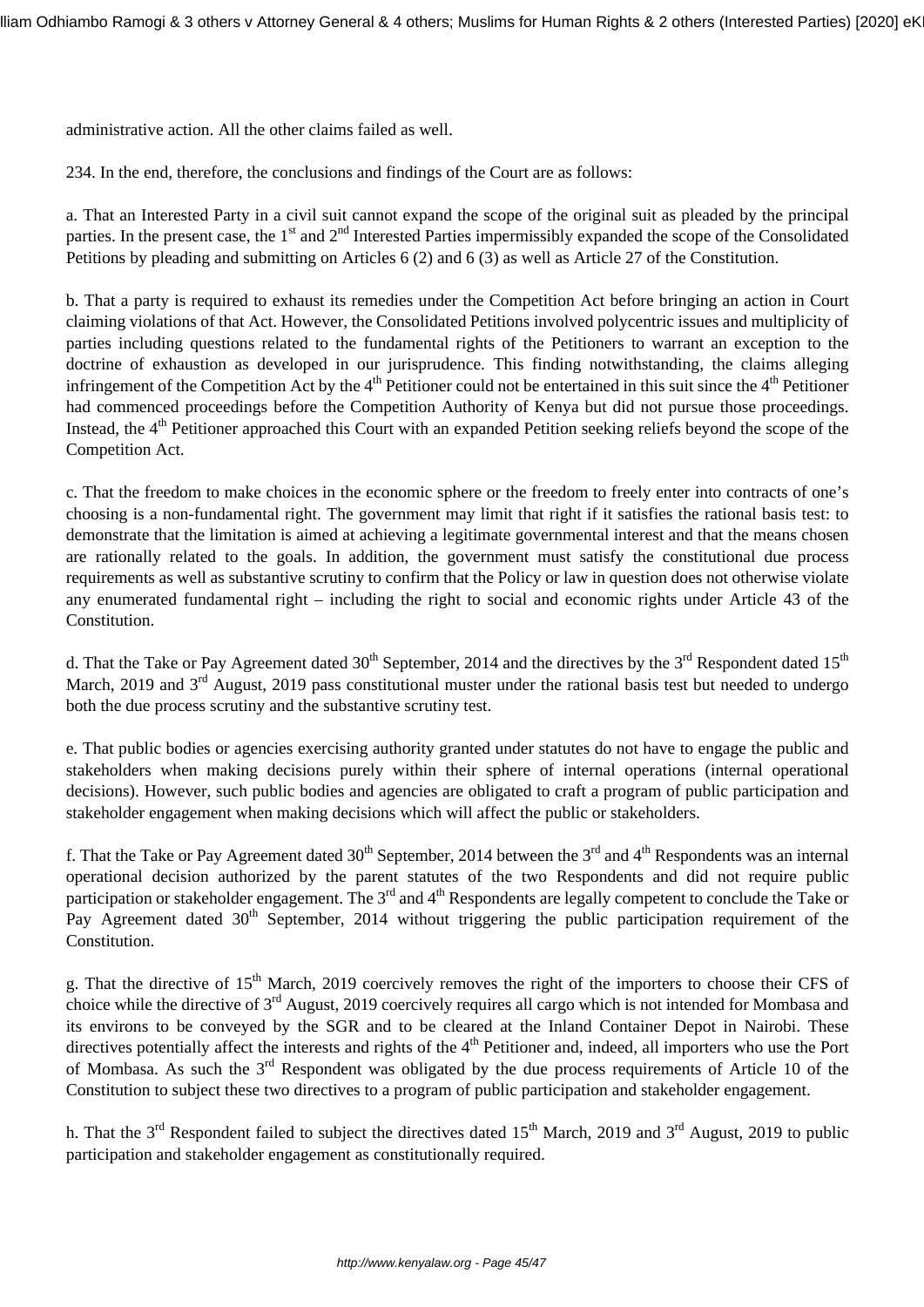i. That the directives by the  $3^{rd}$  Respondent dated  $15^{th}$  March, 2019 and  $3^{rd}$  August, 2019 were administrative actions because they affected the legal rights and interests of the  $4<sup>th</sup>$  Petitioner, importers, transporters, other Port users, and stakeholders*.* As such they had to pass the constitutional and statutory tests of lawfulness, reasonableness and procedural fairness laid out in Article 47 of the Constitution and Fair Administrative Actions Act.

j. That the directives by the  $3<sup>rd</sup>$  Respondent dated 15<sup>th</sup> March, 2019 and  $3<sup>rd</sup>$  August, 2019 did not conform to the requirements of Article 47 of the Constitution and Fair Administrative Actions Act.

k. That the right to earn a livelihood is inextricably intertwined with the social and economic rights enumerated in Article 43 of the Constitution. A claimant can prove violation of Article 43 of the Constitution by demonstrating an impermissible infringement of their right or ability to earn a livelihood.

l. That a Petitioner claiming a violation of his or her Article 43 rights bears the burden to prove such violation on a preponderance of evidence and by using legally admissible evidence.

m. That the Petitioners failed to sufficiently discharge the burden of proof on their claims that the Take or Pay Agreement dated 30<sup>th</sup> September, 2014 and/or the directives by the 3<sup>rd</sup> Respondent dated 15<sup>th</sup> March, 2019 and 3<sup>rd</sup> August, 2019 violated their social and economic rights enshrined under Article 43 of the Constitution because they failed to avail legally admissible and credible evidence.

n. That no sufficiently precise controversy was framed for the Court to pronounce itself on the question of delimitation of functions between the National Government and the County Government of Mombasa respecting the harbour functions.

## **V. Disposition**

235. Flowing from these findings and conclusions, the disposition of the Consolidated Petitions is as follows:

**a. Claims that the Take or Pay Agreement dated 30th September, 2014 and/or the directives by the 3rd Respondent dated 15th March, 2019 and 3rd August, 2019 violated the social and economic rights of the Petitioners were not proved and are hereby dismissed.**

**b. The claim that the Take or Pay Agreement dated 30th September, 2014 was in violation of Articles 10 and 47 of the Constitution failed and is hereby dismissed.**

**c. The claim that the directives by the 3rd Respondent dated 15th March, 2019 and 3rd August, 2019 were in violation of Articles 10 and 47 of the Constitution for want of public participation and for non-compliance with fair administrative procedures succeeded. The Court declares the Impugned Directives constitutionally infirm. The Impugned Directives are hereby quashed.**

**d. Given the potential of order (c) above to disrupt the orderly operations of the port and the operationalization of the National Transport Policy, the effect of that order is hereby suspended for one hundred and eighty (180) days to afford the Respondents an opportunity to regularize the situation.**

**e. All the other prayers in the Consolidated Petitions fail and are hereby dismissed.**

**f. This being a public interest litigation, each party will bear its own costs**.

**Dated. Signed and Delivered at Malindi this 6th day of November, 2020.**